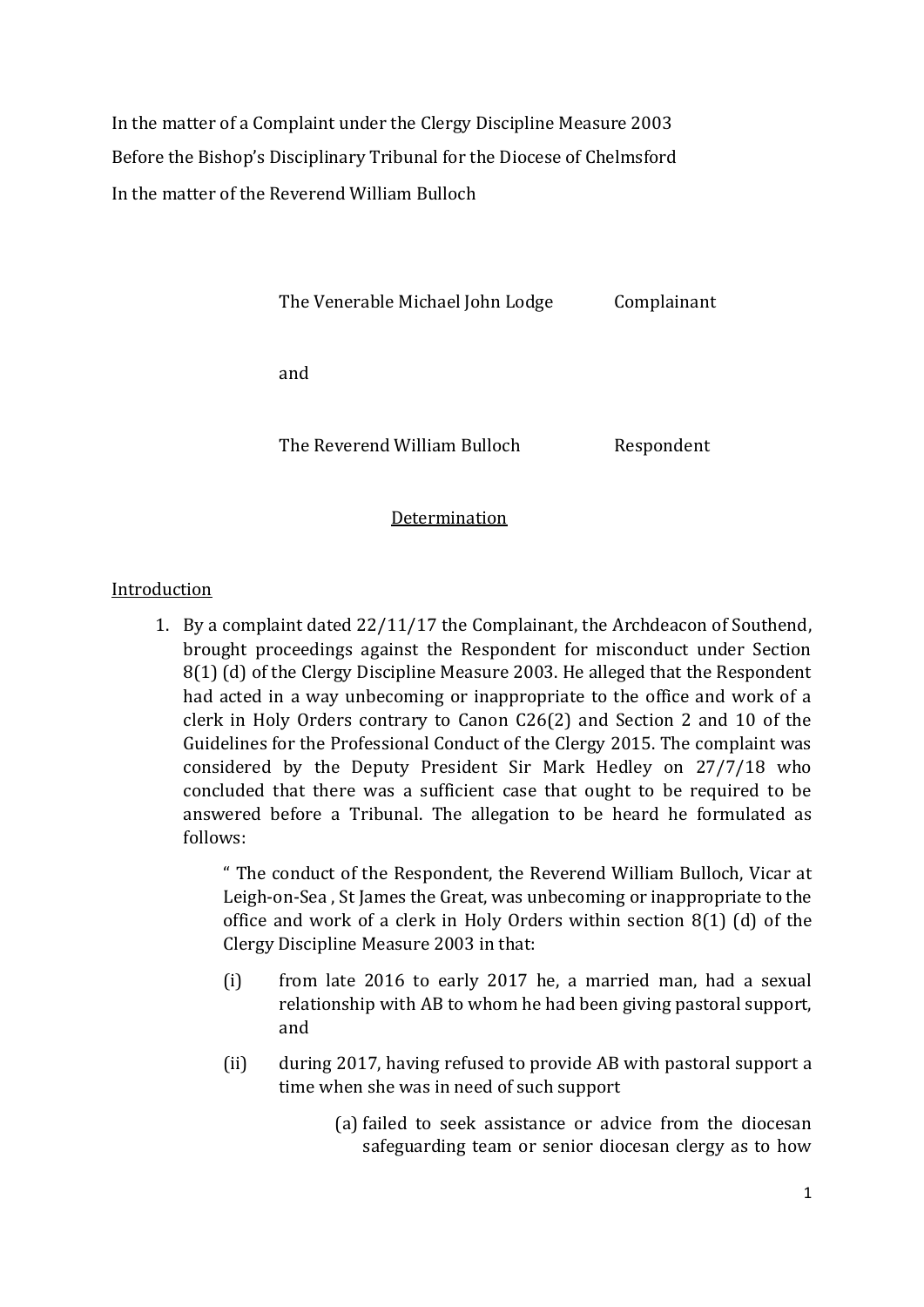suitable help or support could be provided for her and/or as to how he should respond to her, and

- (b) in the course of a number of conversations with her was rude and abusive by using foul and obscene language"
- 2. On 11/1/19 directions were given in preparation for a hearing fixed for 25 and 26 April 2019. On 21/2/19 the statement of case of the Designated Officer ('DO') was lodged with witness statements from the Complainant and Danielle Law the deputy safeguarding officer for the Chelmsford Diocese dated 1/2/19. No witness statement were served at that stage from AB because the DO confirmed it was not his intention to call her in support of the allegations but to rely upon documents supplied by AB which included transcripts of recorded conversations she had held with the Respondent ('R'). The DO submitted that these transcripts amounted to clear evidence of R's admission of the allegations and proof of the misconduct alleged.
- 3. R's Statement of Case dated 20/3/19 admitted the charge set out at (ii) (a) and (b) above, but denied (i): ie he denied that he had had a sexual relationship with AB whilst giving her pastoral support. On 13/3/19 it was submitted to the Tribunal on behalf of R that it was contrary to natural justice for the case to proceed on the central allegation concerning the nature of the relationship between AB and the R without AB being called and cross examined. At a directions hearing on 4/4/19 submissions were heard by the Chair alone and a ruling given on 7/4/19 that it would be a breach of the overriding objective if AB were not called by the DO and R was thereby deprived of the opportunity to cross examine her. The DO then indicated that he would call AB as a witness.
- 4. Although it was hoped that the hearing could still proceed on 25/26 April, for good reasons, including the illness of the R's wife, this date had to be vacated. Further case management rulings were given by the Chair alone on 1/9/19 after submissions. The hearing took place on 2-4/10/19. The Tribunal then adjourned part heard for final submissions on 13/12/19. The Tribunal reassembled to discuss those submissions and to reach a decision on 30/12/19.

### The legal framework

- 5. Section 8(1) (d) CDM provides :
	- " Disciplinary proceedings under this Measure may be instituted against any…priest alleging any of the following acts or omissions-

……………..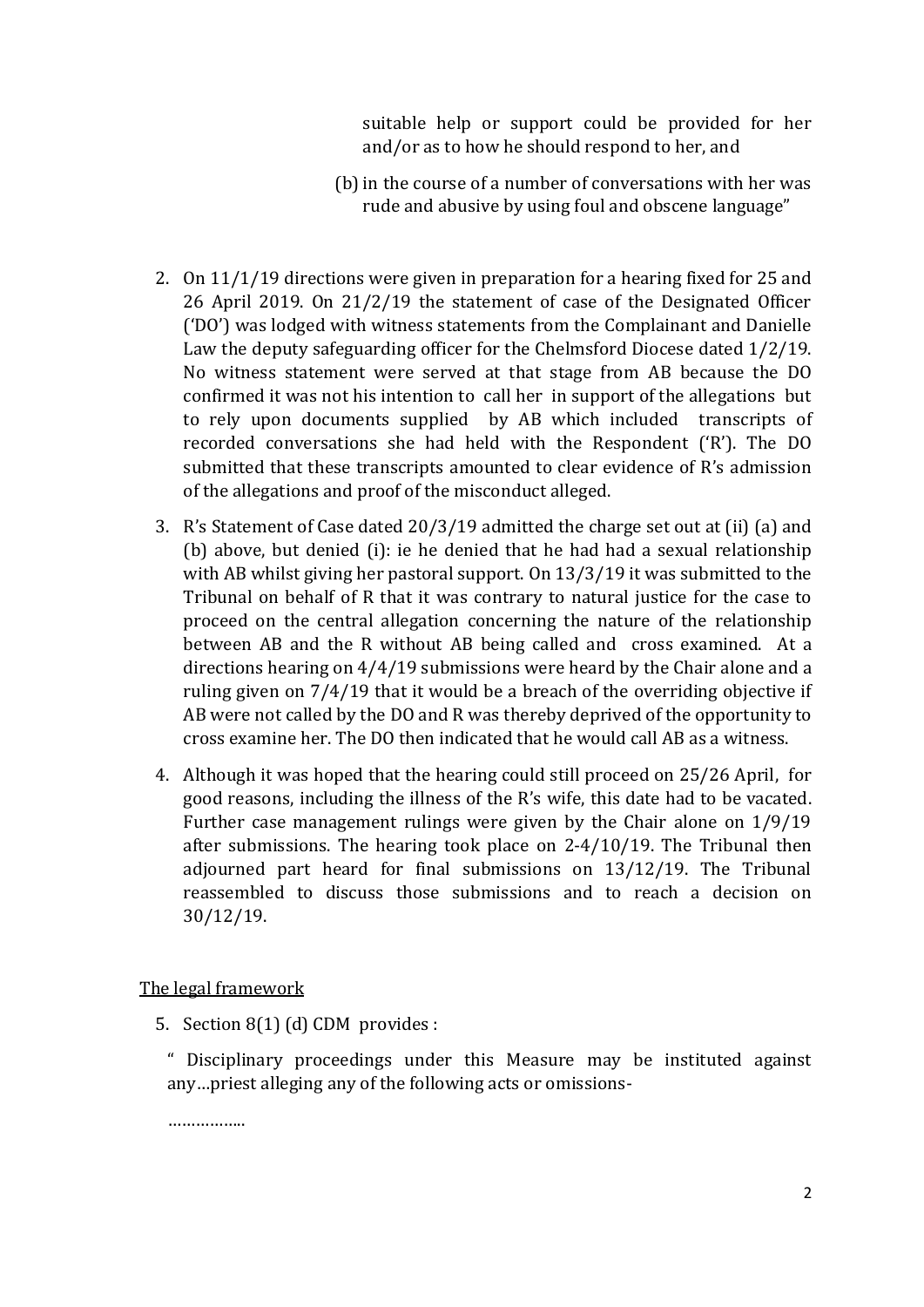- (d) conduct unbecoming or inappropriate to the office and work of a clerk in Holy Orders"
- 6. The hearing proceeded on the basis that it was accepted that a sexual relationship between a priest and a person with whom they were in a pastoral relationship would be a breach of this requirement.

### Burden and standard of proof

7. Under s 18(3) CDM the standard of proof by which the complainant must prove his case is to the civil standard applied in proceedings in the High Court exercising civil jurisdiction. In Re B ( Children) 2008 UKHL 35 the HL considered the operation of the civil standard of proof in a family proceedings case and some suggestion in earlier authorities that there existed a 'heightened civil standard' the more serious the allegation. At para 13 of his judgement Lord Hoffman approved the reasoning of Dame Elizabeth Butler-Sloss P in re U ( A child) ( Dept for Education and Skills intervening) 2004 EWCA Civ 587 where she held that the approach of Lord Nicholls in re H (Minors) (Sexual Abuse: standard of proof) 1996 AC 563 was correct where he ruled:

> "the balance of probability standard means that a court is satisfied an event occurred if the court considers that, on the evidence, the occurrence of the event was more likely than not. When assessing the probabilities the court will have in mind as a factor, to whatever extent is appropriate in the particular case, that the more serious the allegation the less likely it is that the event occurred and , hence, the stronger should be the evidence before the court concludes that the allegation is established on the balance of probability. … Built into the preponderance of probability standard is a generous degree of flexibility in respect of the seriousness of the allegation.

> Although the result is much the same, this does not mean that where a serious allegation is in issue the standard of proof is higher. It means only that the inherent probability or improbability of an event is itself a matter to be taken into account when weighing the probabilities and deciding whether, on balance, the event occurred. The more improbable the event, the stronger must be the evidence that it did occur before, on the balance of probability, its occurrence will be established'

8. In Lord Hoffman's judgement at para 14 in Re B ( Children) 2008 UKHL he added that he would wish to emphasise (in italics) some words in Lord Nicholls's judgement already set out above :

> "the court will have in mind as a factor, *to whatever extent is appropriate in the particular case,* that the more serious the allegation the less likely it is that the event occurred and hence the stronger should be the evidence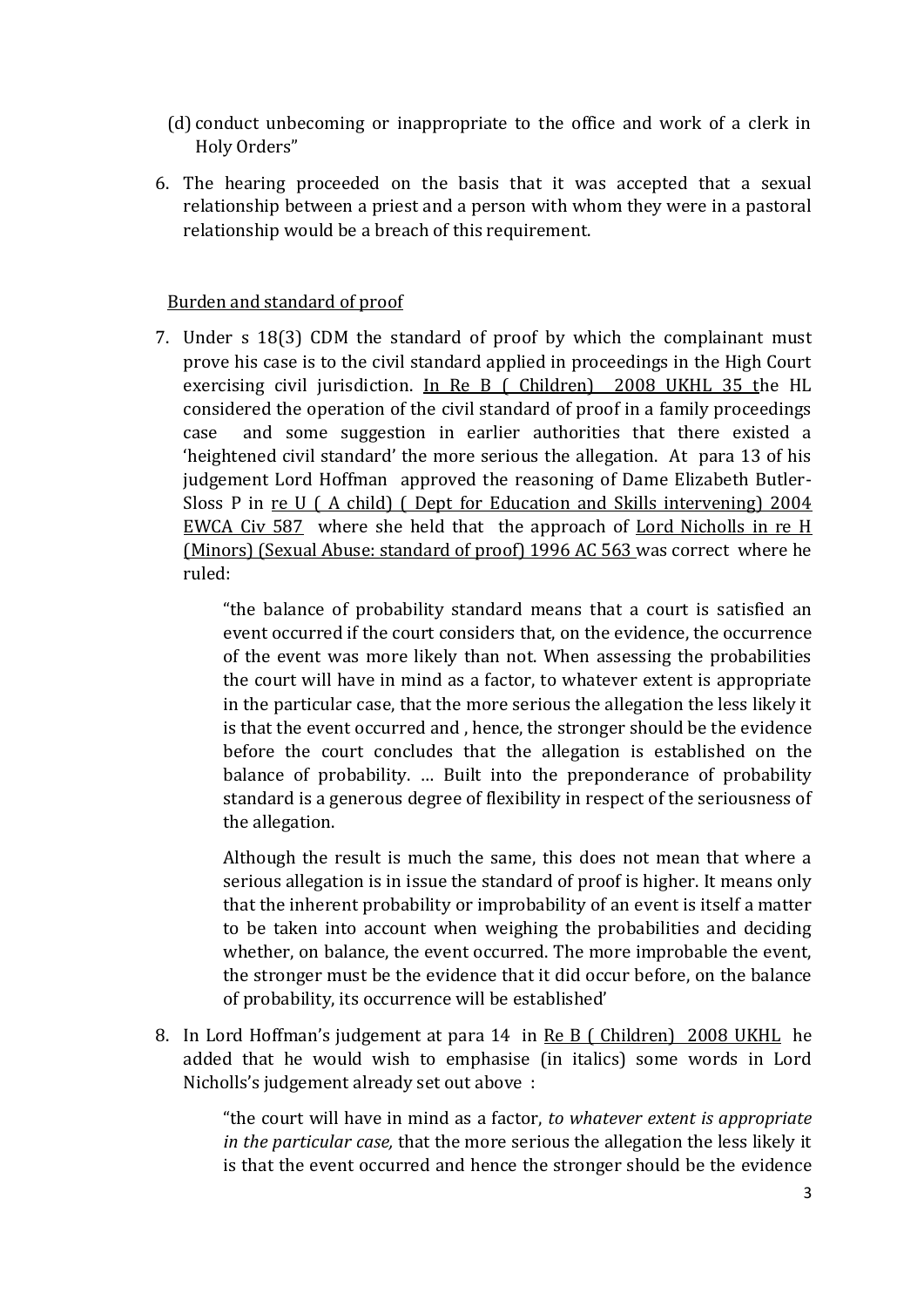before the court concludes that the allegation is established on the balance of probability"

Lord Hoffman explained that there is only one rule of law which is that the occurrence of the fact in issue must be proved to have been more probable than not. He states:

" Common sense, not law, requires that in deciding this question, regard should be had to whatever extent appropriate, to inherent probabilities".

9. Mr Gau ( counsel for R) relied upon a recent authority El Karout v NMC 2019 EWHC 28 (Admin) where Spencer J applied Lord Nicholls' judgement in Re H (Children) 1996 AC 563. Spencer J held that there was a need in that case when determining serious charges for the evidence to be of particular cogency before finding the charges proved.

### Previous allegations

10. An additional part of the legal framework which the Tribunal must apply concerns the assessment of any evidence of past allegations made by AB against persons other than R. I will summarise this evidence and the Tribunals use of it later in this determination. The legal framework to be applied is that the Tribunal may use evidence of past allegations made by AB if it can be satisfied on the balance of probabilities that the allegations were made by her and that they were false. If they can be so satisfied, then it is open to the Tribunal to use that evidence to decide whether AB had a propensity (or a tendency) to make false allegations of that kind. If the Tribunal concluded that she did have such a propensity, then the Tribunal could take this into account when judging the truth or otherwise of her allegations in this case. This is the approach required by Julian Knowles J in Arowojolu v GMC 2019 EWHC 3155.

#### Good character

11. Within the statements of Karen Benford, Maureen and John Benford and Graham Powling (bundle p 191-195) there is evidence going to the issue of the R's good character. The legal framework for the consideration of such evidence is that good character cannot be a defence to the charge alleged and it does not mean that even if the evidence of good character is accepted that R could not have committed the misconduct alleged. However, it is relevant to the Tribunal's consideration of the case in two ways. First, R has given evidence. If the Tribunal accepted the evidence of good character in these statements. then that is a positive feature of R which the Tribunal may take into account when considering whether R's evidence is accepted as truthful. Secondly, if the Tribunal accepted the evidence of his previous good character, the fact that R has good character in the past may make it less likely that the R acted as is now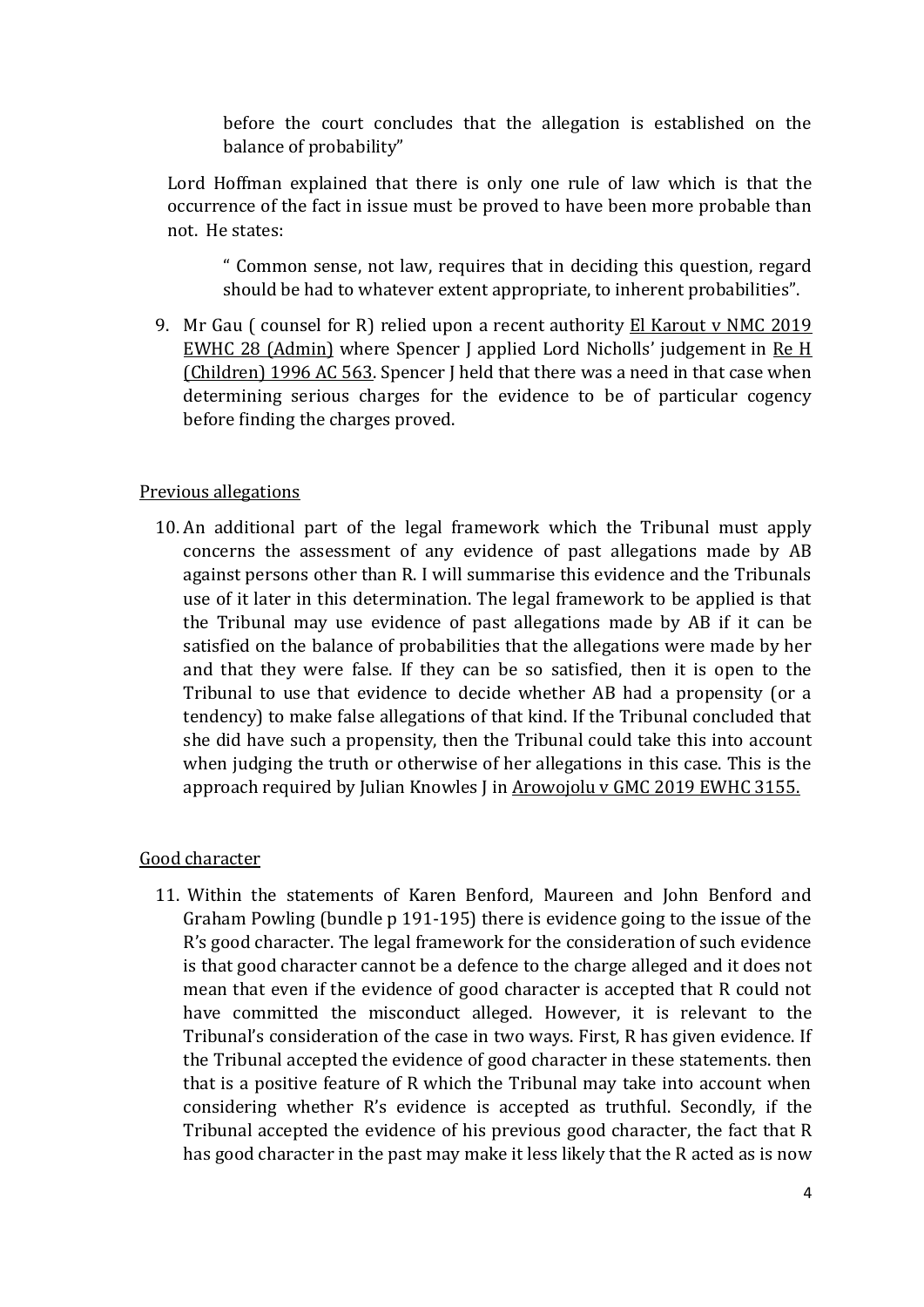alleged against him. However, even if the Tribunal accepted as proved the evidence of his past good character in the terms set out by these witnesses, the weight that should be given to it and the extent to which it assists on the facts of this particular case are for the Tribunal to decide. In making that assessment the Tribunal may take account of everything that they have heard about R including the principal complaint against him. We deal with good character evidence at para 108(xiii) of this Determination.

### Inferences

12. The Tribunal may draw inferences which means that it may come to common sense conclusions based on the evidence which it accepts, but it must not speculate or guess what evidence there might have been or be drawn into such speculation.

## Analysis of the evidence

- 13. AB's statements dated 16/4/19 ((p466-473 w/s 1) and 3/5/19 (p474-476 w/s 2) sets out her account of the developing relationship with R. There are also pages of her own notes which have been attached to her initial short statement dated 22/11/17 (p 87-118). We summarise her evidence in the following paragraphs.
- 14. She confirms that having been a member of a congregation of another church (St Luke's), she faced some difficulties there and her parish priest (this we find must be Fr McCluskey) suggested she may prefer to speak to another priest.
- 15. In cross examination she was asked about notes of conversation between the Complainant and Fr McCluskey p 11 and the note of a meeting 5/1/18 between Fr McCluskey/R p 197, relating to past allegations against other men, or becoming pregnant. She said that there had been an occasion when a friend from St Luke's had asked her on a date and Fr McCluskey said they could use the centre at St Luke's for a romantic dinner*. 'Something happened when no protection was used'* but the last thing she wanted was to be pregnant. Additionally, she said that she had not had any relations with a man from Tiptree (who had been working on a St Luke's church website) and did not tell Fr McCluskey that she had become pregnant by that person. Neither had she claimed that she was pregnant in 2010 in a conversation with Fr McCluskey. She said that it was correct that the deputy head of the school was involved pastorally with her after she had a miscarriage.
- 16. Following her referral to R, she phoned R in August 2015 and eventually they met and they talked for many hours and he gave her confession. She explains how close they became and she purchased gifts and meals for him and his wife: she gave significant amounts of money (see receipts and email from R p 156-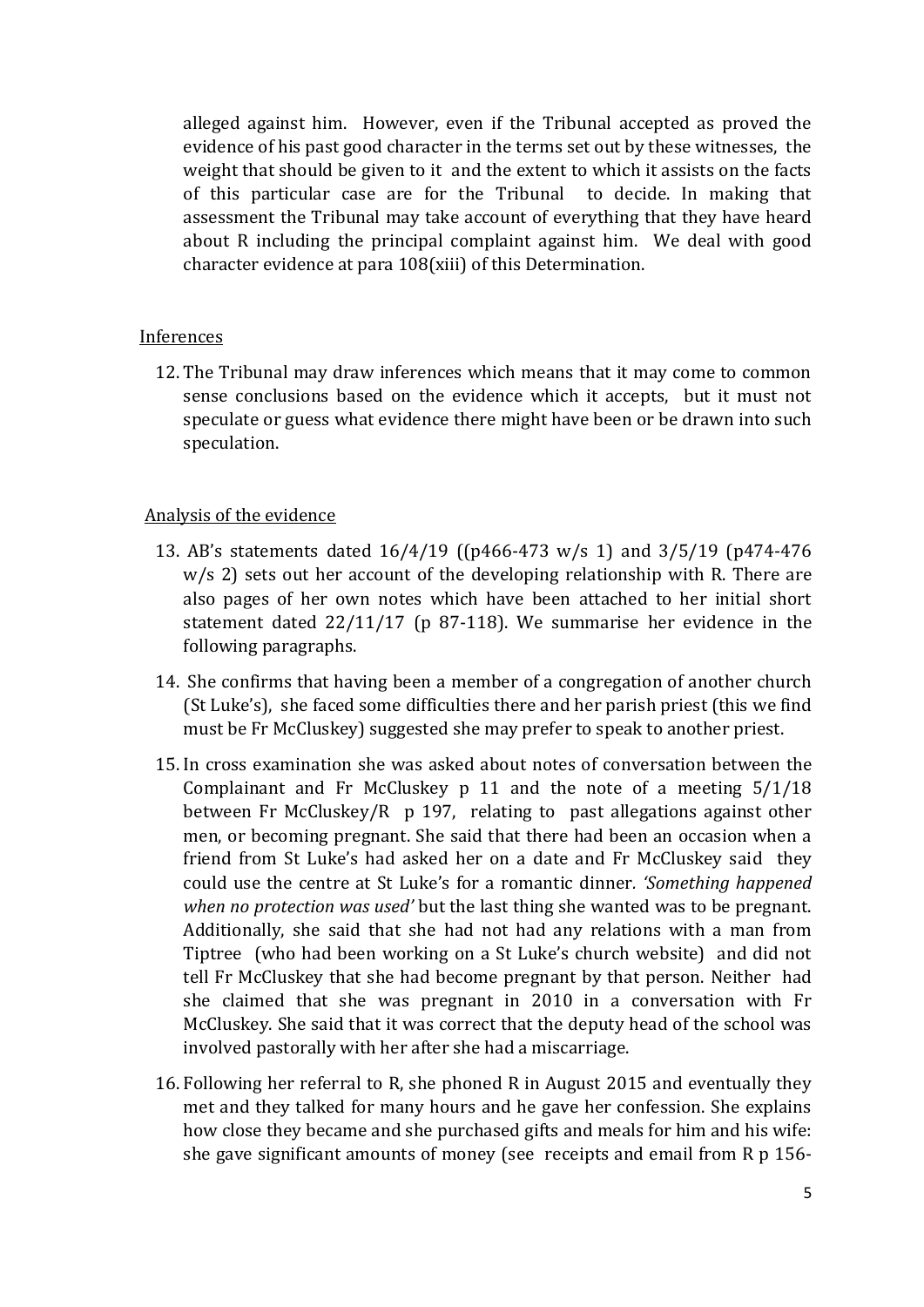159). Her evidence was that she was his family *and ' I felt I belonged to him. He said I was his family. He was clever in how he worded things to me, and I believed him*' ( para 6 w/s 1). She called R her lighthouse, like a guiding light, a shepherd: R became the only person in her life ( para 13 w/s1). She would go to R's house and watch films with R's wife and daughter and was drawn into his family stating *' I had been drawn into something that was putting me at harm, leading to what would happen'* ( para 16 w/s 1). The Tribunal noted other evidence from Mrs Bulloch concerning a film which AB chose and brought over to the Vicarage to watch with them ( w/s para 10 p 533): it was a horror film with scenes of *' graphic suicide'* and '*very disturbing sexual behaviour'* which they found very offensive: after AB fell asleep on the sofa they were able to switch it off). The Tribunal also notes that the gifts AB gave R and his wife became according to Mrs Bulloch *'uncomfortable, the gifts were becoming too generous or too strange. One such gift was a whole pig's head..'* (w/s para 9 p533).

- 17. From 2016 her evidence in cross examination was that she was in declining health. She had not disclosed her medical notes to the Complainant in this case because she is a '*private person'*: no one had asked her for them, she said. There was a time when she could not walk and R bought round his daughter's wheelchair to assist AB. In November 2016 she told R that she was dying. She told R that she was on a palliative care pathway.
- 18. She states that there came a time when R would visit her at home because of her ill health. She claims he visited her in hospital and asked her if she was wearing knickers under the bed cover: she felt uneasy with this. The visits to her home increased in frequency (once and then twice a week) and then daily phone calls. It was very secretive between them. She states ( para 10 w/s 1) that *' something was very wrong and all the money and control with the power he had somehow gave him the ability to control what I did and was clever'.* She and R went by car to see a sunset and a picture was taken which he told her should not be seen by anyone because *'they will see the adoration in your eyes'*: so the picture was hidden. (This picture was produced as an exhibit in the hearing at p379).
- 19. Her case was that she stayed at R's house for 2 weeks when her heating was not working and she was quite weak: she stayed in the lounge and R stayed with her. She said that she had feelings for R at this stage and was falling in love. At some stage when she was staying at his house she said that there was sexual touching by him of her when she was lying on the floor on cushions and he came to lie beside her. His wife was upstairs in bed when this happened (para 19 w/s 1). She states that this made her uncomfortable and she wanted to go home but R made her stay by stating that if she left she would no longer be his family. She states that whilst she was at R's house she was unable to do *'personal things'* and she was restricted.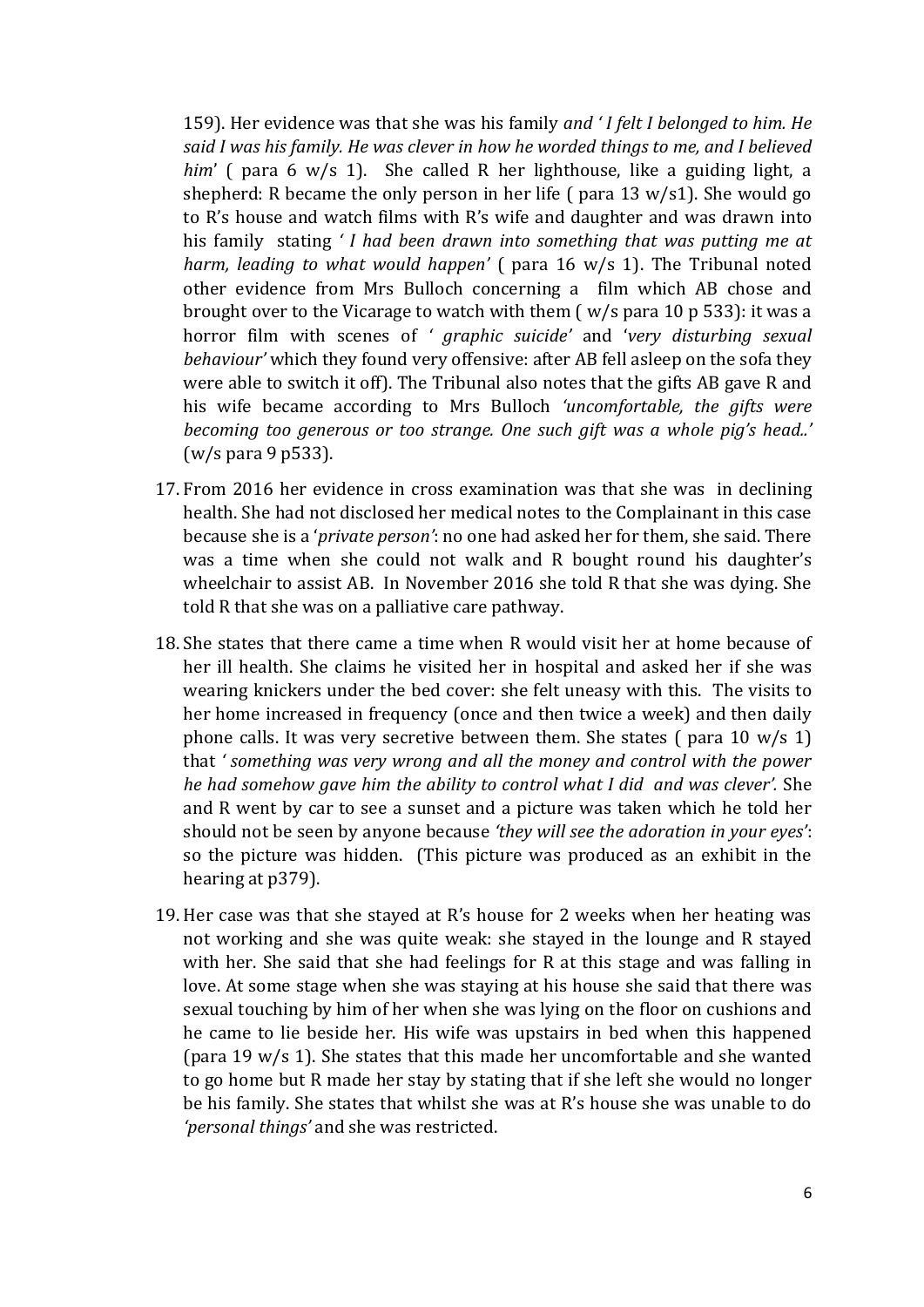- 20. AB stated that when she did go home (a friend having collected her) R then came to visit her every day at her home. He always wore his cassock. On one day as she lay on the sofa he leaned over and kissed her and said that he wanted to see her private areas under her knickers: she felt pressured by this. She felt exposed when this happened and R played with his penis. He then penetrated her vagina with his penis. Over the days ahead there was oral sex as well as full sexual intercourse. At one stage she alleges that he put his hand around her throat and she became scared: she says that he knew he had power over her (para 29-33 w/s 1). The sexual acts she alleges were performed by R is set out in some detail in her w/s which we do not need to further summarise here. All these acts were denied by R.
- 21. In his evidence R 's  $w/s$  p483 para 7 states that he believed that 'Julian' was a bona fide psychiatrist working for social services who had the responsibility for the care of AB. He accepted what 'Julian' said and was being encouraged as someone that AB trusted to support her and the children as she died. On  $22/11/16$  (para 12 p484) he received an email from 'Julian' saying that she had been rushed to hospital with seizures and that her death was imminent and would be before Christmas. There was no hospice place for her and she wanted to be at home when she died. The removal of her children from her had been devastating to her, as R believed, and her 'last dying wish' was to be part of a family. This was confirmed to R by 'Julian' emails 27/11/16 ( p 485 para 14) . R with his wife or one of his daughters would take her out on 'last visits' to places important to her and she came to R's vicarage to offer her a family feeling that she was missing. At the end of November the heating failed in her house and R with his family agreed to have AB live with them as she died, which she and 'Julian' said was imminent (para 15 p 485/6). There were some difficult days when R had wanted to call an ambulance but she had insisted not to. Eventually some contact was made with her son and a visit was arranged with them which had to take place at her house so R's wife took her back to her own home.
- 22. Once the visit was over R and his wife wanted her to return to their house but she said that she wanted to remain in her home: they kept in touch and eventually she changed her mind and said that she would come back to the Vicarage where 'she felt safe and part of the family'. She was unable to walk or stand properly when at the Vicarage. She had an oxygen tank and wore patches which she said were morphine (  $p$  487 para 15). Both R and his wife took turns sitting with her at night: there was a duvet outside in the passage way and when R was with AB his wife would be outside in the passage way and vice versa. R stated ( para 15 p 487) that it would have been madness for him to have sexually touched AB in that situation as she alleges. At one stage she arranged a friend to take her to the police station because of a problem with one of her children. R was unsure how she would get there, and she then returned to her own home. The Tribunal notes that R then received further emails from 'Julian' which we summarise at para 35 of this Determination.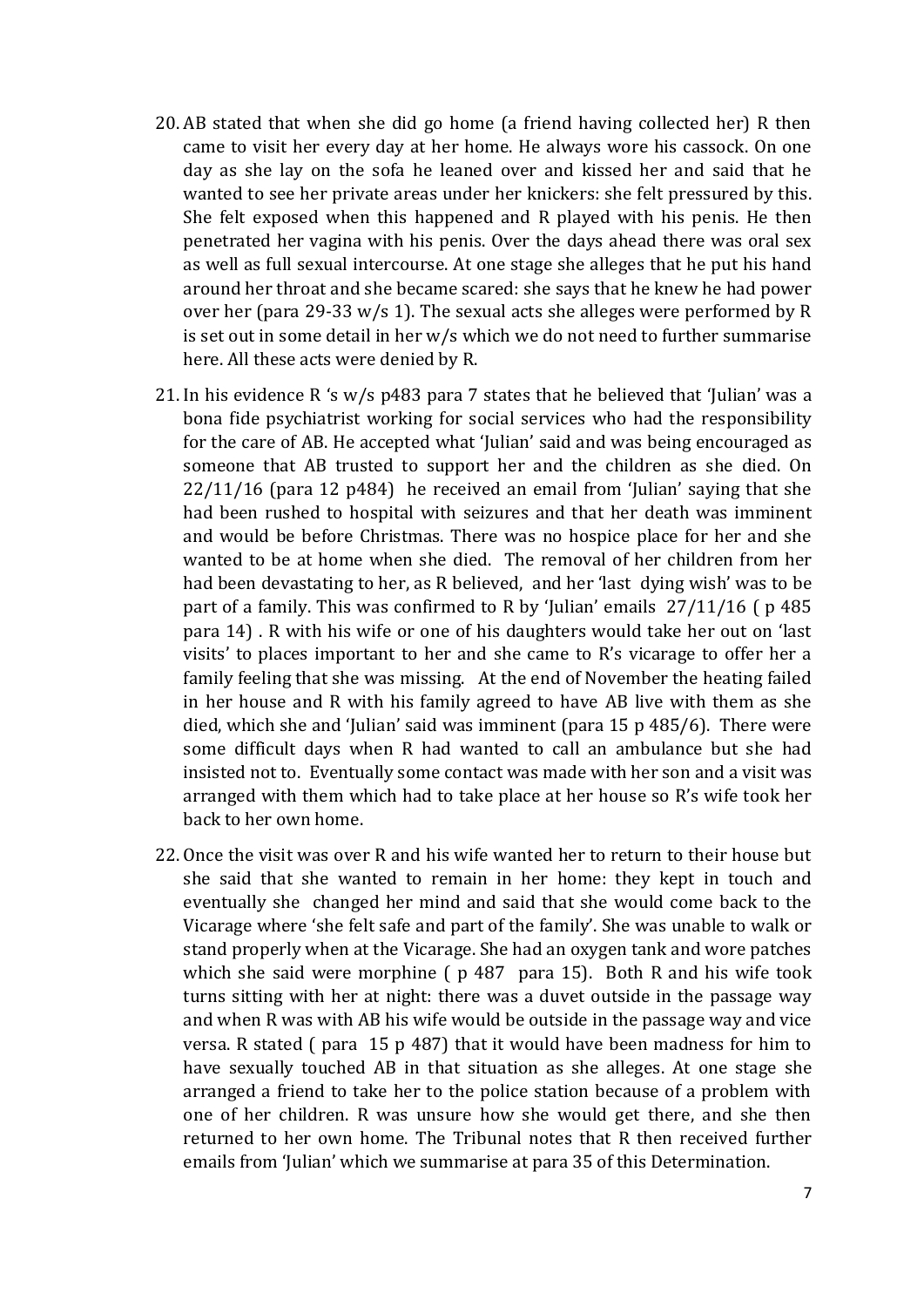- 23. R said that he and his wife agreed that they could not have her back at their home given her difficulties and so R told 'Julian' this and he promised both AB and 'Julian' that he would visit each day and speak on telephone ( para 18 p 488). He would ring ahead before arriving and stay 30-60 minutes: he made no attempt to hide his visits. He was encouraging her to get help from doctors and nurses. When he visited, he said, she was unable to eat and would choke and so he could not provide her with the sacrament. He has subsequently learnt that during this period Fr McCluskey was visiting her to minister the sacrament to her (and noted bowls of sick/blood: see note at p 198). R's evidence (confirmed by his wife) was that his wife would sometimes come with him or would drop him off. Sometimes her children were there and sometimes AB's father was there to pick up her daughter. R states that he did *'not believe I visited her alone without someone else being there the 20 times AB claims they had sexual encounters'* (w/s p488 para 19). He states that it would be quite impossible to have a sexual relationship with someone in this state: she was unable to walk, open her eyes without dark glasses, she used an oxygen tank to breathe and often wore a canula. Medication, bowls of sick and vomit were on the floor.
- 24. This pastoral relationship continued until it ended at the beginning of February. On 8/1/17 'Julian' and AB asked R to speak to her daughter aged 7 about her imminent death. To this end he took her daughter with her mother to Shoebury which AB said was important to her and then spoke to her daughter in the car about the imminent death of her mother with AB present. R states this was a *'harrowing experience'.*

### The Julian emails over the period of the alleged sexual relationship

25. AB's evidence is that her son found out about the relationship with R and started to send emails to R to 'find things out' (para  $76 \text{ w/s}$ ). This is a reference to the 'Julian' emails. Her evidence was that he was autistic and for some period was not living with her. He was aged 16/17 in 2015 and was now aged 21: therefore we calculate he was aged around 18 at the time of the 'Julian' emails: p 201-339. These emails purport to come from a medical professional with access to her medical records who is treating/ having some professional responsibility for AB. Approximately 130 emails are sent from 'julian1therapy@outlook.com' to R and roughly the same number in reply from R, in an approximate 2 month period between 17/11/16 and 21/1/17. Many are written on the same day. It is AB's case that these emails are all written by her 18 year old son to find out information from R about his relationship with his mother. R's case is that he is responding to what he believed was a genuine medical professional with responsibility for AB's care, when in fact, as he states he now realises, these emails were being written by AB herself as part of her manipulation of him.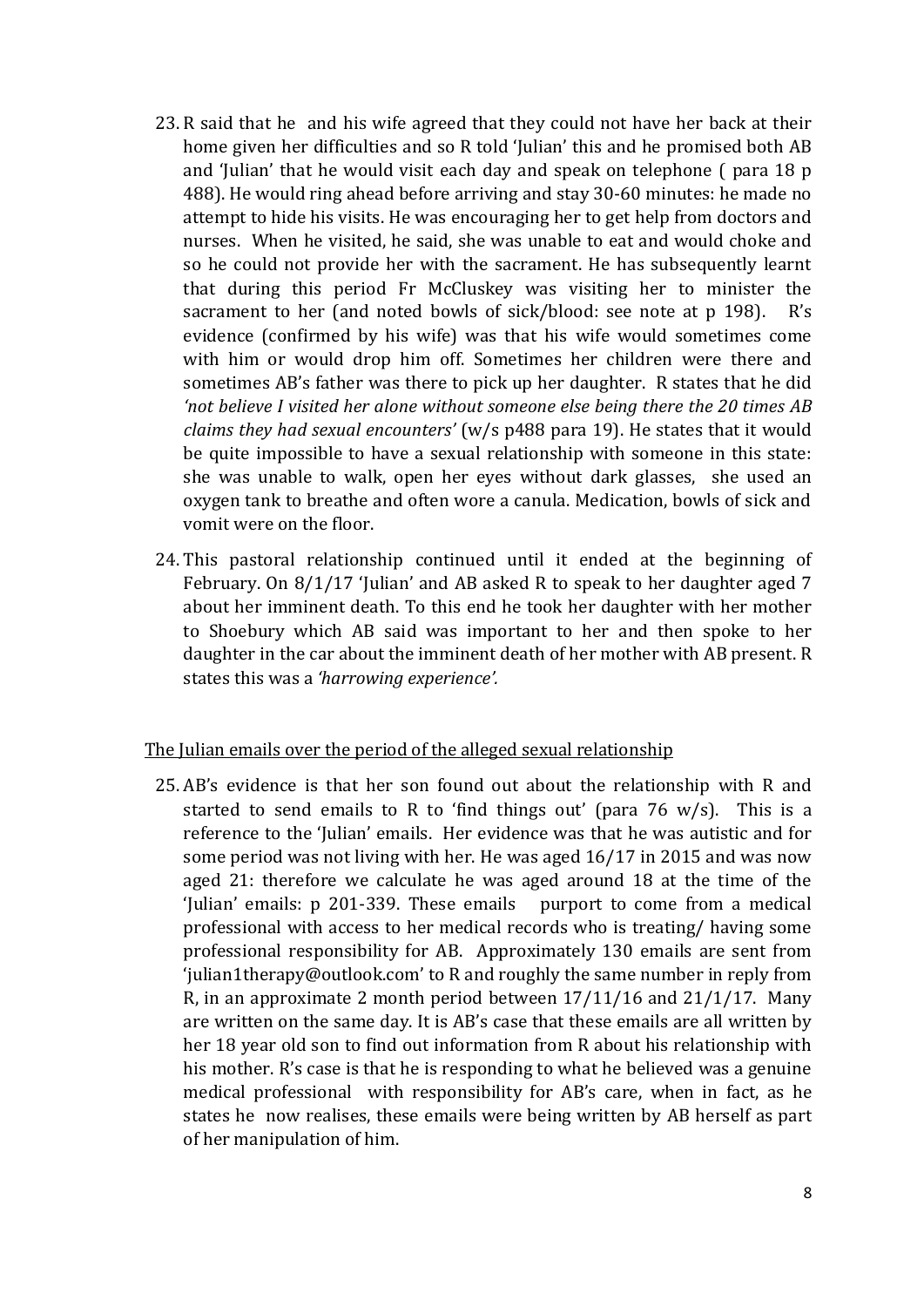- 26. In a further twist of complexity, it was the DO's submission to us that these emails were indeed written by AB (contrary to what she says) but that R knew that she was sending them and they were both 'playing a game' with each other in keeping up the pretence that Julian was a real medical professional discharging professional responsibilities for AB. It is the DO's case that the emails are so obviously not written by a professional person that R could not have been taken in by them: R's case is that he was. The issue of who wrote these emails and why is a matter for us to determine in this case.
- 27. The first 'Julian' email to R is 17/11/16 ( p230) in which ' Julian Barton' introduces himself as someone with professional care for AB with *'access to her medical records'* expressing his concern that she has insufficient support at home. He requests that R becomes the next of kin for AB because she is on a *'palliative care pathway'* which she is finding difficult to accept. The email mentions her *'excruciating pain'* and distress, the report of nurses who visit *'daily'* and the need for a hospice for her that is not in Southend. He wants to involve R '*as much as possible'*. R responds (p201) recording that he has urged AB to accept the offer of a place in a hospice which AB has told him has been offered to her: he records how her suffering is '*heart breaking'* and he hopes that she will find some peace in her last days/weeks. Whilst writing his reply he records that AB has rung him to say she has just found out that the proposed hospice is not in Southend and so R records his hope to 'Julian' that a hospice with which she is familiar will be available to her. These are the tone of the exchanges between R and 'Julian over the next 2 months.
- 28. AB in cross examination accepted that she knew that R was to be her 'next of kin' and that it had been first raised by 'Julian'. Given that it is AB's case that it is her 18 year old son who is writing these emails, this must mean that it is AB's case that her son was first raising this with R.
- 29. On 25/11/16 (p230-237) there is a sequence of emails between Julian and R all sent on 1 day. At p230 'Julian' asks if R is prepared to continue as next of kin and asks whether R can have AB at his home to make her feel ' *your paying attention'* and offering AB support so that she is not isolated. This is the day after R has discovered that the Chelmsford hospice he has been told by 'Julian' he should take AB to visit, know nothing of AB nor any planned visit. R replies (p231) that AB cannot stay at his home (*'there is a limit to how much attention I am able to give..'*). This is followed by another email from 'Julian' saying that AB is *'sobbing'*, that she is a *'beautiful lady'* and it would be a *'joy to see that smile again'*. He also wishes R to confirm that R is picking her up on Monday to go to another hospice in Colchester. R replies on the same day (p232) that he is unable to take her to Colchester on Monday because he has no time for such a trip. In a response (p232) 'Julian' wants R to confirm that he will not be taking her to Colchester on Monday, and then returns to ask whether she could stay at his home to be provide with support ( ' *[AB] has said about staying over at your home')*. 'Julian' further emails that day (p233) asking R to confirm whether he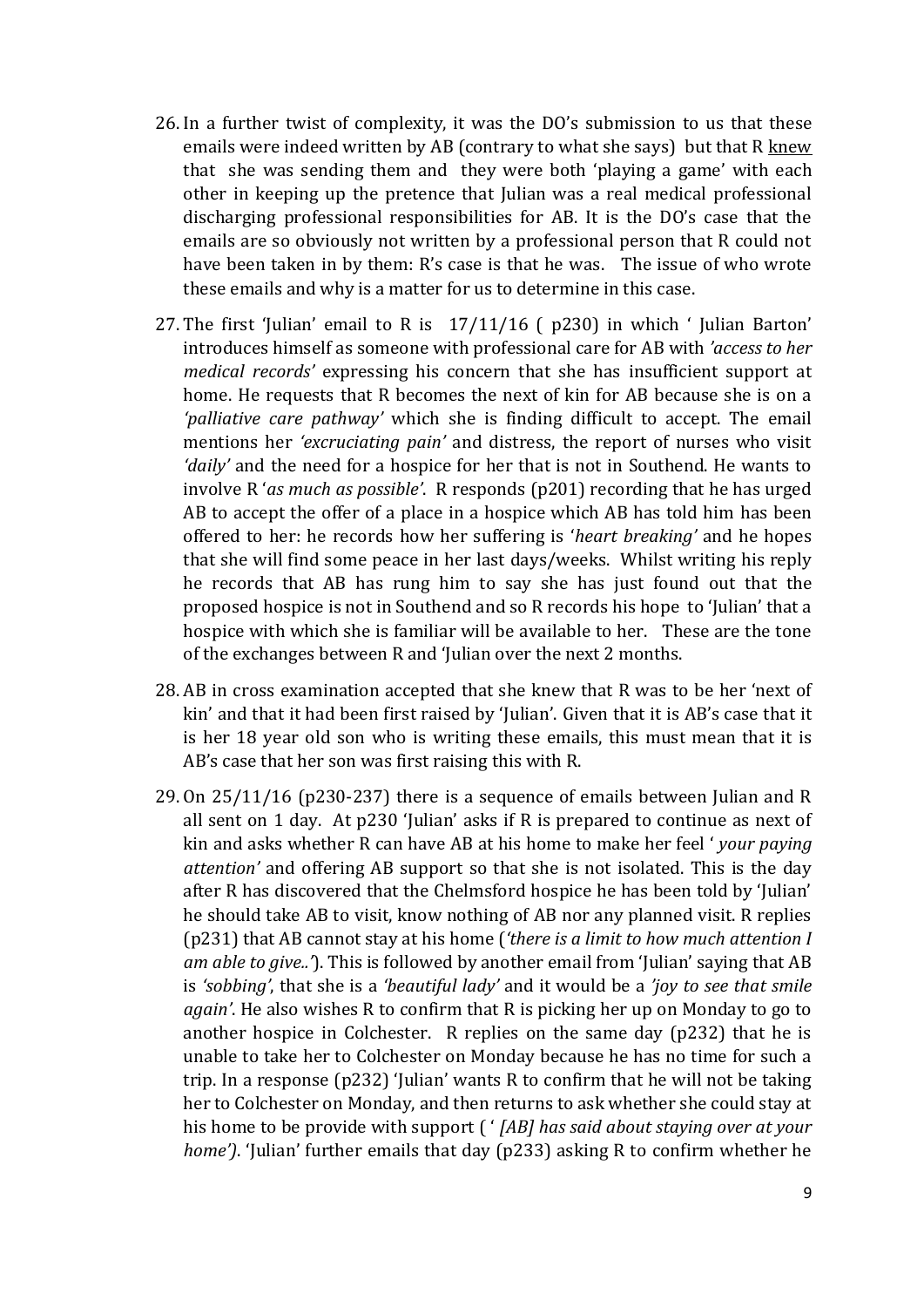has yet spoken to the Hospice at Colchester. Later that day (p234) R confirms that the Colchester hospice had phoned but he had not returned the call because he did not have the time to take AB to Colchester on Monday. He asks why has no interim care being put in place for AB at home whilst a hospice is arranged. He continues to say that it would be difficult to have AB living at his home: her care is putting some stress on his family but he asks 'Julian' not to tell AB that. 'Julian' responds on the same day (p234/5) that R should tell AB himself that he is not going to Colchester with her ( and that her daughter aged 7 is visiting the next day). A yet further email from 'Julian' on that day asks R if he can get her daughter back to her grandfather's for 7 pm the next day. R replies (again that day: p 236) that he cannot take her back: but he has agreed to take AB back for some time at his home on Monday.

- 30. Thus by the end of the series of emails on 25/11/16 R has agreed to have AB stay at his home on Monday 29/5/16. On 27/5/16 (p241) 'Julian' states that he is glad to know she is coming to R's home and *'that is vital for her to feel she is part of a family'*. By an email on 28/5/16 from R (p246) he records that AB is now at their home and stayed overnight. '*We have dropped her back home this morning'* (ie on Monday 29/5). He had been trying to speak to the nurse but had no luck in getting through. However, AB had told him that she had been in contact with the nurses and they would see her at her home. He understood that AB would tell the nurses that she would now be at R's house and that a friend would be bringing her back to R's house. The Tribunal notes the unsuccessful attempts by R to contact nurses using the numbers he has been given by 'Julian' is a continuing theme in his evidence.
- 31. On Monday 29/11/16 'Julian' sends a very long email asking '*how has it come about that [AB] is now going to be under your care and responsibility in your family home, I know this was something you felt reluctant to do and had told her no'* (p247): 'Julian' continues *'[AB] did say she felt very comfortable at your home and felt at ease with the family, she said she felt better of(sic) at home..'*. The email also confirms in some detail the arrangement for *'very heavy amounts of morphine'* (delivered by patches to the thigh and not IV because a canula cannot be attached). 'Julian' asks where is AB to be sleeping at R's house and what help can be provided for her personal care needs (she may be reluctant to ask for help). He states that AB does not realise how close to death she is and asks that R *' talk to her kindly about this'*( p 249).
- 32. In response R replies that day (p249) stating that there *is 'no other choice but to have her here as she is not getting the help she needs elsewhere and her house is cold and she is alone. We do this willingly and knowing what that means*'. R asks why has her care package been cut back? He finds it strange that in her confused state and with a high morphine dose she should be expected to self administer medication. He wants to know who is responsible for her care package? He notes that AB is allowing his wife to help her with her care needs: she is *'very wobbly'* on her feet. He believes that she is close to death. He still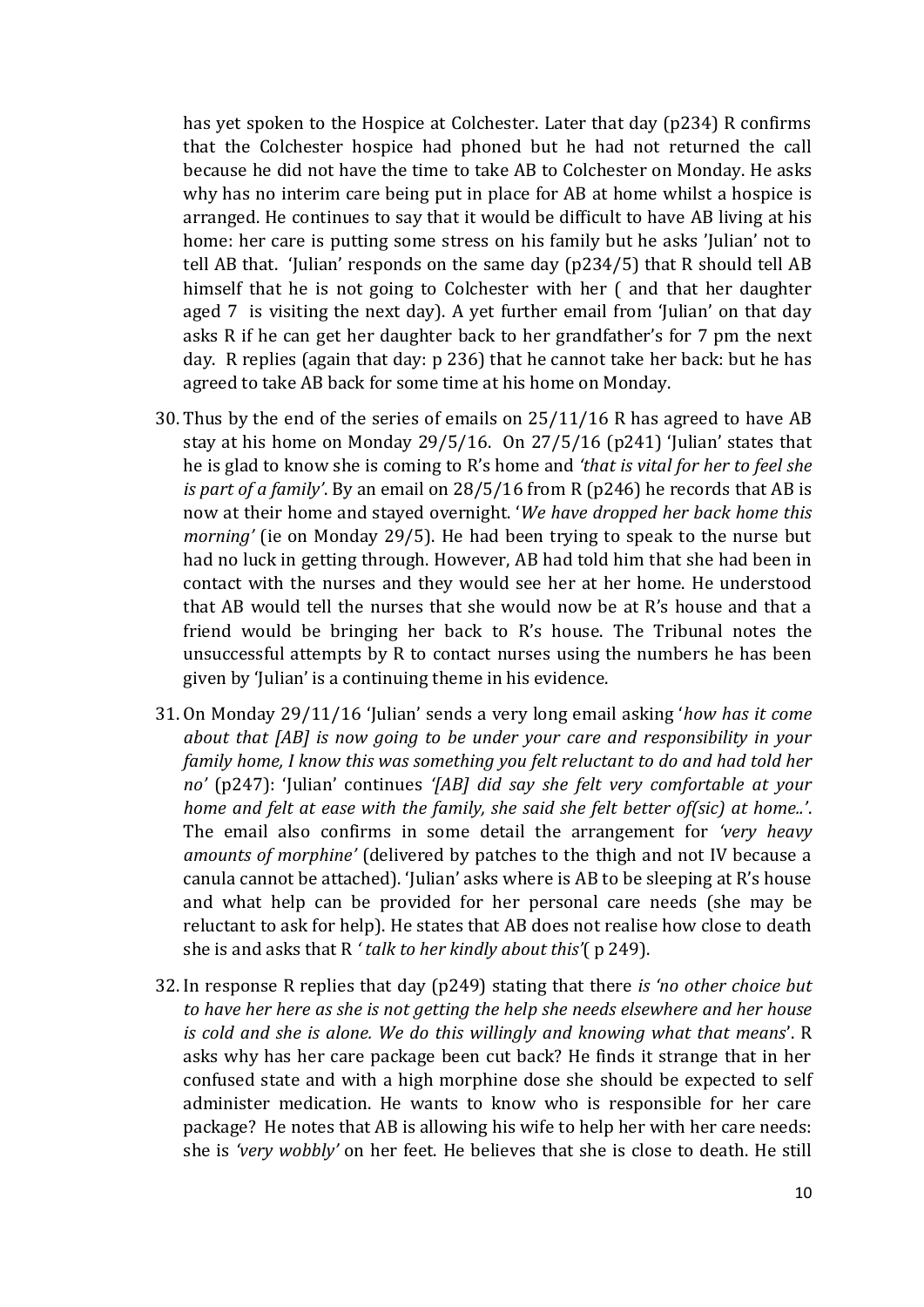has not been able to contact the lead nurse on the telephone number given to him by 'Julian' in earlier emails. He states that he does need to speak to someone. In reply 'Julian' explains that AB has refused to have nurses administer the medication but if she changes her mind then nurses can do it. 'Julian' says he will contact the lead nurse to tell her that R has been trying to contact her without luck. He also states that he will be slow to reply to further emails because he has clients from 5pm-11pm. R replies (p251) that he will try and persuade AB to give permission to the nurses to administer the medication.

- 33. By now AB is staying at R's house. On 1/12/16 R emails 'Julian' knowing that he knows that Julian 'is on a 2 week break'. We note this is not mentioned in the 'Julian' emails and so must infer that this information had come from AB. R also states that he knows that AB has spoken to 'Julian' this morning *'because I left the room so she could feel some privacy so am not aware of how that went except from [AB's] perspective'.* He records that despite AB agreeing with him once for nurses to attend her at R's home to administer medication, she still refuses to permit this. He has no contact with any doctors or nurses about this despite '*asking AB to allow this'*. The Tribunal notes:
	- (i) 'Julian's' alleged 2 week break coincides with AB staying at R's house
	- (ii) R left the room so that AB could speak to 'Julian' privately and knows nothing of what was said except what AB has told him
	- (iii) R is seeking the attendance at his home of nurses to administer medication, and is trying to contact nurses on a number that 'Julian' has given to him without any success. He appears to want nurses to attend his house to help AB with her medication needs.
	- (iv) His wife is helping with her care needs.
- 34. The email from R on 1/12/16 (p251) also recounts the disturbed night that AB has had at R's house : he asked AB if he could ring the doctor or the ambulance but she refused. He states ' *we got her home early enough to prepare*…' for the visit of her 7 year old daughter and 18 year old son. She was very upset after this visit and he wanted her to return to his home that evening: she refused but agreed to return to his home the next morning. He notes that she stumbles and falls when with them '*pushing us away and clinging tight'*. From this email The Tribunal note that R writes of 'we' and 'us' from which we infer that he is referring to himself and his wife.
- 35. The emails from 'Julian' resume on 18/12/16 ( p252) after AB has returned home from staying at R's house. This email reports that he has a social services report on her children and AB has told him that she had supported her 18 year old son at a police station before her return home. He notes she is struggling with her mobility and that R is visiting daily spending time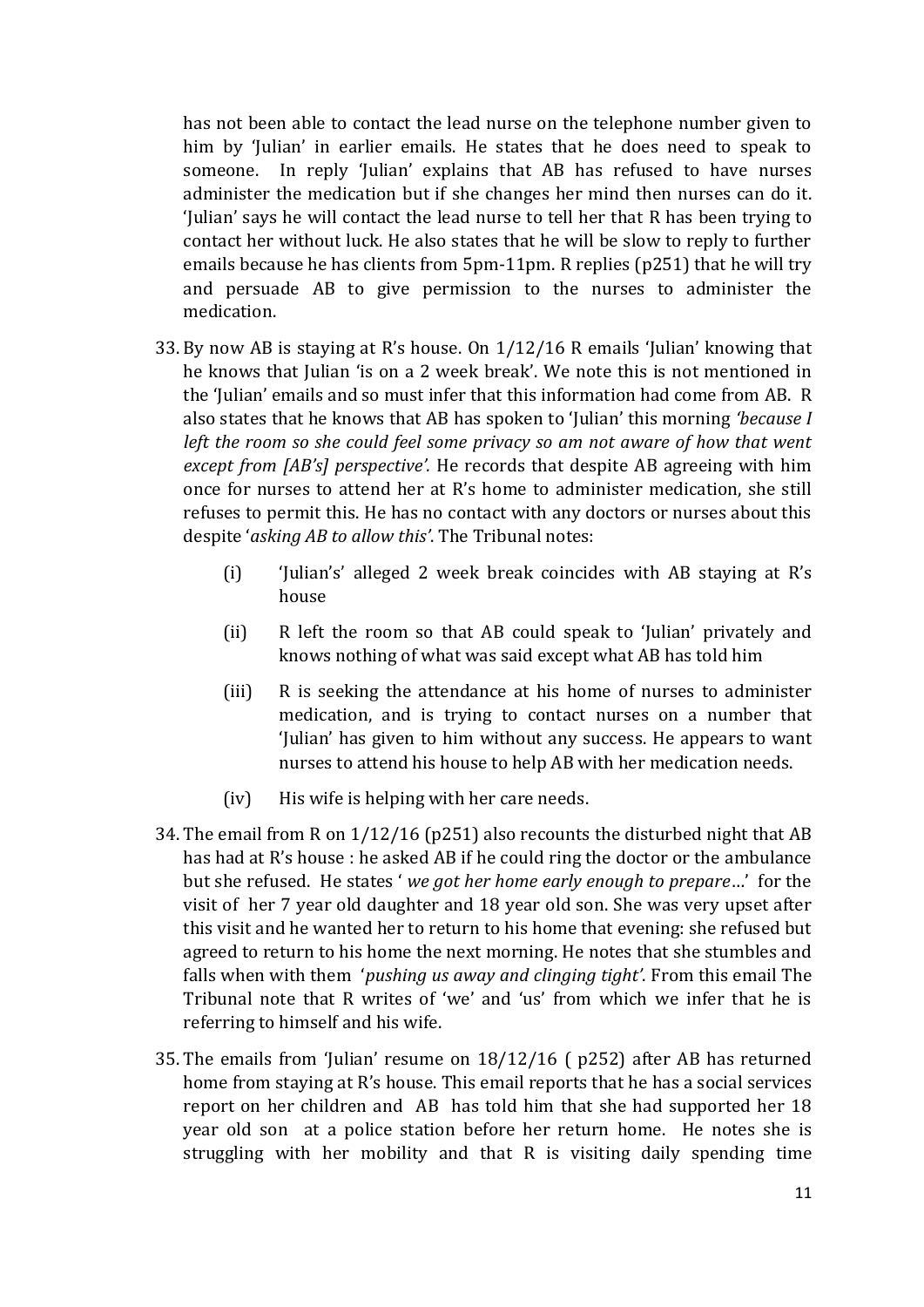comforting and supporting her with phone calls: he reports that these are comforting to AB as *'she becomes more aware that she will die'*. He also has a report from the *'Lead Consultant'* and he reports to R the medical details of her failing organs *('huge amount of internal bleeding that is passing into her stomach'/ 'will not be able to walk due to pressure on her brain'/ struggling to breathe'/ 'unable to speak for more than a few moments without stopping or choking'*). He concludes by asking R how he feels AB is coping as she approaches her death ('death is close').

- 36. R's response of 18/12/16 (p254) states that it has been an '*eventful and challenging few weeks'*: AB is close to death, unable to walk or talk very much. Home is where she seems most comfortable and *'where I can best support her in a limited way of course'*. He states he is in contact by phone and visits for a few hours each day. He will *'ask her often'* if she wants to be in hospital but *'she is very stubborn as we know'.* 'Julian' replies that she is settled at home and she needs people around her who '*love her'* and we should not make her go to hospital: she prefers to be at home in the '*build up to her death'*.
- 37. On 19/12/16 (p255) R writes that he is seeing her '*every day for a few hours'* and speaks to her on the phone 4-5 times day: she remains determined not to see the children again. He does not know *'how she is coping or still with us'* (sic)*:* she is very strong but these characteristics will mean that she suffers *'the full extent of the awful death her illness will lead to'*. A email from 'Julian' 22/12/16 (p255) states that he has cleared it so that the children can be with her at Christmas but she is reluctant to agree to this : he asks for R to speak to AB about this to get her to agree. The email speaks of the upset he( Julian) has caused AB by the messages he has left and the conversations he has had with her that she will die *'a slow and most painful death'*. He leaves *'your good self father'* to look after AB. He acknowledges that this is a lot of pressure for R and asks *'are you able to be so dedicated to her'*. He asks if she is going to be alone on Christmas day or *'are there plans in place for her to be with people or yourself, is this something you have discussed, have you spoken to [AB] about dying..'*. He asks R to confirm by Friday 4pm (ie the next day) whether AB will see the children or not. 'Julian' follows this email up with a morning email the next day with times for the children to visit AB ( 24/12 early evening and 25/12 11-6pm). He asks R to continue to support her and if R is finding it difficult to *'please let me know and I will have a discreet chat with [AB]'.*
- 38. R's response (p257) is that AB has made it clear she does not want to see the children and ' *I do not know how much clearer she could be'*. R would be unable to support any such visits. He repeats that we must respect her decisions not to go to hospital or a hospice and her decision not to see her children should also be respected. In a response 'Julian' (p259) asks R directly where will AB be spending Christmas if not with the children – she should not be alone. He concludes that her blood pressure is dropping and she needs to be kept warm: he asks 'h*as she got heating now?*' The emails continue over this period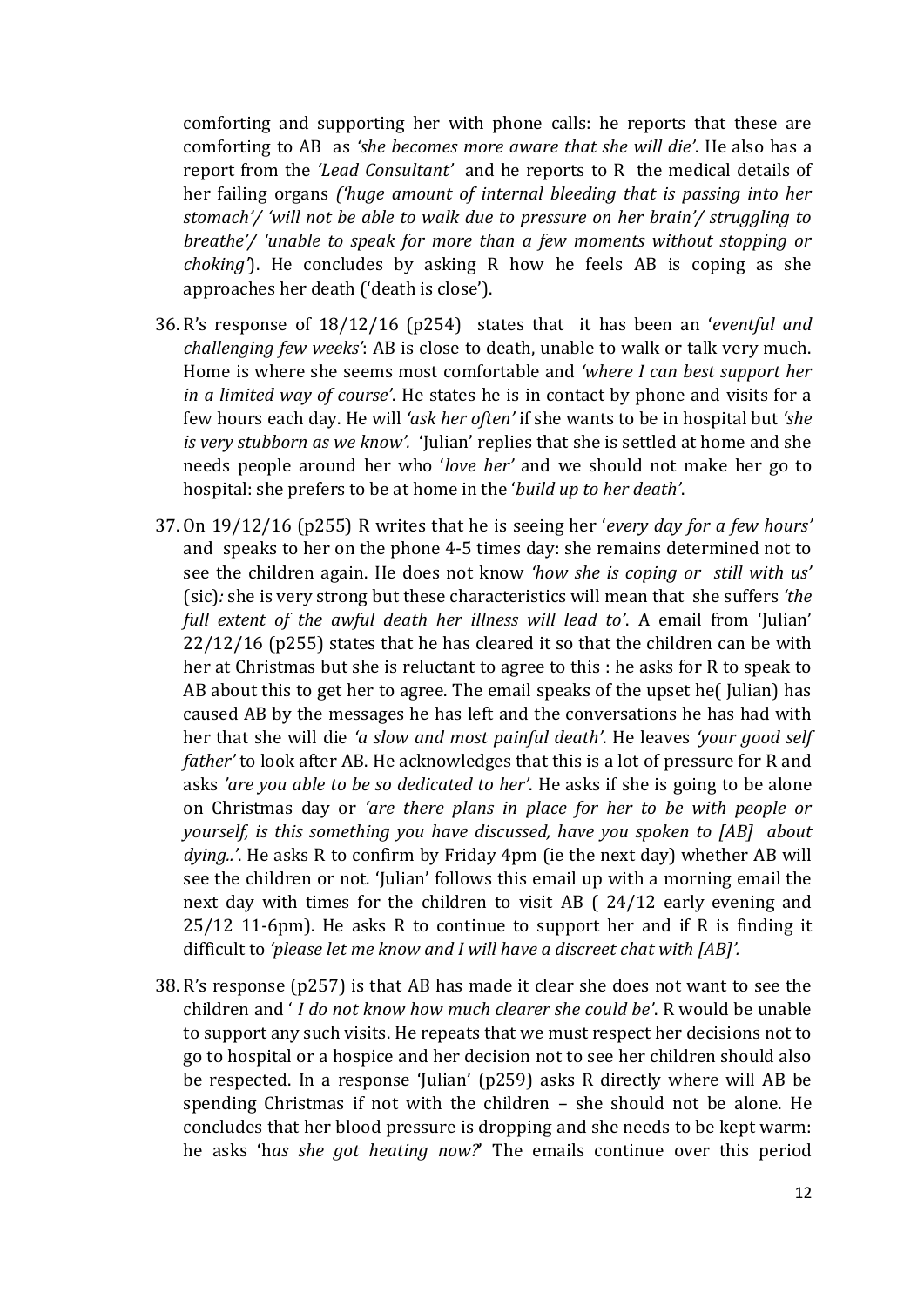concerning the children with R emphasising how AB does not want to see them, her condition and the temperature of her house. 'Julian' at p262 on 24/12/16 states that he is '*unable to cancel the plans in place for the children to visit'* and '*there is little I can do now because I am now away for the Christmas week'*: he apologises for the awful position. R's response (p262) is to say that this is '*unacceptable*' and it is not too late to stop the children coming. R cannot help with this problem. 'Julian' responds that day (p263) asking how was AB today and apologising again for the children coming. More emails pass between them on Christmas eve in which R emphasises his opposition to the children visiting. At 1540 on 24/12/16 he emails (p264) to 'Julian' that he had telephone messages from AB and her 18 year old son who were upset at the bowls of blood next to AB that she had 'thrown up'. Her daughter (aged 7) is also reported by AB and her son to be upset.

- 39. The next email from 'Julian' is 28/12/16 who asks if R is '*well and rested'.* He asks that R rings AB to get her to ring 'Julian'. On 28/12 R reports he has spent an afternoon with AB with the children there and it was '*an awful time'*. R told AB that you ( ie 'Julian') wanted her to ring urgently but *'she laughed still a beautiful yet heart breaking sight and asked where you were in the midst of the mess you left her in before Christmas. A question I had no reasonable answer to.'* (p267)
- 40. These emails continue until 21/1/17 when AB is seen to be walking in the hospital by R's wife and daughter and runs off when seen. We will analyse this part of the narrative further on in this determination. We have analysed the emails up to the end of the year because it is AB's case that the sexual conduct in particular the sexual intercourse took place in the period after AB had returned to her own home after the period when she had been at R's vicarage with his family.
- 41. AB was cross examined about the 'Julian' emails over this period. Her case was that they were written by her 18 year old son because he had seen a sexually compromising situation between AB and R through a hatch at her home and wanted to know more about the relationship. Since the first 'Julian' mail is 17/11/16 this would mean that AB's son must have seen this before that date which is before the time she goes to live at the vicarage at the end of November 2016 and then returns home in December and the sexual conduct is alleged to have occurred. In respect of C's involvement with these emails her evidence is that she had no knowledge of them being written and the psychiatrist 'Julian Barton' does not exist. In cross-examination she said that '*Julian Barton'* is another name for Julian Hayes her counsellor (who does exist). He attended 2 meetings with the Complainant -on 19/7/17 and 14/9/17: p13/14. This, she states in cross examination, is the 'Julian' she is referring to in recorded conversation 3 with R p 397 ( dated 23/3/17): in referring to 'Julian' in that conversation she denies that she is maintaining the pretence that she is speaking to 'Julian Barton' because she was in fact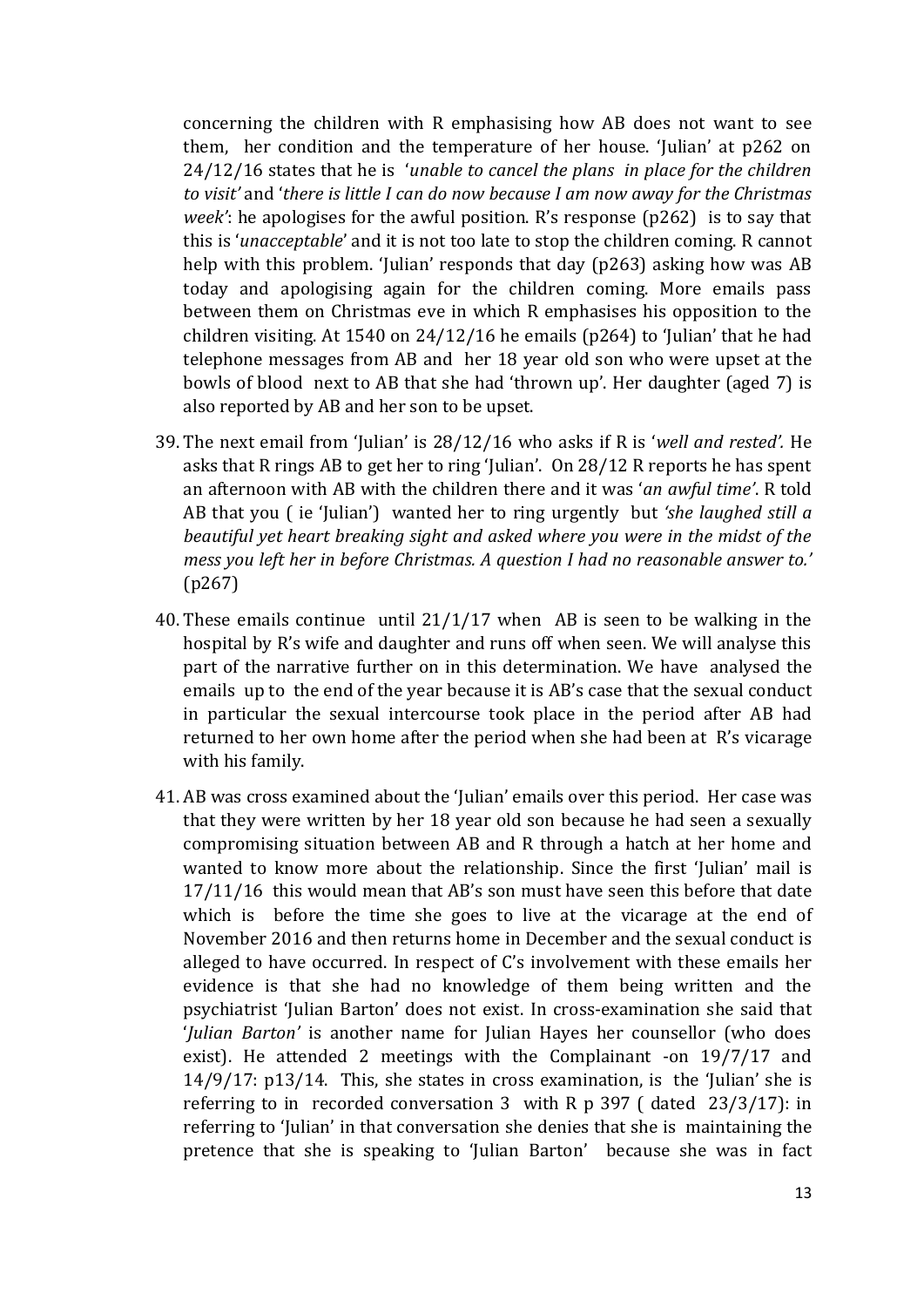speaking to the real Julian Hayes. She accepted in cross examination that she never told R that the 'Julian' she was referring to was Julian Hayes and not 'Julian Barton'.

- 42. AB's evidence in cross examination was that her son had written a 'note' confirming that he had seen the sexually compromising situation involving AB and R at her home. This note, she said, had been seen by the Complainant. In a later witness statement from the Complainant put in after this evidence was given (p 382B) he confirmed that he had not seen any such 'note' from AB's son although AB had spoken of her son seeing a sexually compromising situation between AB and R. AB also gave evidence that she had the note from her son with her at the hearing: no such note was ever produced. No witness statement had been taken from AB's son at any time. There is no evidence that he had ever been spoken to about these matters on behalf of the Complainant.
- 43. AB also gave evidence that at a meeting with the Complainant and Danielle Law and the counsellor (Julian Hayes) about these 'Julian' emails a letter from AB's son was handed round in which he admitted to having written the 'Julian' emails. A further witness statement was submitted by the Complainant at p382A after she gave this evidence stating that no such letter from AB's son was ever passed round in a meeting he had attended.
- 44. In cross examination she accepted that 'Julian' was unavailable when 'I moved to the Rectory' at the end of November 2016. She also states that she only came to realise that her son was impersonating 'Julian' in late December 2016. However we note that in the meeting between the Complainant, Revd Tinning and AB on 27/4/17 (see Complainants notes p7-11 at p8; some 4 months later) AB states that she had a counsellor called 'Justin' who 'sent a few emails to the priest about AB's children and support needed 2016. Originally sent through GP surgery and then paid privately- still in contact-not regular'.
- 45. The Tribunal considers that if AB knew by December 2016 that her son was impersonating a psychiatrist in sending the 'Julian' emails to R , she has plainly chosen not to disclose this to the Complainant in April 2017. She has referred instead to her counsellor called 'Justin' sending emails to R: none have been disclosed and R did not tell us that he received any. AB did have a counsellor but he was called Julian Hayes (ie neither 'Julian Barton' nor 'Justin').
- 46. In further cross examination about the identity of 'Julian' (as noted above at para 41) she said that '*Julian Barton's other name is Julian Hayes'*. At the meeting with the Complainant and DL, Julian Hayes was present (the evidence was that he was present at meetings on 19/7/17 and 14/9/17 when R's name was first disclosed to the Complainant). AB stated in evidence that Julian Hayes is aware of the 'Julian' emails and 'understands that his name was used with a different surname'. She said in cross examination that she had 'taken the blame' for writing the 'Julian' emails in 2017 but the true position was that her 18 year son had written them.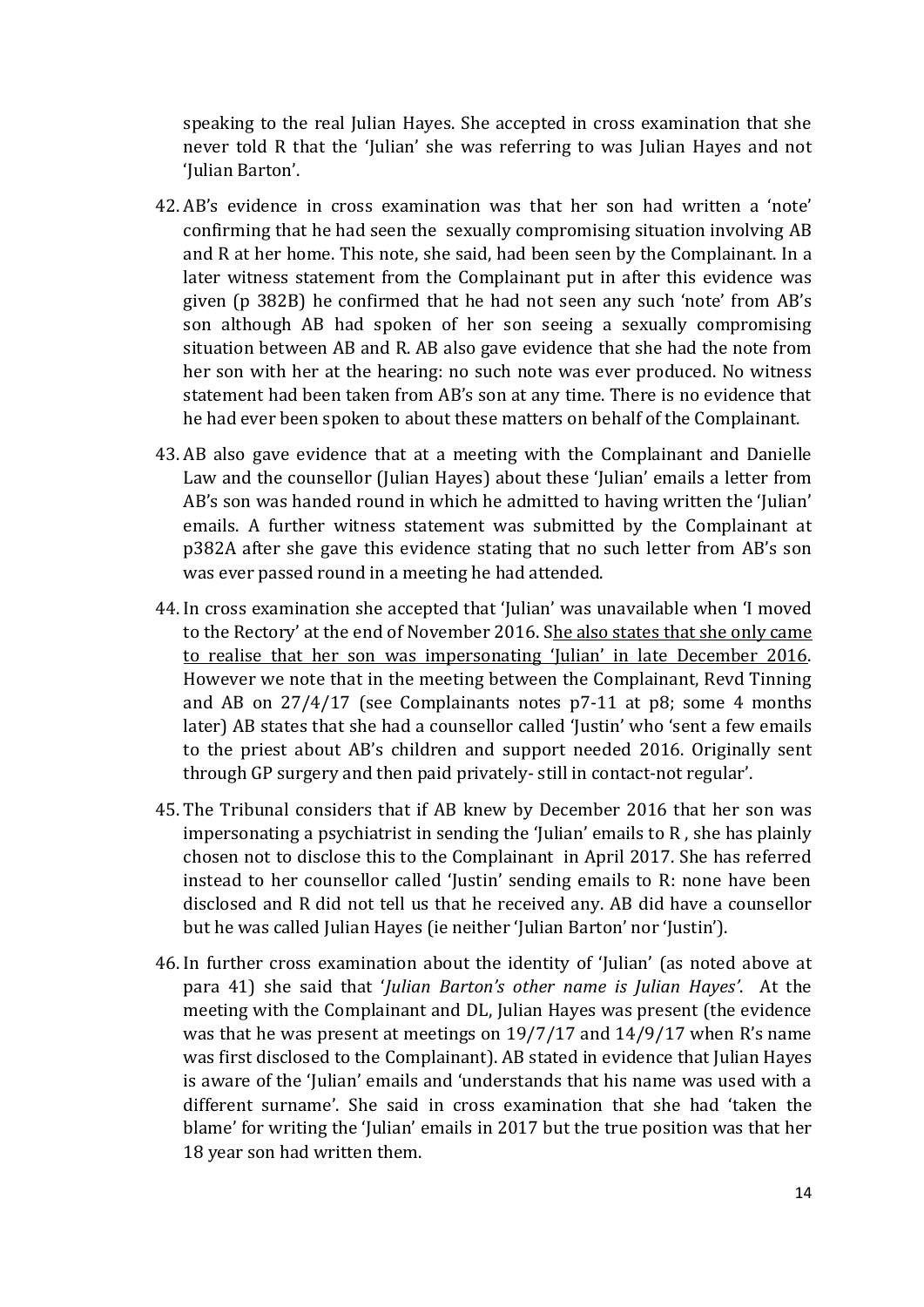47. It remains unclear to the Tribunal when the Complainant and the DO first knew that AB was conceding that the 'Julian' emails were false and written by her son. The Tribunal was unable to find in the disclosed material or the written evidence any indication that AB had disclosed to the Complainant that the 'Julian' emails were not genuine before AB's first witness statement dated 16/4/19 (para 76 p473). We understand that it remains the DO's case that the 'Julian' emails were all written by AB as part of some 'game' with R, but if it was known to the DO and the Complainant that AB was conceding before  $16/4/19$  and w/s 1 that the emails had been written by her son, this should have been disclosed to the R and made clear as soon as possible.

### Emails from 'Dr Khokhar' and the ending of pastoral contact with R

- 48. At paragraph 59 w/s 1 AB states that R *'became angry because he said he was only coming to see me as I was going to die. He was so angry that I was at hospital and his wife saw me walking. He had told his wife he was only coming daily as I'm not walking. She saw me and he went mad and said I now caused trouble and he hadn't wanted me at hospital because doctors would know that sexual things were going on' .*
- 49. In cross examination it was put to her that the last email ever sent to R from 'Julian' was on 21/1/17 ( p339) which was shortly before Lisa Bulloch had seen AB in hospital walking and when she realised she had been seen then running away. R in his w/s para 24 (p490) states that his wife told him that she had seen AB walking and running in the hospital. By this time his suspicion about AB '*had been growing'* and his wife did not believe that she was being honest about dying. R then confronted AB in person with this and she became distressed and hysterical: she said that there was pressure on the nerves and she had to go to London to see a specialist.
- 50. This was then immediately followed by the emails from 'Dr Khokhar'. AB's case on these emails is that they are not from Dr Khokhar but were written by a nurse called Claire who was very supportive to her and was aware of her relationship with R. AB's case is that she did not know that these emails were being written by her and only learnt about it afterwards. Thus on her case this is now the second author of fake emails written without her knowledge because someone was shocked about what was happening with R.
- 51. The first email received by R was on 27/1/16 from 'Mr JS Khokhar' asking R to confirm that he was next of kin to AB which R confirmed. This was followed at 2004 on that day ( p 340) by a long email from 'Dr Khokhar' explaining how it could be that AB could have been seen walking in the hospital. It contains a long account of her condition (severe imbalances in the blood/ damage to lower ventricles of the heart which required an ECG at Basildon Hospital). The tests showed fluid on the lungs and she saw '*numerous consultants'* to see how they could prevent further damage: she had had numerous further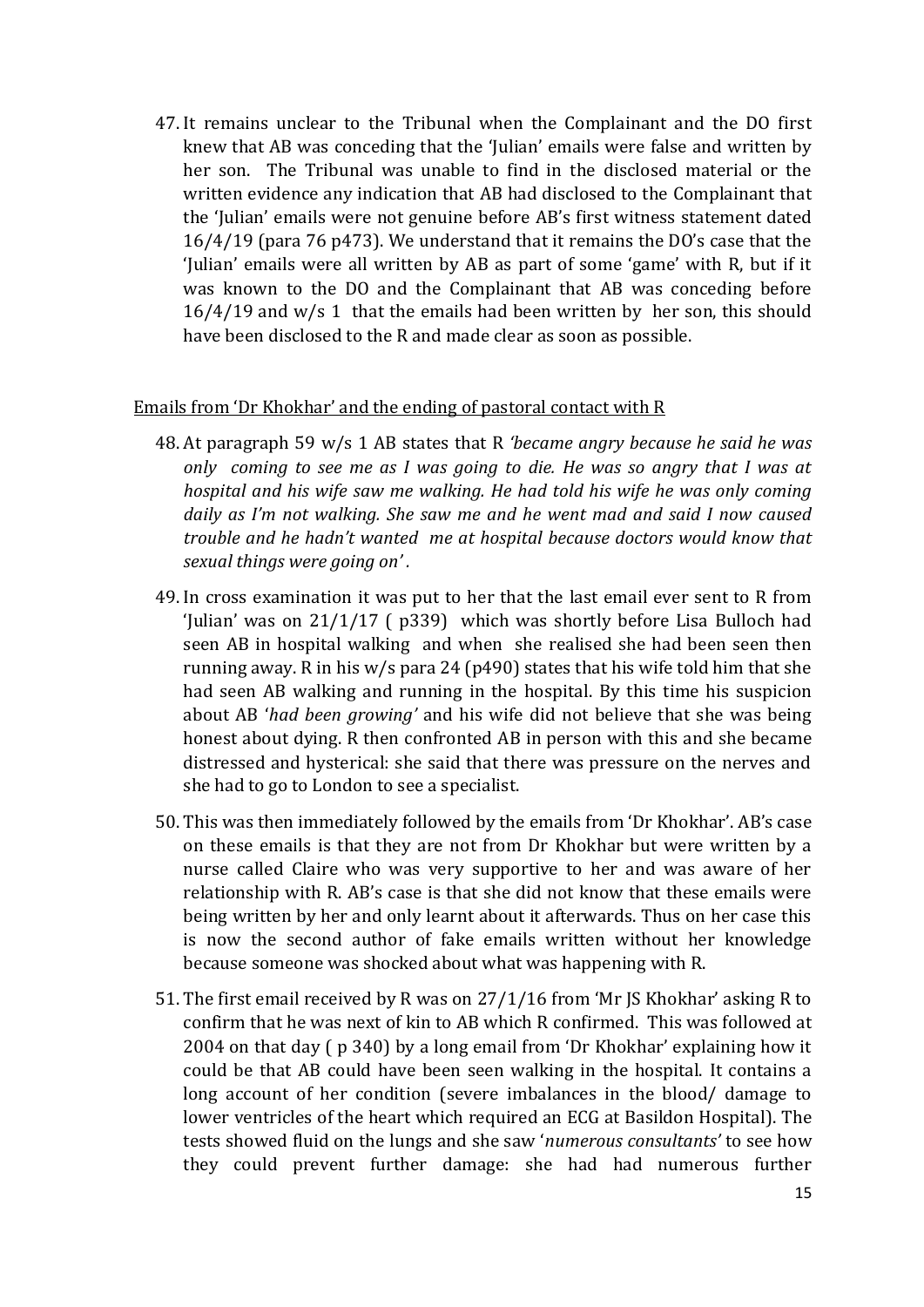neurological tests. He confirmed her diagnosis which involved brain swelling *'as a result [AB] has been unable to walk or function as normally as she would of (sic) done so 12 months ago'.* She had been told that she was 'terminal' and is listed '*as DNR do not resuscitate'*. She has no bowel/kidney function as well as problems with her bladder. Her blood vessels are ruptured but '*she remains very brave and continues to try and be positive'.* 'Dr Khokhar' explains that AB needs to attend the ward to draw blood from her which can only be done slowly but she *'copes with the pain it causes her'*. He asks that R attends the hospital as next of kin at AB's next consultation with him.

- 52. 'Dr Khokhar' then goes on to deal with the events of 26/1/16 when Mrs Bulloch saw AB in the hospital walking and running. 'He' explains that she had attended for an appointment that day and was walking but her blood pressure was very low and she would have collapsed because she should not be walking. She is being seen by Queens Hospital as an urgent case because of the build up of fluid behind her eyes. He has explained that she should not leave the house again because she may have '*a fatal heart attack'*. 'He' knows how much support R gives her: and speaks of her Christian faith with 'Dr Khokhar'. He concludes that she should only receive fluids at home when someone else is present and *'remember to smile and do what makes you happy, You may want to remind [AB] of this'*. R responded on 28/1/17 (p345) saying he had some questions which he would ask when he attends on Monday with AB.
- 53. On 2/2/17 R emailed the real Dr Khokhar, consultant cardiologist at Southend Hospital responding to 'his' email to which the real Dr Khokhar responded asking for the details of AB. Later that morning R forwarded the email he had received from 'Dr Khokhar' to which the real Dr Khokhar responded at 1220 that he had not sent the email (p344).
- 54. At 1329 R then sent the email to AB at p 155 that he now knows that the email received from 'Dr Khokhar' was false. He states that as a result of her response to his earlier phone call about what his wife and daughter had seen, and what he now knows about the 'Dr Khokhar' emails he cannot see her or be in contact with her *'until these issues are fully explained'*. He asks who sent him the 'Khokhar' email? Does 'Julian' really exist? What is the state of AB's health? He tells her he now finds it difficult to believe any of the other things that he has been told particularly since she has been seen walking unaided. He states that whilst he still believes she is dying but *'nowhere near [as close] to it as you have alleged or made out to me'.* He cannot believe she is not dying because AB had got him to explain to her 7 year old daughter that her mother was about to die: he cannot believe that she would lie about something like that.
- 55. At 1641 R send a further email to AB (p154) noting there is no response to his questions: he will call round to drop off her keys and collect his daughter's wheelchair which *'I am guessing you have not been needing'*. R and his wife went to AB's house. Mrs Bulloch's evidence (para 21 w/s p 538) was that as soon as R went in AB said she could make trouble for him and tell people that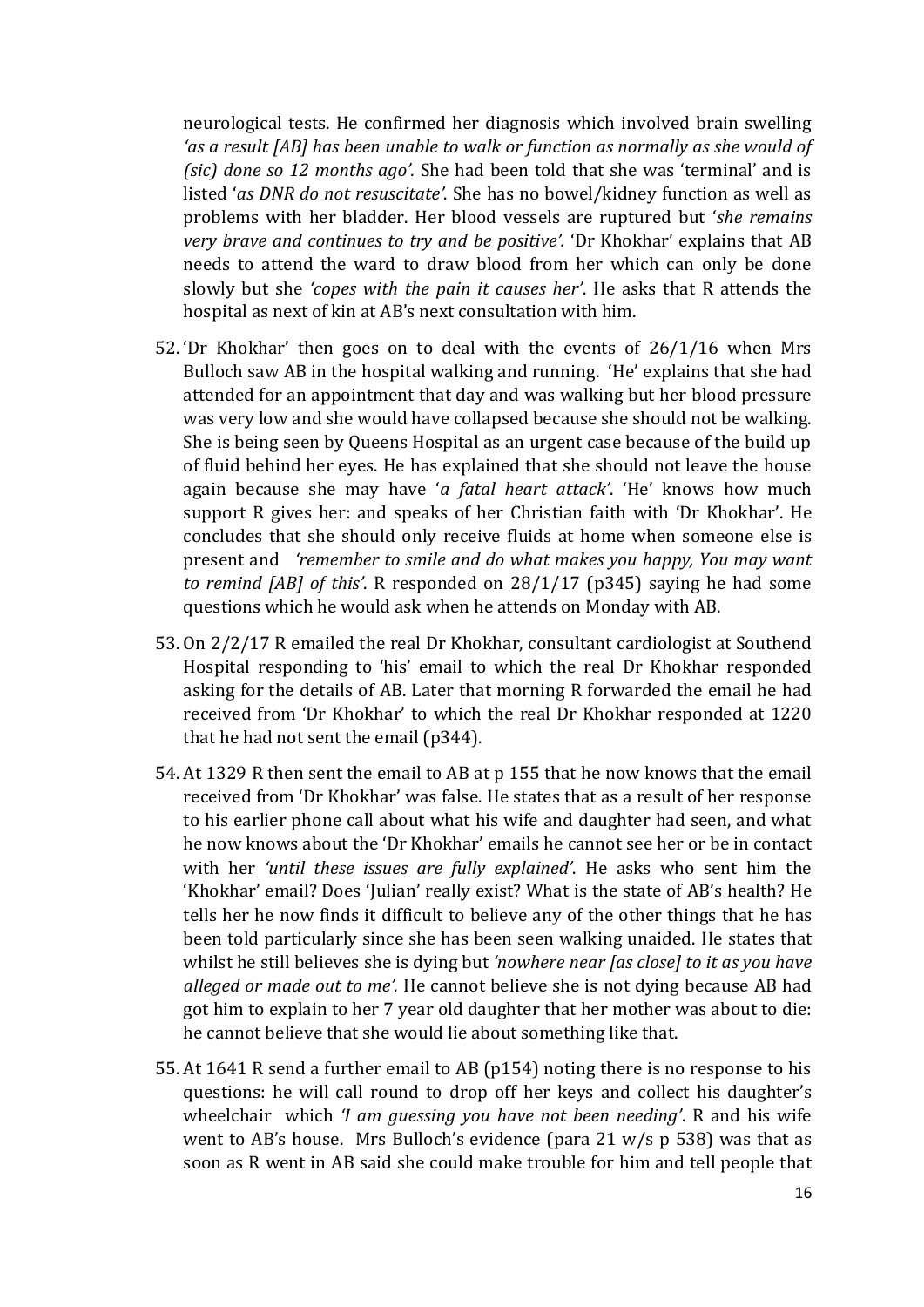they had had sex if he did not continue to be her priest. She heard these threats from the doorway. When she and her husband were in the car R told her what she said and she told R what she had heard. In R's w/s p 494 para 31 R states that it was as he picked up the wheelchair AB said to him that she could get him into trouble and say that they had sex. Mrs Bulloch's w/s states that they were both shaken by her '*angry, threatening behaviour, in comparison to the sweet, vulnerable person we had been led to believe she was'*.

56. The tone of the emails from AB at 1952 on 2/2/17 (p154) reflect the tone of the threats that Mrs Bulloch heard. This email contains the first allegation of a sexual relationship and so I set it out as typed

*' you can ignore me thts fine, but I am pregnant and tht is a serious problem because I am dying. I doo NOT want to CAUSE YOU TROUBLE OR YA WIFE but you are a priest and have slept with me several times allowed me to fall in love with you and have sex and as a result this terrible awful thing has happewed I cnt have babys I wnt be here long enough. This is the worst. I do have a video and have given u blow jobs. I no your body. I no every bit and could say so with out a video tht is us talking and fucking over the sofa.*

*I am nt going to be here. I have nothing to lose nothing at all. You need to speak to me before 0pm tonight about this u can ignore me after but I need you to listen to me'* 

- 57. At 1955 R responds (p154) '*you are threatening me with blackmail over something that is impossible. I have been nothing but kind you and do not know why you would treat me this way. If you have anything to say, say it now, I will not be speaking to you again after tonight'*.
- 58. 1 minute later at 1956 AB responds ( p154): '*ok you made your choice im really sorry'*. R responds 1 minute later at 1957 (p153) ' *I too am sorry that you have lied to me and now are going to do so again to hurt me and my family after all I have done for you.'*
- 59. There are then a series of emails from AB at 2011 and 2030 where she asks R to talk to her, inferring that she is suicidal ('*goodbye special friend'*). At 2228 that night she sends an email alleging a sexual relationship and asking to talk to R before '*it is too late'*. She says she will not tell anyone about the pregnancy result and the video or the picture: she will destroy a blanket. She continues to infer that she is suicidal. At 2241 she states that *'she did not want R to know about the pregnancy test because it would be* sad' .She also says that she did not mean for the 'cam' to record it but R can have it. A final email at 0044 on 4/2/17 continues with the threat of suicide and that she will not tell anyone about the pregnancy.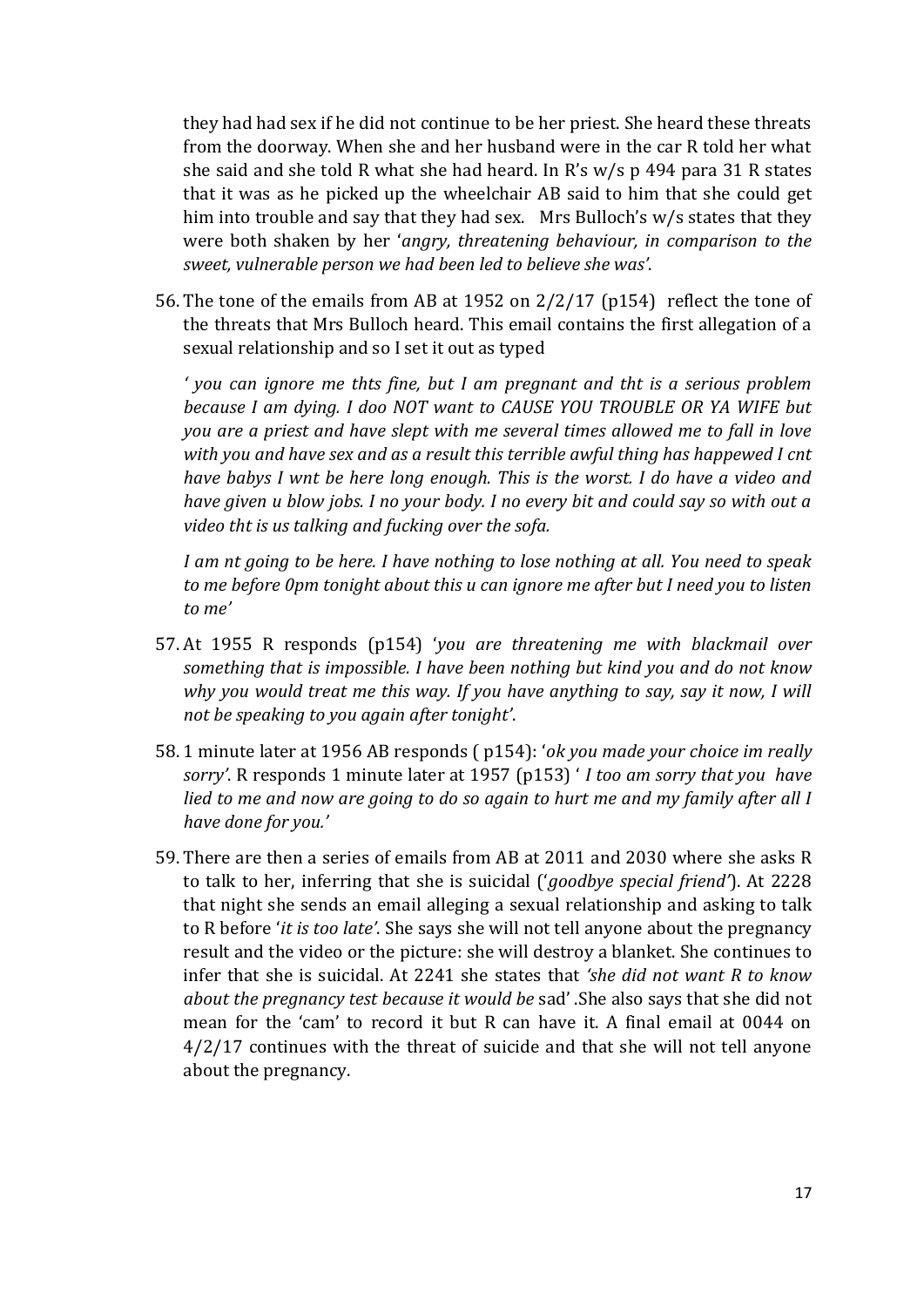#### Aftermath – the recordings

- 60. The R's case is that there now commenced a campaign against him by AB involving many phone calls, pleading and abuse. At para 29 (w/s p 492) he recalls AB ringing him saying that she had ' Julian' with her: he could hear a man in the background with an Essex accent asking why R did not believe AB. R had been told previously by AB that 'Julian '*spoke like had had a plumb in his mouth*': he regarded this as further attempt at manipulation.
- 61. R's w/s para 32 onwards (p493) explains that things would be quiet for a week or so and then she would come to the church with flowers and candles and on one occasion a tiny urn: she left flowers at his house for the baby and used ' other people's phones to leave messages for R. By now R had blocked her number. She would send crude and abusive emails alleging things that they had done in graphic detail.
- 62. At paragraph 66  $w/s$  1 AB explains how when she had become pregnant she shared the test result with R and he became angry. This appears to conflict with her email at 2241 on 2/2/17 that she had not told R about the pregnancy because it would be sad. She states that her doctor filled in an Abortion Act certificate for her (such a certificate was produced as an exhibit p160 which appears to be dated 7/3/17) but she '*lost my baby'*. She states that R ripped up the scan picture (para  $69 \text{ w/s}$  1) alongside other notes. The Tribunal notes that AB provided us as an exhibit a copy of what she said was the scan of the baby at p 161 but we noted that the picture of the scan did not have the date and was cropped with what appeared to be a photocopy of the picture frame in which the scan was held: although it said 'baby [name redacted]' we note that AB has other children. However, this picture had certainly not been 'ripped up'.
- 63. AB states that she felt blame for not being able to save the baby and hurt by R's response to this wanting her silence. She complained that R's wife called her 'vile names' when she had written a letter to R: she states that R ' *allowed me to become very distressed'* ( para 71 w/s 1).
- 64. R's account of this period is from para 32 w/s p 494 where AB would come to church on Wednesday in a wheelchair sometimes with someone called 'Nigel'. There were conversations between them where he let her know that her threats would not work and he had done nothing wrong. He denies ever speaking to her about a sexual relationship rather than the pastoral relationship they had. He accepts that when he could not avoid seeing her and after her campaign against him he did not always respond in a manner becoming to his office. He felt ashamed at having been so '*comprehensively taken in'* and this added to his anger at the situation. All he had done was to grant her dying wish of being part of a family, and yet now she was trying to destroy his family. He blamed himself for not being more discerning and questioning of the whole situation earlier. At para 33 he refers to his lack of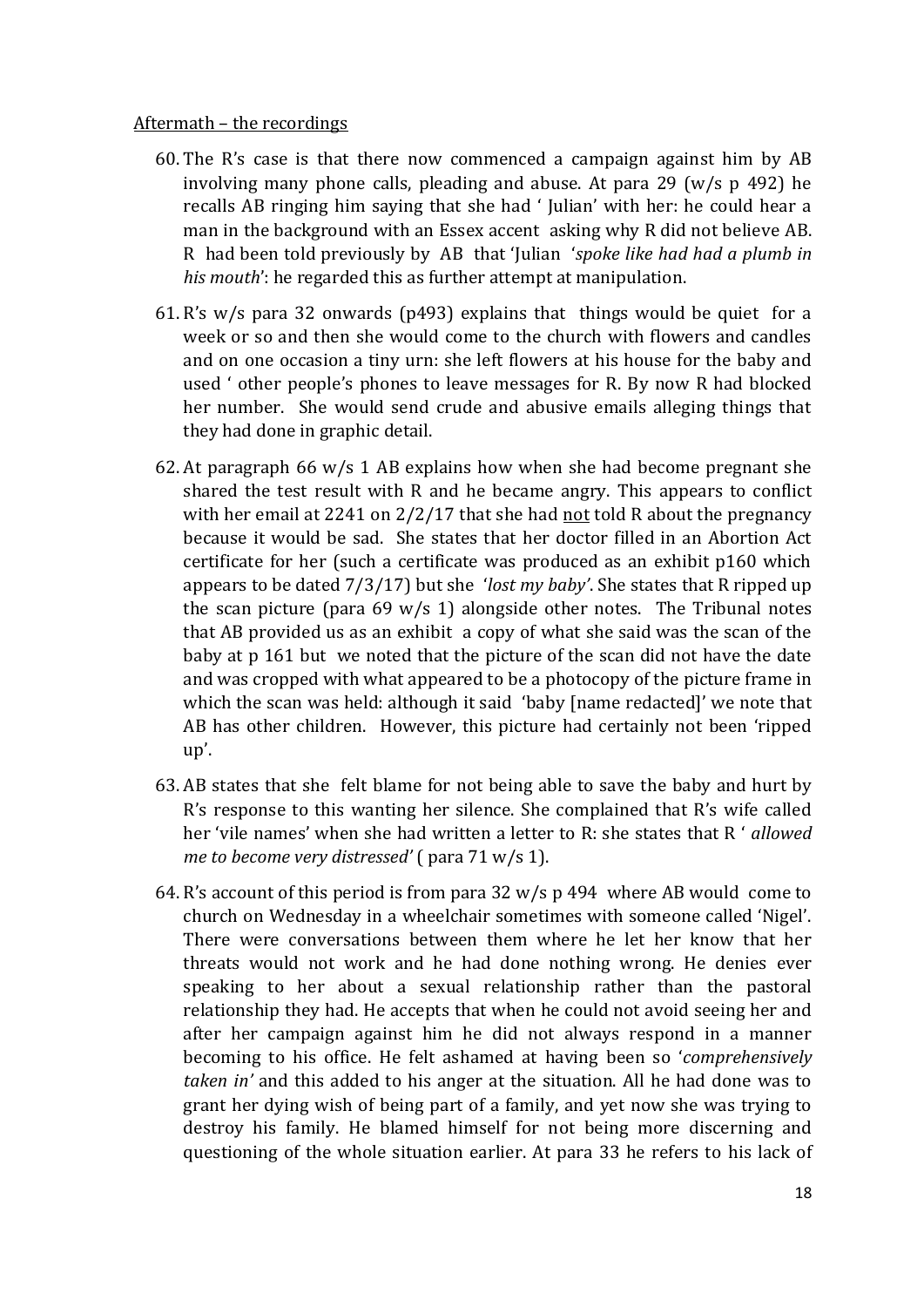professional detachment arising possibly because of issues confronting one of his own children and fears that he had that one day that child might find herself alone. He hoped that his child would find someone to help them in that situation, just as he was helping AB. His conversations with her often were at the church at service times when she would be very distressed with her sunglasses and hood up: she would have her scarf on and the phone in the other hand. He may have misheard her on occasions. He was at times angry and stressed. He recalled at least 2 occasions when she threatened him with ruinous accusations but these do not appear on the transcripts of the recordings. He does not accept that these are recordings of all their conversations including where he made clear denials of what she was alleging. He notes that in none of the conversations does he ever accept a sexual relationship.

- 65. A number of recordings have been disclosed by AB of conversations she has had with R in which R accepts it is his voice speaking. These conversations appear to have been recorded from possibly February 2017 ( 'clip 42' p 462) through March and April 2017 with a final recording on 1/9/17 just before she discloses R's name to the Complainant on 14/9/17. R does not accept that these recordings reflect all the conversations that they have had over this period. He did not know he was being recorded.
- 66. If 'clip 42' p 462 is the first recording then this is the recording that she says she made when speaking to R on the telephone. In the statement at p 90 (dated 31/10/17) she states that she became upset by what R was saying and then *'picked up the camera and put it to the phone and recorded the rest of the conversation with him'*. In cross examination AB said that the reason for the recordings was because he said that she had begged him to have sex which she did not: *'that was when I started to record him'*: the recording started a few moments before he said that AB begged him. The Tribunal sees this at page 463 transcript where AB is recorded as saying *'you had sex with me because of that?'* And R replies *'No! because you begged me'.* When R was cross examined about this answer he explained that he was saying that he came to see her because she was dying: he was not referring to sex.
- 67. In her evidence AB said that she thinks she took the recordings from her phone and copied them over onto a USB stick. As has already been noted AB produced the recordings on a USB stick to DL on 18/10/17 (p14: 4 days after she had given R's name to the Complainant) which would have been of recordings taken in March and April. The first recording 'clip 42' p 462 was given to DL on 31/10/17 with the note at p 91. DL's evidence was that AB had created the file titles for each of the recordings.
- 68. We note that she states that the recordings began in February 2017 when she spoke to him on the phone and recorded it on her camera: this must be the recording at p 462 (the so-called 'clip 42'). However it is also clear that this was only supplied to Danielle Law 8 months later on 31/10/17 and after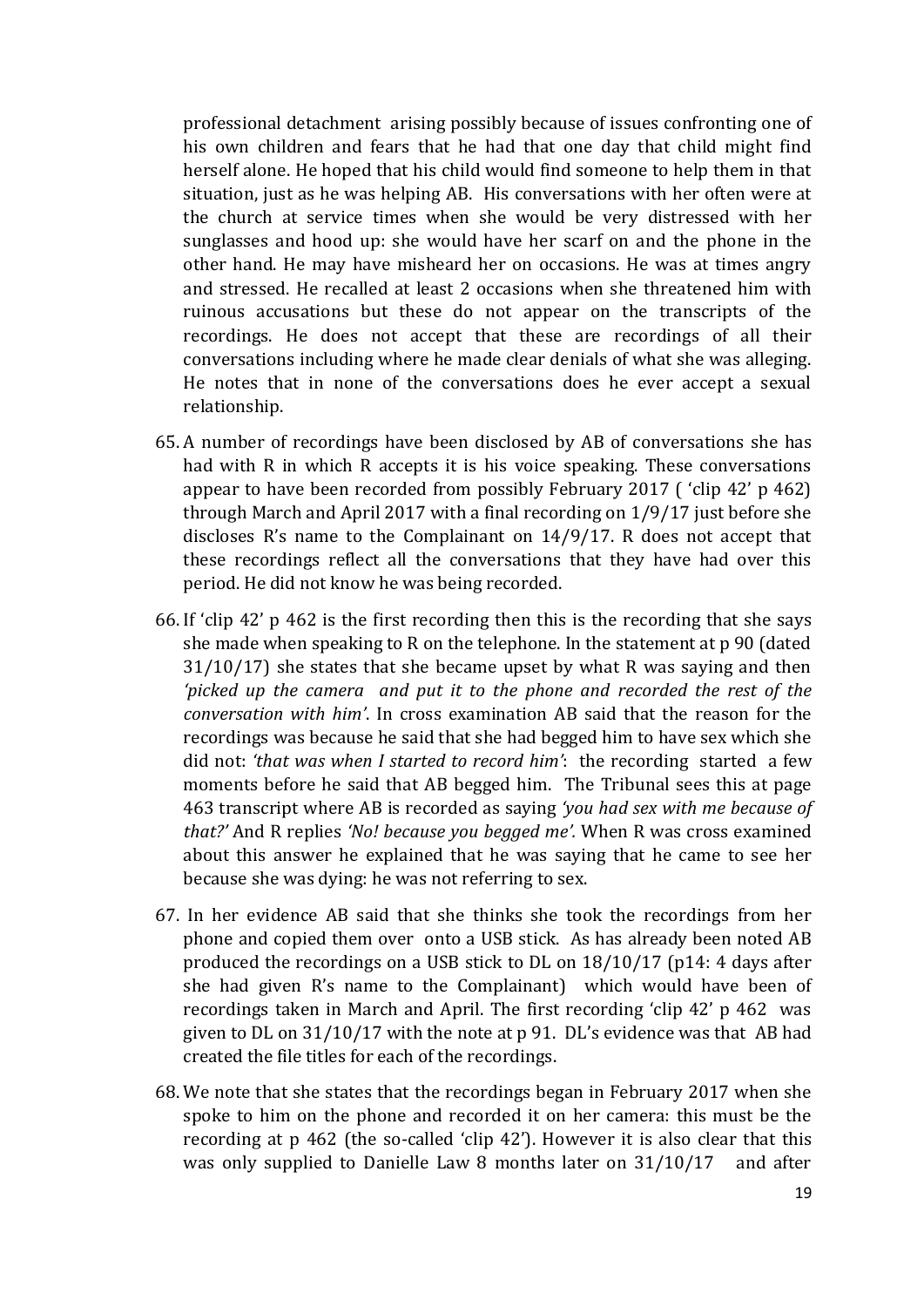other, later, recordings purportedly made in March-April and September 2017 were supplied to her on a memory stick on 18/10/17. It is clear that the recordings took place once the process of disclosure was underway and were completed just 2 weeks before R's name was disclosed to the Archdeacon, after many months when she had denied the name of R when it was put to her. In considering whether there is any significance to this delay, it is a fact that once AB had disclosed the name of the priest then the Complainant would need to speak to that priest, and that would then mean the priest would know he was under suspicion and investigation. Until the name of the priest was given, AB would know that the diocesan authorities would not approach R and put him on notice of the allegations she was making against him. This would permit her to speak with R for longer before he was put on notice of being investigated for this matter, when the chances of further conversations would end. The Tribunal thinks that what she has written in her notes dated 31/10/17 p 90-91 that *'she did not record R for any other purpose than for my own to listen to alone and try and understand..*' is unlikely to be true. The Tribunal is satisfied the greater likelihood is that she was recording him to strengthen her case. This would have been at a time when he did not know he was under suspicion.

69. R was extensively cross examined about each recorded conversation and we set out below parts of these conversations about which he was cross examined and his answers. However, the Tribunal has considered all the transcripts and listened to the recordings and has in mind all that was recorded as set out in the agreed transcripts.

### 70. Recording 2 (p390-402):

- (i) when he says at p 391 ' *I'm the one who has done the wrong thing'*  what he is referring to is that he had not handled the relationship with her correctly- because of the imminence of her death( as he then believed) he went beyond the bounds of what was professional and that was wrong – he was in the wrong.
- (ii) when he says at p 390 '*can you remember how many times I tried not to…'* R is there referring to the number of times he wanted her to be independent and not to be too dependent on him: he wanted her to see the doctor but instead she placed herself entirely in his trust.
- (iii) When he says at p 393 *'I have'* ; in answer to AB saying *'there's a baby but you don't acknowledge your part'*, what he is saying is that he has denied she is pregnant by him ( ie he is not acknowledging his part)
- (iv) At p 394 the answers to her saying *'I didn't chose to fall in love with a priest'* he is saying that he did not realise that she was in love with him until the pastoral relationship was over. He did not hear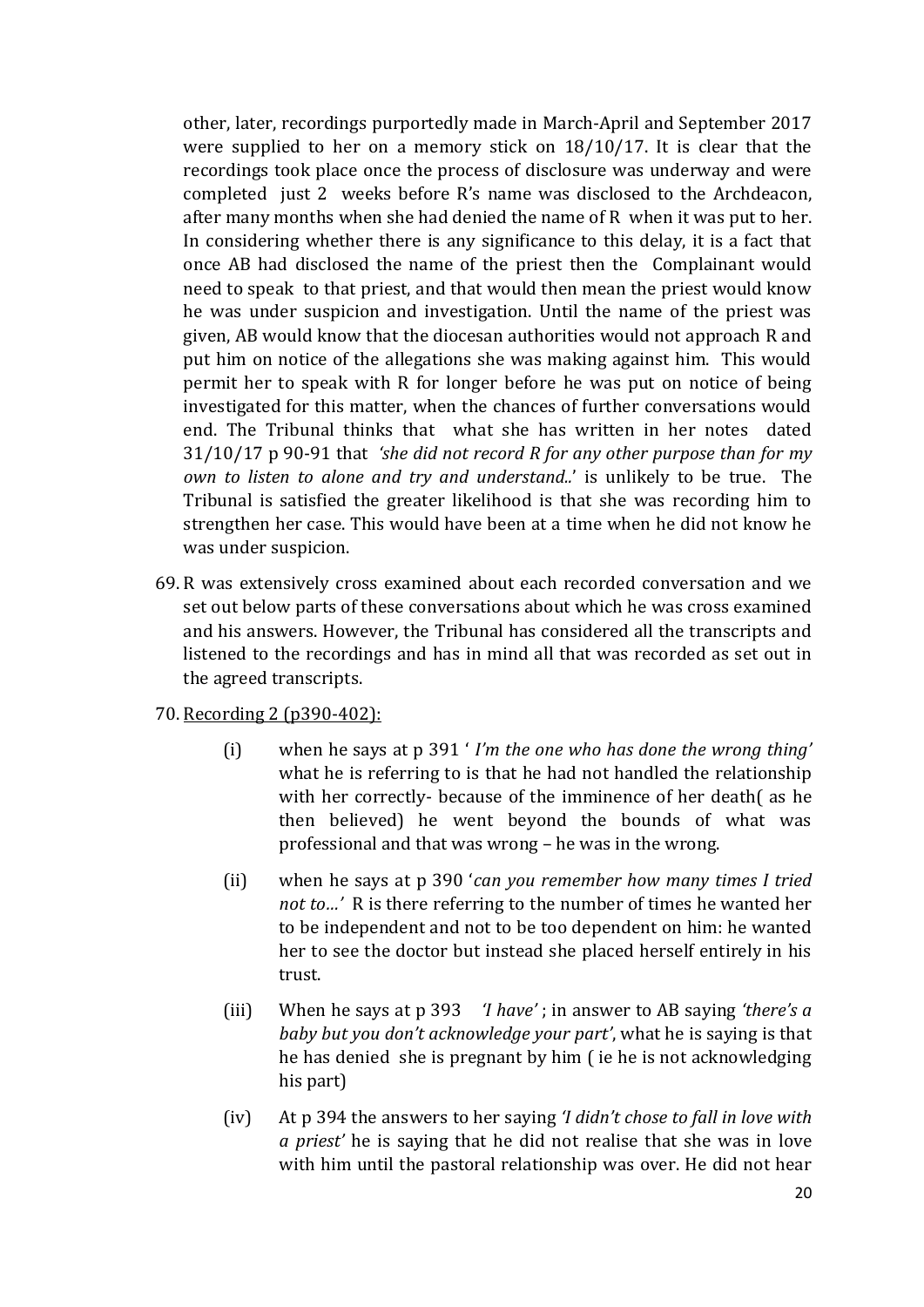her use the word 'sex'. When she says *' I thought it was something special'* he replied *'yes'* because he was referring to the pastoral relationship not having heard her say the word 'sex'.

- (v) At page 397 when he says ' *I am asking you to stop okay..I have no right to ask you anything..',* what R means is that he was so distressed and felt absolutely responsible for the way the pastoral relationship had gone: he had been an idiot and listened to her.
- (vi) At p 398 when R says ' *should I go home and tell her?*' he is referring to his wife. AB wanted R to admit to a sexual relationship to his wife ( which had not occurred) He was willing to walk off into the sea 'reggie perrin style'.
- (vii) At p 399 he did not hear AB say the word *' sexual'*: he was referring to the activities they did together in that period- hospice visiting and visiting the beach etc.. He was not referring to sexual activity. When AB said they were *'both willing'* and he replied '*yes*' he was saying that the pastoral care had been offered willingly and in good faith. He does not remember any mention of *'sex'*. The conversations were in the open with other things happening around. She was often upset and he was trying to calm her.
- (viii) At p 400 when he says *'it was my fault as much as yours'* he is referring to going beyond professional boundaries: he should have insisted on speaking to doctors or Fr McCluskey and questioned more than he did.

### 71. Recording 3 ( p 403-420)

- (i) At p 407 the reference to *'no fairy tale endings*' he is referring to the fact that she told him that her death was imminent but often looked for a miracle even when she told R that there was no hope of recovery.
- (ii) At p 411 when he says '*It happened. Its over. We need to move on… no fairy tale endings. No happy ever after'* he is referring to the pastoral ministry being over but she wanted that pastoral relationship to continue: that was why she was threatening R with this false accusation.
- (iii) At pages 416-418 when he refers to her proving herself to be a liar, she has shown herself to be that in respect of what she said about her own death, the sexual relationship and the baby. She had lied about not being able to conceive.

### 72. Recording 4 ( p420-429).

(i) R did not want her telling people that the baby was his which was not true: she had told R that she had put his name on various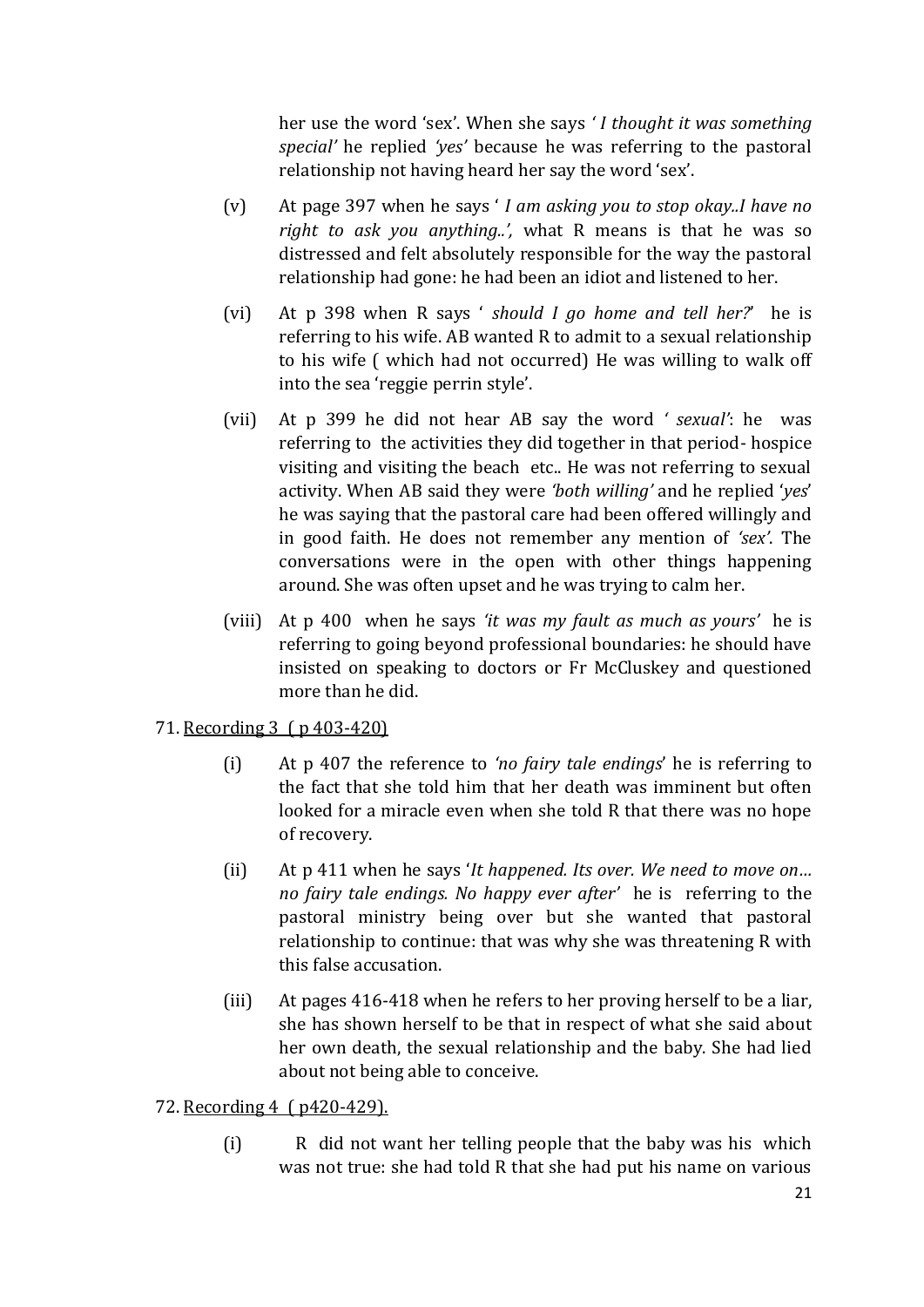documents and an urn. When he says *'it wasn't wrong when we did it'* etc he is referring to when they went to the beach or the hospice. The 'it' in that sentence is all the things they did together as part of that pastoral relationship.

(ii) P 426: *'listen to what the doctors are telling you. This is a mistake and not a problem. Not a joy'* is a reference to her telling R that she was dying not being pregnant

## 73. Recording 5 ( p430-437)

- (i) Page 431 when R says *' you did not think it was immoral when you were doing it did you [AB]? And I didn't either'* is a reference to the lies she told which at the time she did it she did not think was immoral. R says he was taken in by her lies.
- (ii) Page 431 when R says '*what do I want done with it.. did I want it?'* he is saying the foetus has nothing to do with him.
- (iii) Through p 433 what he is referring to is the pastoral relationship
- (iv) P 435 *'the foetus is not something I wanted. I didn't even think it was possible'*: R explains he said this because she was trying to make the foetus into something to do with him. She was trying to get back into a pastoral relationship but there was such a relationship on the basis that she was dying. R was conflicted because he was not sure whether she was infact still dying and he had made a terrible mistake in ending the pastoral relationship.

### 74. Recording 6 ( p438-455)

- (i) At p 445 when R says there '*can be no peace…by getting pregnant when you said it was fucking impossible for you to get pregnant. By not dying when you said you were going to die'*, R means that there is no peace because she has made everything so difficult. There is no peace because she has tried to blame the pregnancy on me.
- (ii) At p 448 ' *my wife knows everything'* means that R's wife knows everything that AB is saying about these false allegations
- (iii) P 455 when he says he is sorry he means that he felt responsible for the way it had gone. He felt guilt and shame about the way he had handled it but not guilt about a sexual relationship.
- 75. Recording 7 (p456-461)- the September 2017 recording when R says that AB came in a car with her 18 year old son and her 7 year old daughter : this had made him *'livid'*. He was 'pretty sure' the conversation was a lot longer than what is recorded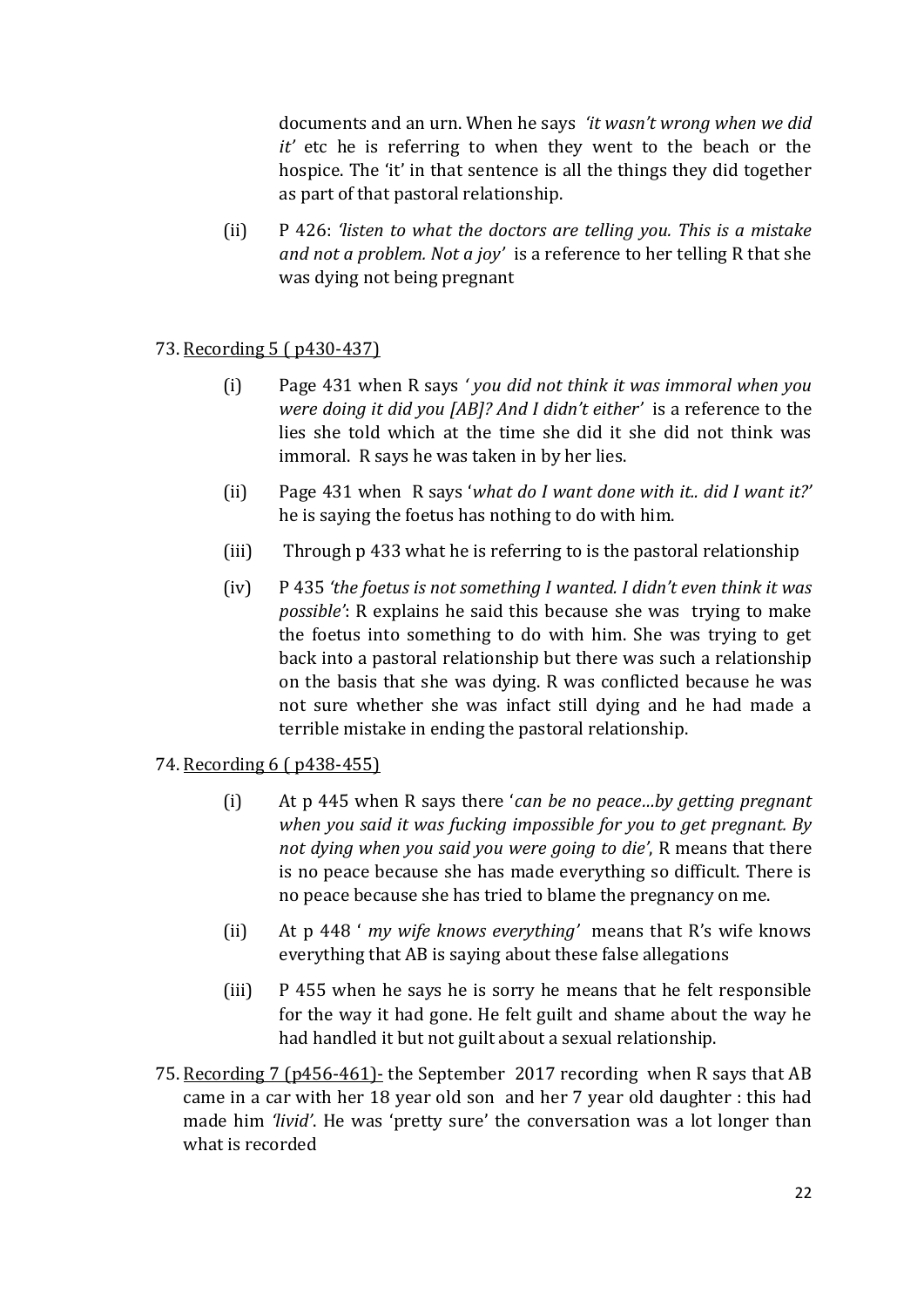- (i) R repeats the phrase '*your last dying wish'* which is a reference to her wish to be part of R's family.
- (ii) P 457 where R says that she stole his life by lying about dying, it has nothing to do with a sexual relationship
- (iii) P 460: *'stop mentioning it.. you were quite fucking happy to do it'* means that she was happy to make the allegations and use the ending of the pastoral relationship to torture me.
- 76. During the evidence given by AB she said that she had a sexually compromising video recording of her and R, which she had passed over to the Complainant. None had been served or disclosed on the R's legal team at that stage. Upon enquiry, the DO confirmed that a video had been provided by AB to the Complainant and the DO was aware of it but having seen it, he could state that nothing was audible or visible on it. The Tribunal required this tape to be produced so that R's legal team could view it and consider it. This was done and the agreed evidence is that the tape is 2 minutes long and it is inaudible and nothing can be seen. It had been received by post from AB on 16 or 17/5/18 by DL. The fact that AB produced a video to the Complainant/DO which she said supported her allegations, even if infact nothing was on that recording, was a fact that should have been disclosed to the R's legal team at an earlier state in the proceedings: it was plainly relevant.
- 77. On day 2 of the hearing on 3/10/19 the R's legal team submitted in evidence a video which had been uploaded onto a publicly accessible Instagram account called [email account name redacted] who is another daughter of AB. The video was uploaded to Instagram on10/5/18 and shows AB on a bouncy castle with another female adult and a child engaging in horseplay. The caption for the video read " My crazy fam [ crying laughing emoji] this time last year roughly at my mothers. Was so funny!!". ( evidence: E Henderson 8/10/19; page 541-542). This piece of evidence was discovered on or about 4/10/19 when a trainee solicitor at Lee Bolton Monier-Williams ( R's solicitor) went onto the publicly accessible Instagram account and found it.
- 78. The Tribunal viewed the video which shows AB on the bouncy castle enjoying herself in a way completely inconsistent with her claimed physical incapacity either in 2017 or in 2018 (or 2019). We note that May 2017 ( when it is said this video was taken) AB was sending emails to R about ' your baby is going to be here by Monday its almost certain'( p127), and a photograph of AB with a baby was sent to Revd Tinning ( its 'properties' showing that it was generated on 25/5/17 p12). It is also the month after many of the recordings have been taken when she presented at R's church in a wheelchair and in a state of distress. Her presentation to us in October 2019 when giving evidence was of extreme frailty with difficulty in walking.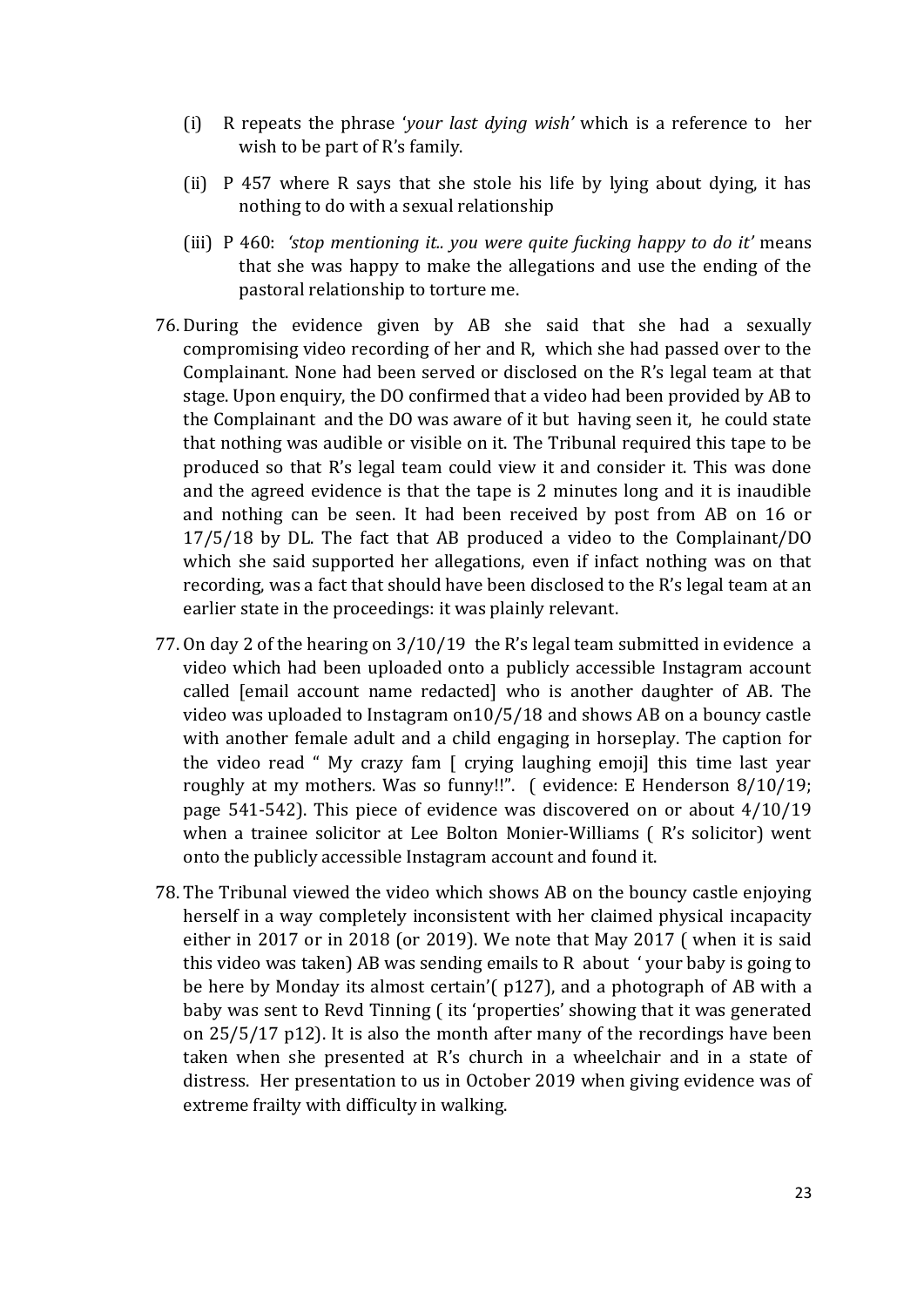#### The disclosure by AB of the allegation that there was a sexual relationship.

- 79. For obvious reasons in any consideration of an allegation of sexual misconduct the circumstances in which the disclosure of that allegation is made is of importance when seeking to establish what happened. We consider below how this complaint was disclosed to the Complainant and others.
- 80. It was not until 9/3/17 that the Complainant became first aware that an allegation had been made through a local Baptist minister, Revd Steve Tinning that a vulnerable adult female (who was later confirmed to be AB) had made a disclosure to Revd Tinning that she had been in a sexual relationship with a married Anglian priest and that she was now pregnant. The Revd Tinning's statement is at ( p164-167) and he explains that having spoken to his Regional Minister and his denomination's safeguarding officer he had decided to bring to the attention of the Chelmsford Diocesan safeguarding team what he had been told by AB. He met Danielle Law, the deputy safeguarding officer on 27 March 2017.
- 81. The Revd Tinning's statement (he was not called) sets out the history of his involvement with AB. He had met her first on 21/12/16 in a shopping centre exhibition where she approached him asking to speak to a minister ( so well before the events of February 2017 and the 'Khokhar' emails). There was some telephone contact between them in January 2017 but nothing was disclosed to him at that stage: he notes that she seemed upset. He offered to meet her at home but he would have to bring a female colleague with him or they could meet in a public space. She was not comfortable, according to Revd. Tinning, with either option and eventually they met at his church one to one in a glass fronted prayer room. He then met her on other occasions in this room.
- 82. Her first disclosure to him was on 28/2/17 ( ie 26 days after the 'Khokhar' emails): she had explained that she had been part of St Luke's Church, Prittlewell where Fr James McCluskey was Vicar. He had advised AB, she said, that it was not appropriate for her to volunteer anymore at St Luke's because she was not practicing her faith in the right way by not praying properly. Fr James then introduced her to another priest in Southend whom she did not at that stage wish to identify.
- 83. AB disclosed to Revd Tinning ' *slowly and with some caution and evident sadness'* that this second priest had become *'intimate'* with her : this was later clarified as having had sexual intercourse with her on numerous occasions. It was at this point that Revd Tinning contacted Danielle Law having taken advice from within his own denomination. Revd Tinning states that from what AB has told him *'her infatuation with him'* (ie the priest) developed quite quickly and intensely. In his statement 6/11/17 Revd Tinning states that he believes that this relationship has not diminished *'to this day'* although AB acknowledges that it has not been healthy and needs to be investigated. During Revd Tinning's meetings with AB she has played him recordings of the priest and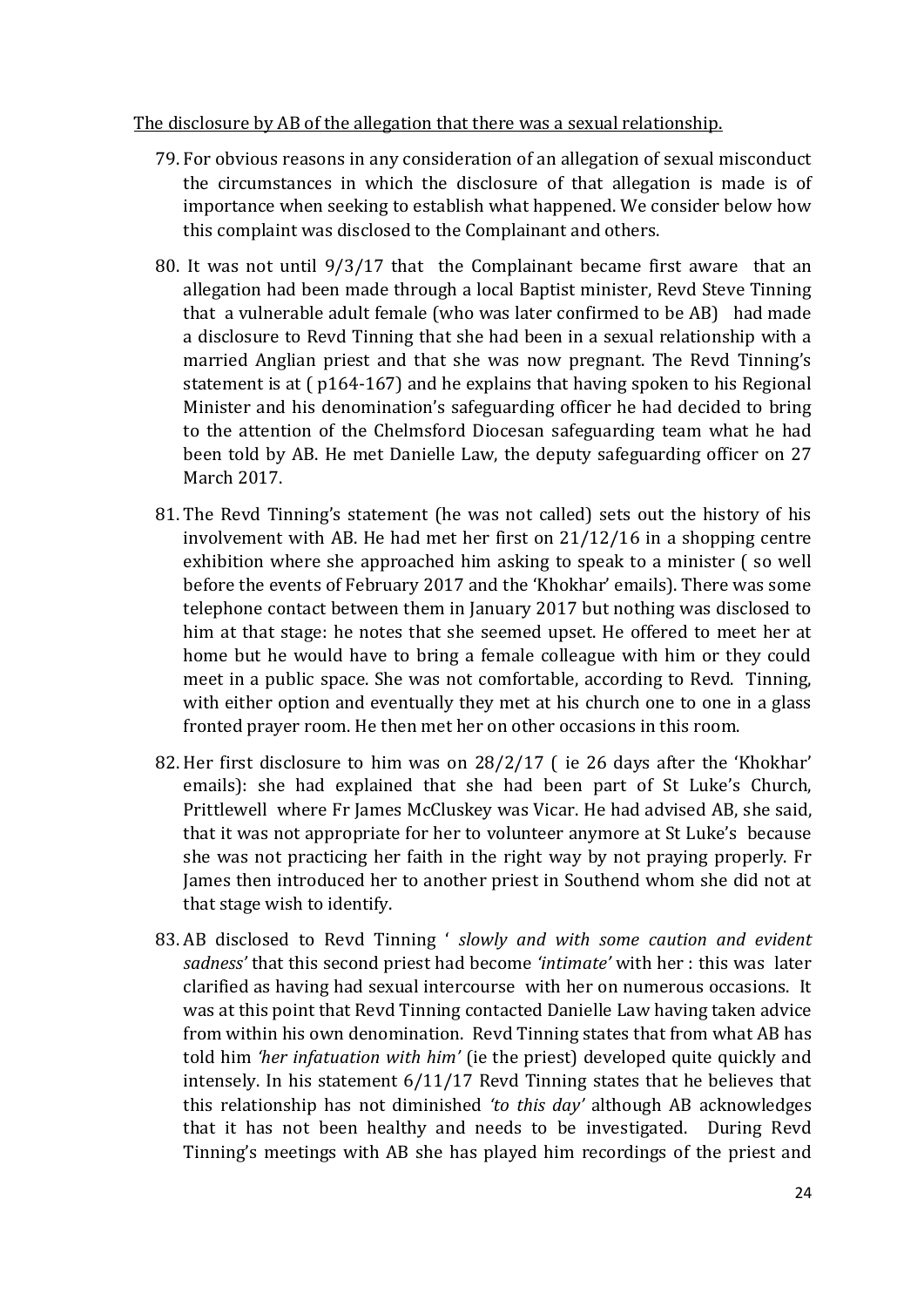her speaking. AB has claimed to Revd Tinning that she became pregnant by the priest but Revd Tinning states he has *'seen no indisputable evidence that this is true'*. He notes that an ultra sound image he was shown had been cropped to exclude the name of the patient (we assume this was the same ultrasound picture p161 exhibited in the Tribunal hearing). He had also been shown a picture of AB in hospital with a baby which she stated was the baby from this relationship who died almost immediately: however, he noted that the 'date stamp does not match her time line'. This photograph ( which was never submitted before us in the hearing) was sent to Revd Tinning and the complainant by AB on 25/5/17 after Revd Tinning had suggested to her that she should send additional information to support what she was saying ( like a photograph). However Revd Tinning noted that looking at the photograph 'properties' showed that it had been produced at 0512 that morning: and he had now concluded that there was no baby. AB was cross examined about this: she agreed that she had sent such a photograph to the complainant and Revd Tinning because they had asked for one. She said that *' the photograph was created that day. I changed the colouring of the photo. This might have been done on a computer'.* She could not remember the date the photograph had been taken in the hospital.

- 84. In meetings between March August 2017 Revd Tinning was seeking the name of the priest concerned. Likewise, the Complainant in his meetings with AB was seeking the name. On 27/4/17 AB gave a lot of detail of the relationship with the priest but would not name him. On 2/5/17 there were further attempts to encourage her to name the priest involved: the Complainant wrote the name 'William' on a piece of paper because he suspected it might be the R from her description of the priest as a married Anglo-Catholic from Southend who led Walsingham pilgrimages. She denied that it was the right name. The name ' Bill Bulloch' was then written and she said it was '*not him'*. She said she wasn't sure if it was a C of E priest. The complainant then wrote the name 'James': she replied that '*she did not want to talk about him – he had a lot to answer for'*. The reference to 'James' was to Fr McCluskey the Vicar of St Luke's referred to above.
- 85. In May 2017 Fr McCluskey is recorded as having gone to visit AB: ( the note is by the Complainant who was rung up by AB to tell him of this visit by Fr McCluskey: p10) and on 23/5/17 the Complainant made a note of a telephone call with Fr McLuskey (see p 11) who had rung him to tell him of
	- (i) AB's disclosure to him of a sexual relationship and pregnancy by another Anglican priest and
	- (ii) the history of AB's contact with St Luke's and his ministry. He had been sent a picture of AB and a 24 week baby in hospital but as a hospital chaplain he did not recognise such an image from his experience. He also gave an account of earlier relationships she had claimed, and claims of pregnancy which were not substantiated. Further details of this are set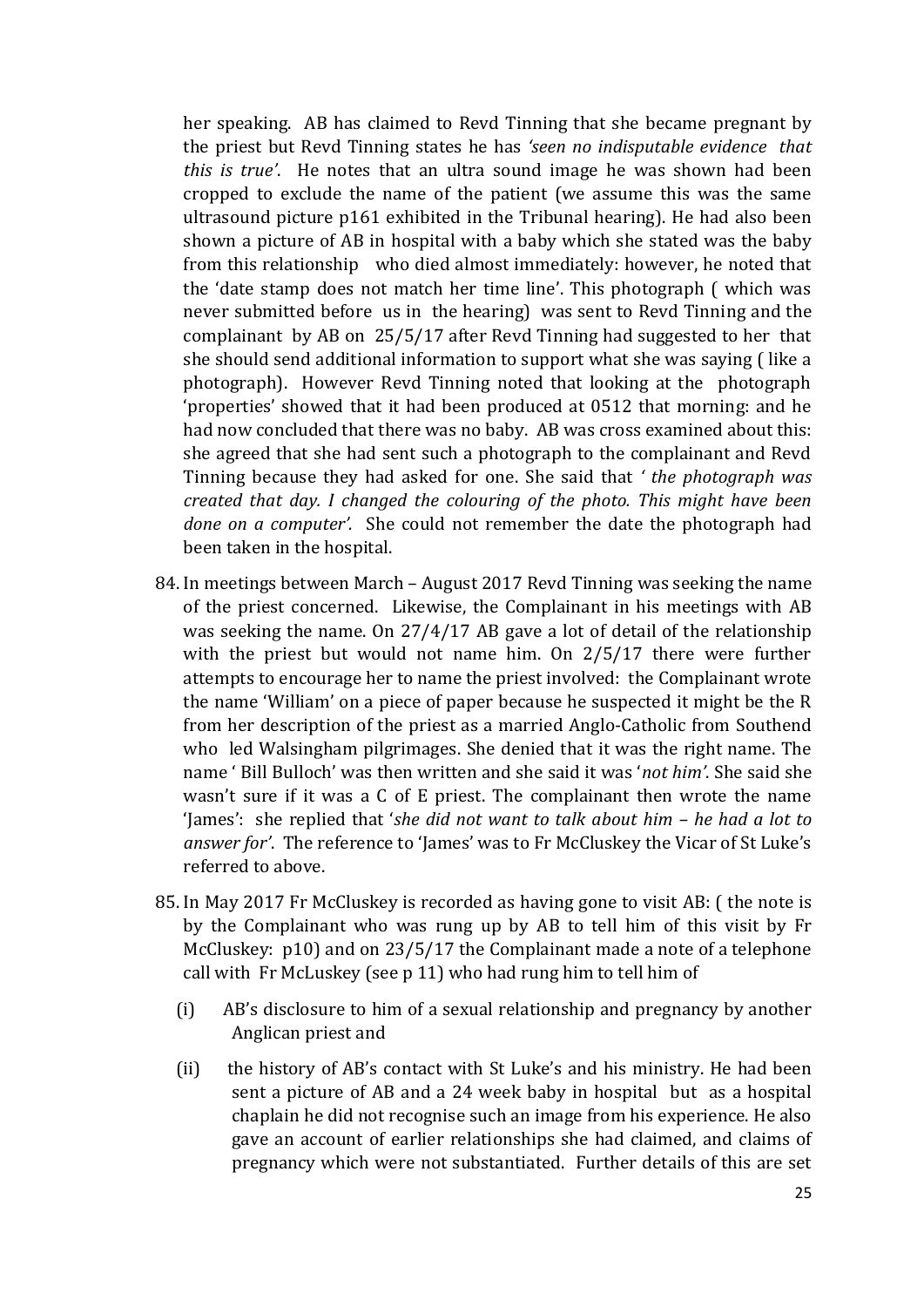out in a note of a meeting between R and Fr McCluskey (written by Fr McCluskey) dated 5/1/18 after the diocesan investigation into the allegation had been made known to R at the meeting on 20/11/17 with the complainant.

- 86. Fr McCluskey was never called before us but we have considered his note of the  $5/1/18$  meeting with R (p 197-200) in which he sets out his knowledge of her disclosure of a sexual relationship with an Anglican priest. Fr McCluskey explains his continuing limited sacramental involvement with AB in 2015 and into 2016. In autumn 2016 she had attended St Luke's after Mass had started in a wheelchair looking very unwell. After Christmas 2016 and in the early weeks of January/February 2017 she presented as unwell and disclosed that she had had a relationship with a 'minister of the Gospel': she said it was not someone from the C of E and said on occasions that it was from another church area/ someone who wore clergy wear/was an Anglo-Catholic priest. She disclosed to Fr McCluskey that she was pregnant but it was not viable: he sought to persuade her to reveal the name of the priest who was the father mentioning a number of names to her of hospital chaplains or clergy who did home visits . Once AB said that the priest who had the sexual relationship with her was a C of E priest Fr McCluskey contacted the Complainant (  $p$  11 shows Fr McCluskey call to the complaint on 23/5/17).
- 87. Fr McCluskey notes that when he visited AB he found a shocking scene of vials of blood, needles, tubes and bowls of sick *'yet was sexually active and fertile. To me this was confusing given the state and condition of her health/sickbed*' (p198). Shortly after this he saw her ably walking with her daughter towards her car parked in Shelley Square and as a result he began to doubt that she was unable to walk. In Autumn 2017 he became aware that AB had sought guidance from Roman Catholic clergy under the name 'Janet'. In cross examination AB agreed that she had contacted Fr Geoff at the RC church under that name and that her middle name was Janet : she did not think she had told the Complainant about this but she went for pastoral support.
- 88. We noted that Fr McCluskey concluded his note of the meeting

" I think I have covered most [ of what] we discussed and answers the questions you posed. There is a great deal more to the above should you or the Archdeacon or Safeguarding Team need any clarification."

- 89. It was only on 31/8/17 that AB confirmed R's name to Revd Tinning and then repeated this name to the Complainant and Danielle Law on 14/9/17.
- 90. It is seldom the case that the first time a victim complains about sexual misconduct against them is when they make the statement to the authorities. The complaint may be made immediately to a member of the family (that is not said to have happened here), or it can be to a friend or a neighbour or someone trusted by them. What is said here is that AB made gradual disclosures to Revd Tinning and the Complainant ( and perhaps to others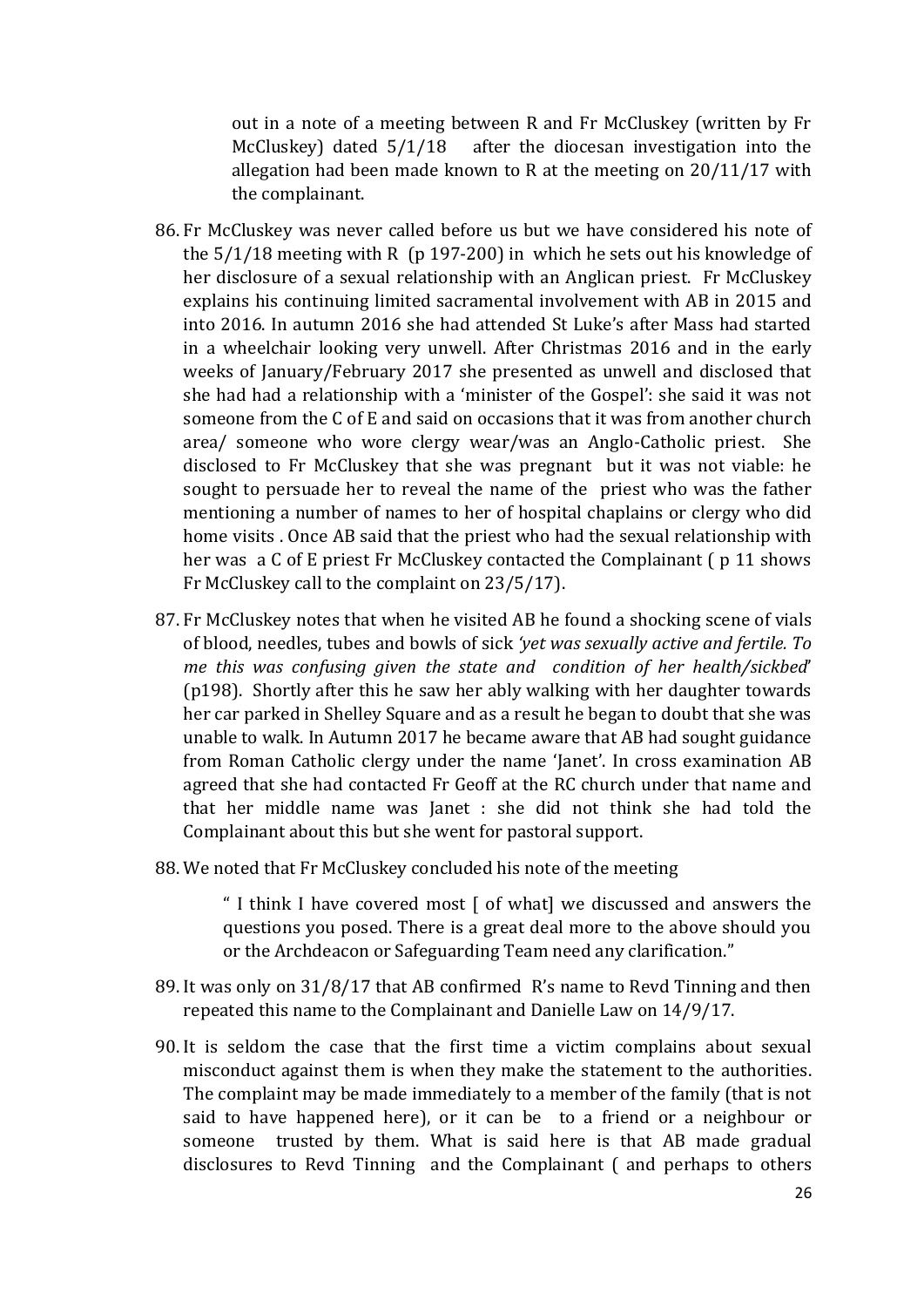including an RC priest) and also at around this same time to Fr McCluskey. Most of the disclosure seems to have taken place to Revd Tinning and Fr McCluskey and yet we have not heard from either of them although we can consider their statements and a note. We regret that no detailed statement was taken from Fr McCluskey in particular nor indeed was he or Revd Tinning called to deal with AB's disclosure to them of these allegations.

- 91. What AB may have disclosed , in what terms and when , is an essential part of the narrative in a case of this kind. We would want to know how these matters first came to light, the circumstances in which the complaints were made, and the terms in which what she said were expressed. All of this may have assisted us to a conclusion not just whether the complaints that AB makes to these people are consistent but also whether what AB said was true. The evidence of Revd Tinning, Fr McCluskey and Complainant gives support for the fact that a complaint was made by AB of sexual misconduct with an Anglican priest (eventually naming him to Revd Tinning and the Complainant as R in August and September 2017) . We would have been assisted to have heard from these additional witnesses directly: we are particularly concerned that no statement has been taken from Fr McCluskey who seems to have a good knowledge of AB from his ministry over some time and seems to have more to say ( see page 200).
- 92. In our consideration of the written evidence of these witnesses we remind ourselves that in what AB said to them, the source of the complaint on each occasion was AB herself. None of these witnesses can confirm that what AB was telling them was true. In the end we are having to decide whether AB has given a truthful account of her relationship with R. We do that without hearing from 2 important witnesses of her disclosure of the complaint. We note however, our consideration of this case would have been even more difficult if the Complainant's case had proceeded as originally planned without even calling AB who is the primary source of the complaint against R.
- 93. AB explains that she did not give R's name to the Complainant until September 2017 because ' *I was protecting him blaming me, and feeling so dirty. He said I was causing trouble and I was convinced this was true'* ( para 78  $w/s$  1).
- 94. At the end of AB's evidence the Tribunal was concerned that no medical records of AB had been placed before us, in particular confirming whether she was on a palliative care pathway or had undergone a termination to her pregnancy. On 8 October the Tribunal was adjourned part heard and made an Order under Rule 33(1) (i) (ii) of the CDR 2005 the terms of which were that Dr Azeem , being AB's GP of Queensway Surgery, 75 Queens Way, Southend on Sea, was required ( subject to AB's consent) to attend the adjourned hearing for the purpose of producing the following documents for inspection:

(i) GP records of AB's palliative care between October 2016 and May 2017, and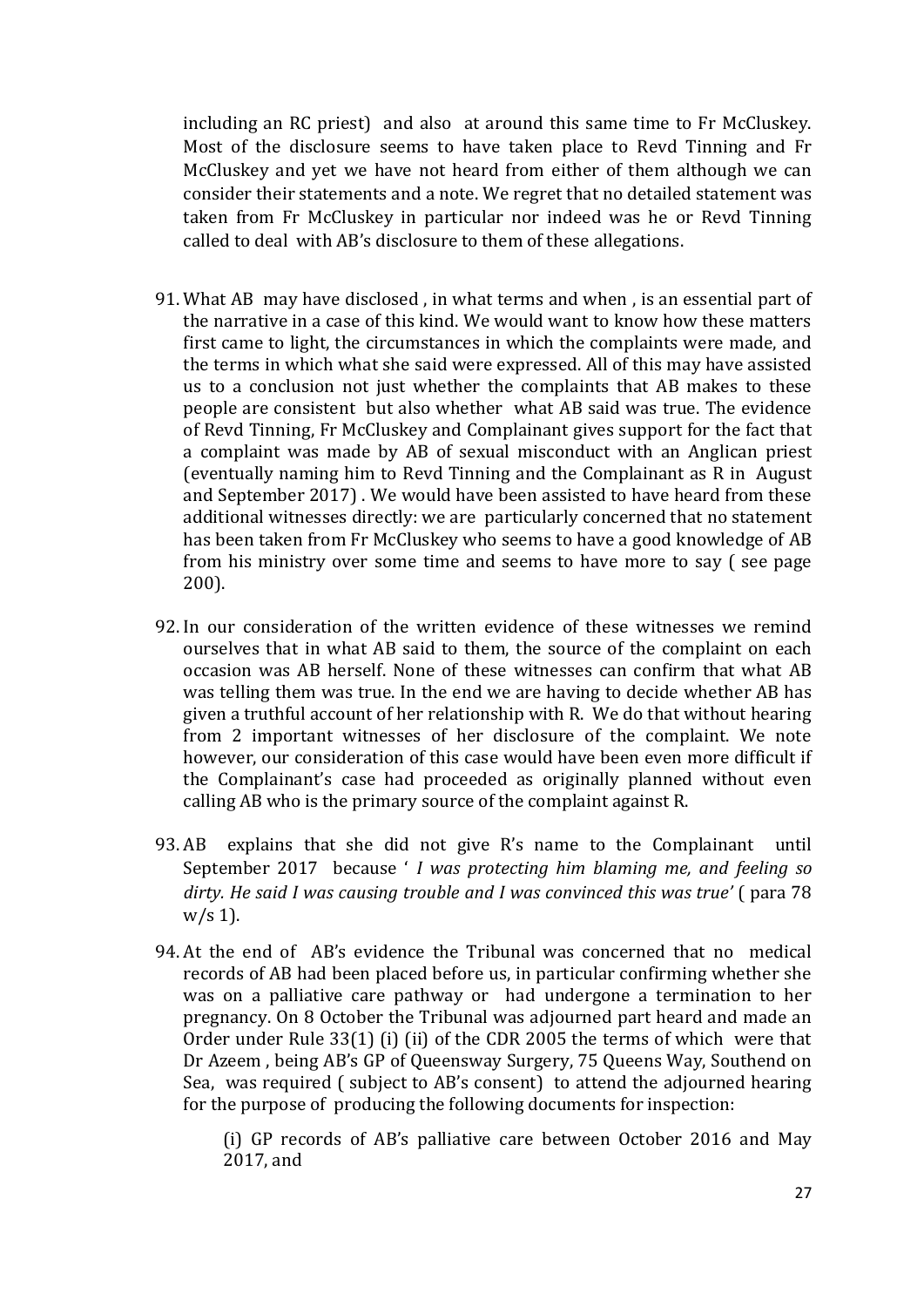(ii) GP notes relating to certificate A under the Abortion Act 1967 dated 7/3/17.

95. In the event only on 27/11/19 was a letter received by the Registry from Dr Azeem which did not produce the records required but was a letter about AB. The Chair ruled the letter inadmissible for the reasons given in the ruling on 9/12/19. Thus the Tribunal had no records beyond that which was provided by AB that were in the original hearing bundle.

#### Submissions

#### On behalf of the Complainant

- 96. The factual matrix in support of allegation (ii) (a) and (b) which R has admitted may be taken into account when considering allegation (i):
	- (i) Foul language in conversations 6 and 7 are incompatible with a purely professional and pastoral relationship and 'indicates a more emotional and personal relationship'
	- (ii) R accepts the lack of proper professional boundaries
	- (iii) R accepts naivety on his part: but the Complainant and DL note he has expressed views on earlier Diocesan occasions about the importance of maintaining professional boundaries
	- (iv) He did not seek help or support notwithstanding that he accepts he was out of his depth. The Tribunal may infer that the true reason for not telling the Diocese was because it would alert them to the true nature of the relationship.
- 97. The recorded conversations: he accepts it is his voice speaking but that there were other conversations which AB has chosen not to produce to the Complainant which if produced would be exculpatory. However it is submitted that:
	- (i) He appears to have accepted the allegations being made in the conversations recorded which if true would end his marriage and ministry
	- (ii) R states at p 436 recording 5 that he had spoken to AB 4 or 5 times. This tallies with this being the 6<sup>th</sup> recorded conversation (conversation 8 was recorded first)
	- (iii) R states at p 446 recording 6 that AB has been to church 4 times and spoken each time , and that they had spoken on the phone. This tallies with the number of recordings.
	- (iv) In none of the recordings does he deny a sexual relationship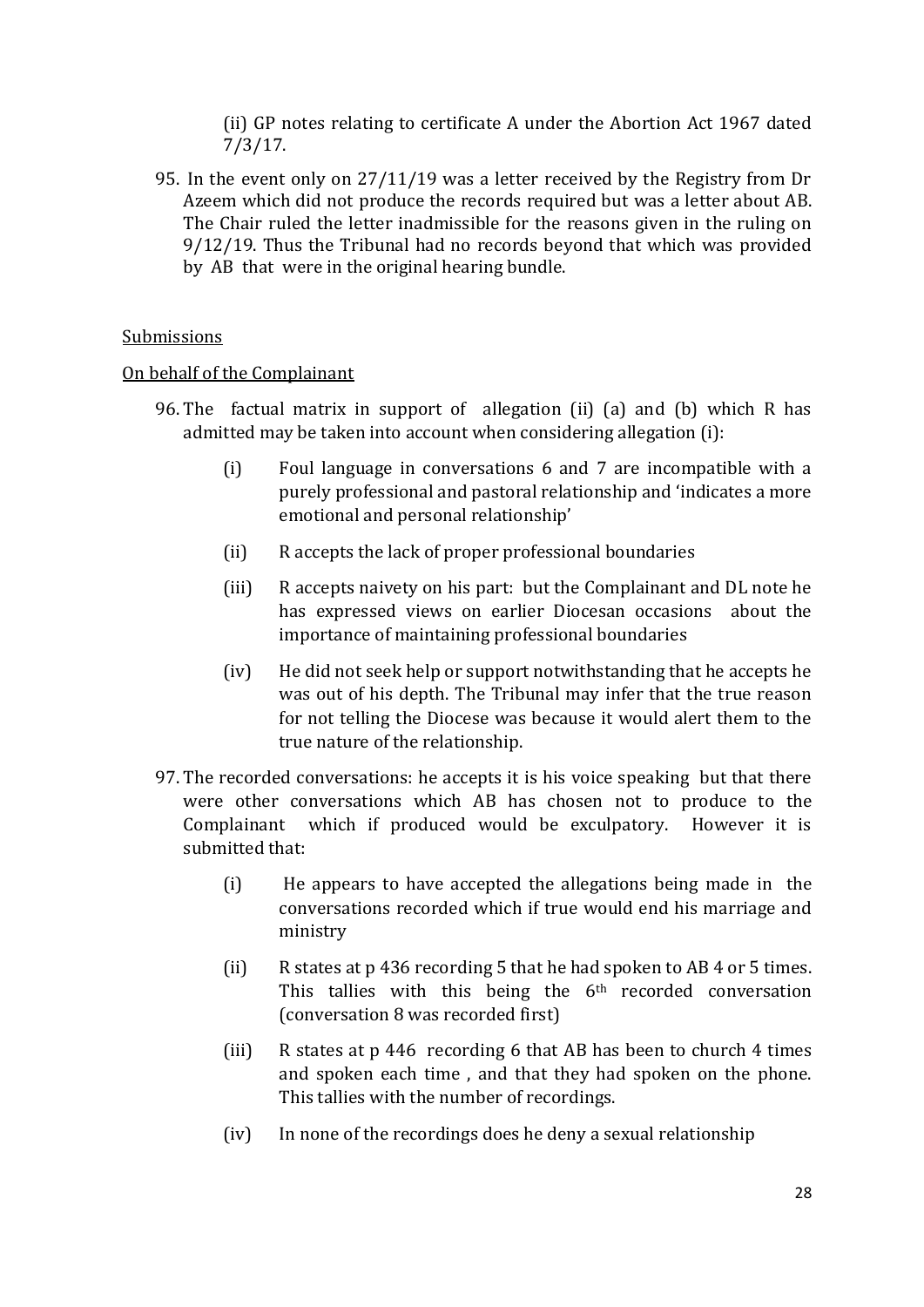- 98. The DO submits that the recordings prove the sexual relationship did happen, that he believed she was dying at the time, he justified his actions by saying it was her dying wish that he had sex with her, he did not believe she could become pregnant, he wanted her to have an abortion and he knew he risked his marriage and his job.
- 99. R's credibility:
	- (i) His case that there was no sexual relationship and only a pastoral relationship does not stand scrutiny with the recordings
	- (ii) The campaign of harassment and stalking after he ended the pastoral relationship is inconsistent with what he told the Complainant at November 2017 meeting that there had been little contact since February and quiet since May.
	- (iii) It must have been obvious to him that 'Julian's' emails were not genuine because of the way they were written (spelling/grammar, volume of them, breach of patient confidentiality)

## On behalf of R

- 100. There has been an inadequate, if any, investigation into the credibility of AB by the Complainant notwithstanding warnings from 2 ordained ministers. She has lied and manipulated evidence as well as R.
- 101. Her methodology: she has a history of making false allegations against people involved with churches: a '*worrying pattern'* (Complainant p11). No statement taken from Fr McCluskey. She has lied about her involvement in other churches.
- 102. The creation of evidence:
	- (i) she was never receiving palliative care and has lied about this. The evidence of her frailty and ill health (bowls of blood/sick etc) seen by Fr McCluskey on 2 occasions as well as R. The visits to hospice in a wheelchair she did not need. Seen to be walking after being too ill to walk: seen by Fr McCluskey and Mrs Bulloch on separate occasions. The May 2017 Instagram 'bouncy castle' video shows she was showing no ill health then. She played the role of a dying woman to manipulate R.
	- (ii) 'Julian' emails: the DO submission that R knew that they were NOT coming from 'Julian' but from AB and they were a 'game' they were playing , is not supported by the evidence. She was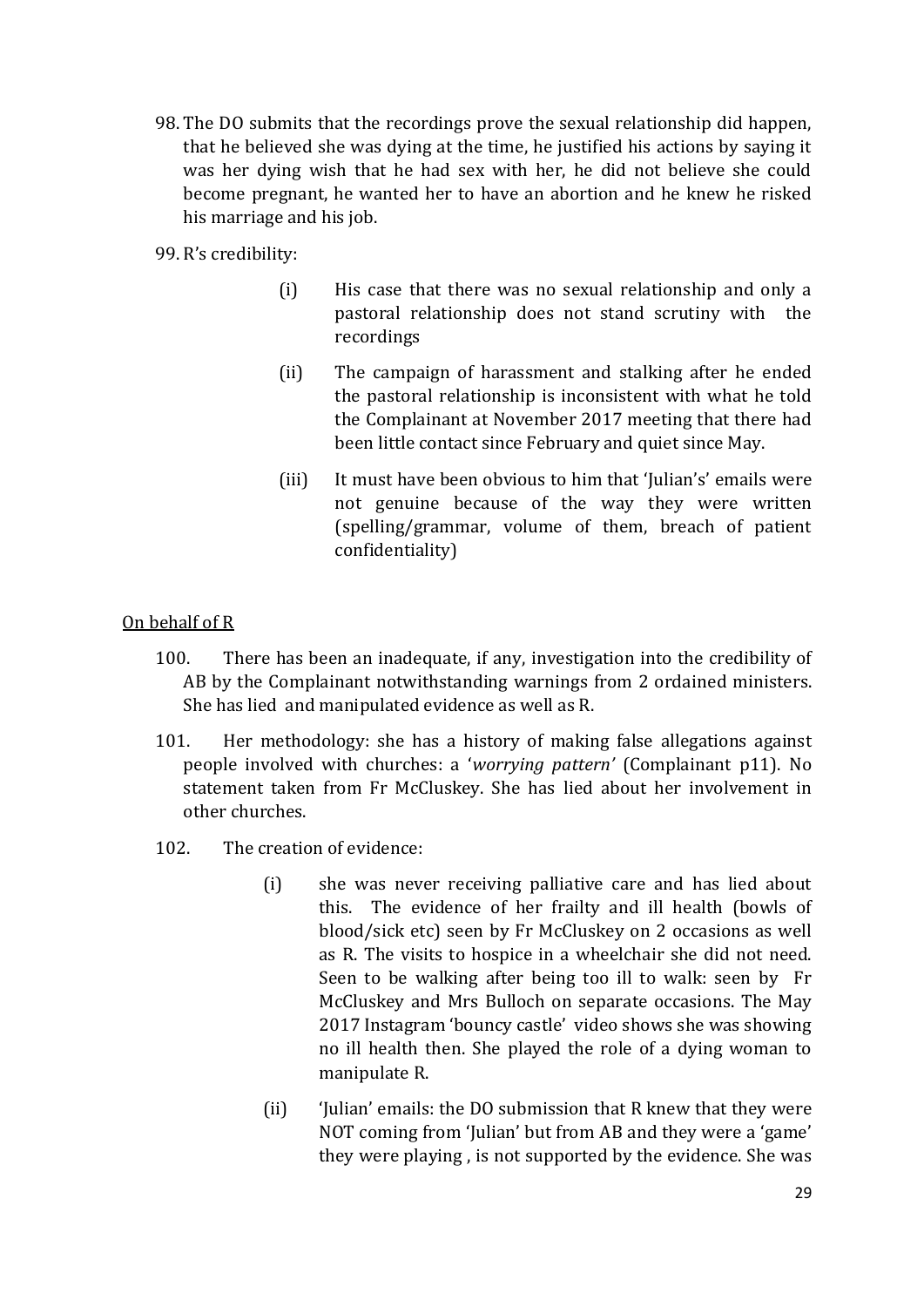the author ( misspelling 'know' by 'no'; lack of 'Julian' emails when staying at the Vicarage; requiring R to leave the room when she takes a call from 'Julian'). She lies when she says that her son wrote them

- (iii) 'Mr Khokhar' emails: also written by AB: she lies about 'Claire'.
- (iv) evidence of pregnancy: first claim of pregnancy when found out walking in hospital and R ends pastoral relationship. The lack of documentation from GP. The scan was cropped of any date. The photograph of her and a baby (never produced to Tribunal) was generated on the day it was asked for (see Tinning evidence)
- (v) use of the urn at church with R's name on it: to cause him to lose control.
- (vi) the recordings:
	- they have been manipulated/created. No originals ever produced. They were produced on a USB stick to DL. AB said that putting them on a USB stick had been done by Revd Tinning but he does not mention this. Complainant heard short extracts only on 2/5/17. Only later 'all' the recordings disclosed
	- Hard to hear/ overspeaking
	- AB had motive/opportunity, ability and 'brass neck' to produce these false recordings.
- 103. AB's dishonest manipulative behaviour: manipulation of R in speaking to daughter about her mother's death, acceptance of R's daughters' wheelchair when she did not require it. No GP records ever provided.
- 104. R's evidence: he is a well-respected priest of many years standing with a pastoral heart. When cross-examined he admitted his mistakes in his handling of AB. There was a 'clash of culture' between DO and R. in DO's criticisms of R in overstepping professional boundaries. Mrs Bulloch explained why they did not go to the diocesan authorities about AB form February 2017 onwards : they thought if they ignored her it would stop*: they ' felt shaken, used, hurt, and very foolish and just wanted to put it behind us..'(p539 w/s)*

# Findings of the Tribunal

105. The Tribunal has found this a deeply disturbing case to adjudicate upon. We remind ourselves at all times of the burden and standard of proof set out at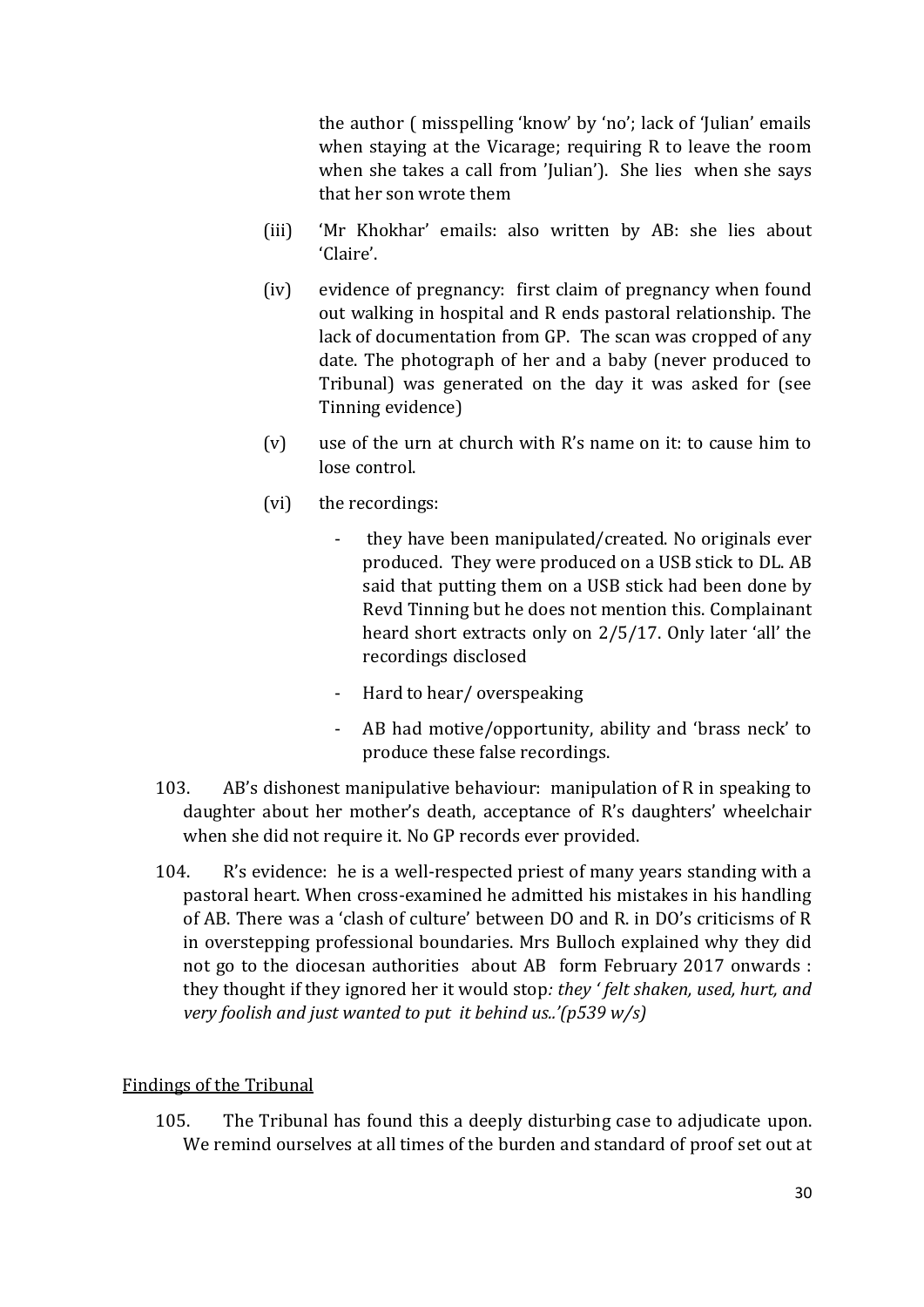para 7 – 9 of this determination and unanimously make the following findings of fact:

- (i) AB was the author of the 'Julian' and 'Dr Khokhar' emails which were designed to manipulate R into doing what she wanted which was to embark upon/maintain a pastoral relationship in the context of someone who was about to die a particularly difficult and lonely death. The evidence that she wrote them is overwhelming and includes
	- (a) the misspelling of 'know' by 'no' in her own emails consistent with 'Julian' emails,
	- (b) the unprofessional language and content and presentation of the emails, the lack of patient confidentiality,
	- (c) the reduction in emails from 'Julian' when he was allegedly on a ' 2 week break' which coincided when AB was at the Vicarage, with reduced opportunities to send the emails without being discovered ( $1/12/16$  p 251)
	- (d) requiring R to leave the room when she received 'calls' from Julian ( 1/12/16 p 251)
	- (e) the lack of any contact with nurses or doctors involved with her care notwithstanding that 'Julian' gave telephone numbers for such persons to R and he tried to contact them.
	- (f) 'Julian' emails support AB's pretence that she is seriously unwell particularly when R and his family may have reason to doubt it; for example when AB has been staying at Vicarage for some days in an apparently desperate state, she gets a call to go to the police station about her child. She makes a call and someone comes to collect her and she goes saying that she is going to the police station: R doubts that she is fit enough to go in her frail state. Lisa Bulloch states ( w/s para 17 p 536*) 'we were totally puzzled as to how she'd manage'*. A few hours later she rang from home where she had been for some time and asked to be brought back to the Vicarage: they decided to leave her at home with heaters and their wheelchair because she did not seem to be in the active stage of dying as they had been led to believe before agreeing to let her stay at the Vicarage.

Following this on 18/12/16 (p252) 'Julian' says he has a social services report about the children and AB has told 'him' that she went to a police station to support a son. He also refers to the report from the 'lead consultant' with an account of *'huge*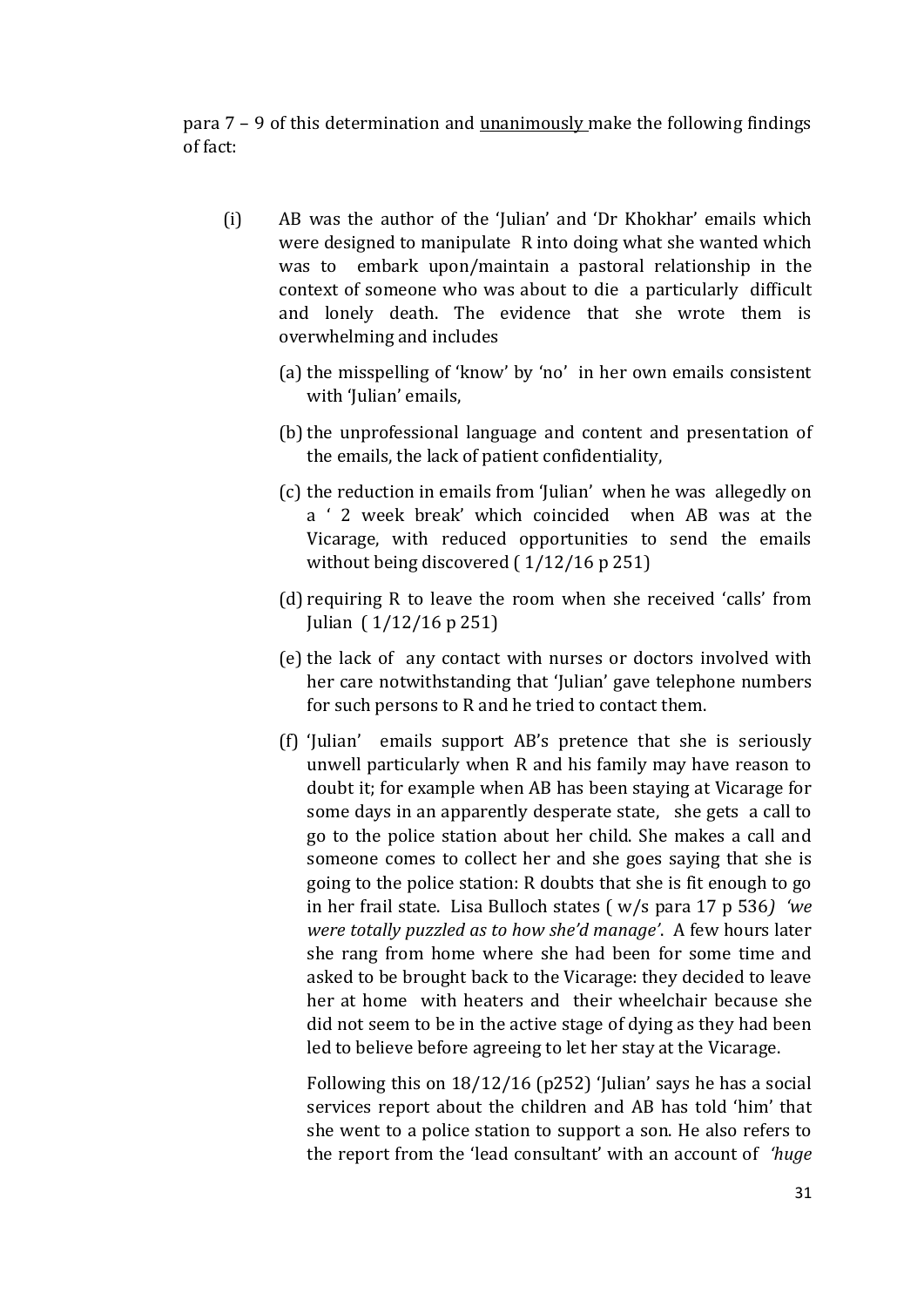*internal bleeding*' and that '*death is close'*. R never meets a nurse notwithstanding his clear efforts to contact them and his desire to get her to hospital when she is staying at the Vicarage: she refuses such help. We find she does not want any medical/independent therapeutic involvement because otherwise her pretence will be exposed.

- (g) AB was not honest with the Complainant about the authorship of the emails. In her evidence in cross examination she accepted that by December 2016 she came to realise that her son had been impersonating 'Julian' in emails. However, on 24/4/17 in the meeting with Complainant, Revd Tinning and AB, she said that she had a counsellor called 'Justin' who '*sent a few emails to the priest about AB's children and support needed-2016. Originally sent through GP surgery and then paid privately- still in contact- not regular'* (p8). We refer to paragraph 45 of this determination above: she had chosen not to disclose what she knows, which is that her son had been sending the 'Julian' (not 'Justin') emails. Danielle Law's evidence was that there came a time when she did say that her son was responsible for some of the emails ( but no note was ever produced to that effect ), but Ms Law told us that she was led to believe it was only '5-10 emails': in fact there were approximately 130 sent by 'Julian' alone.
- (ii) AB was never on a palliative care pathway. She could walk. The descriptions of her medical condition in 'Julian' and 'Khokhar' emails are bogus and designed to manipulate those reading them into believing her and caring for her in the way she wanted. We accept the evidence of Mrs Bulloch seeing her walk/run in February 2017 in the hospital – which led to the ending of the pastoral relationship when R realised he was being lied to. Additionally, Fr McCluskey has seen her walking shortly after visiting her in a high degree of frailty in her home with oxygen tanks, bowls of sick/ blood visible having visited her at home in early 2017 ( see para 23 and 87 above)
- (iii) It follows from the above that we reject the submission of the DO that R knew that these 'Julian' emails were from AB and he was engaged in a 'game' with her. We accept that R was duped by the 'Julian' emails and what he was told by AB about her condition: he acted extremely naively in our judgement and without an appropriate sense of boundaries, as he now accepts. We believe R may have felt flattered to be taken into the apparent confidence of a professional person with the care of someone who was at the end of their life. The author of the 'Julian' emails was playing to R's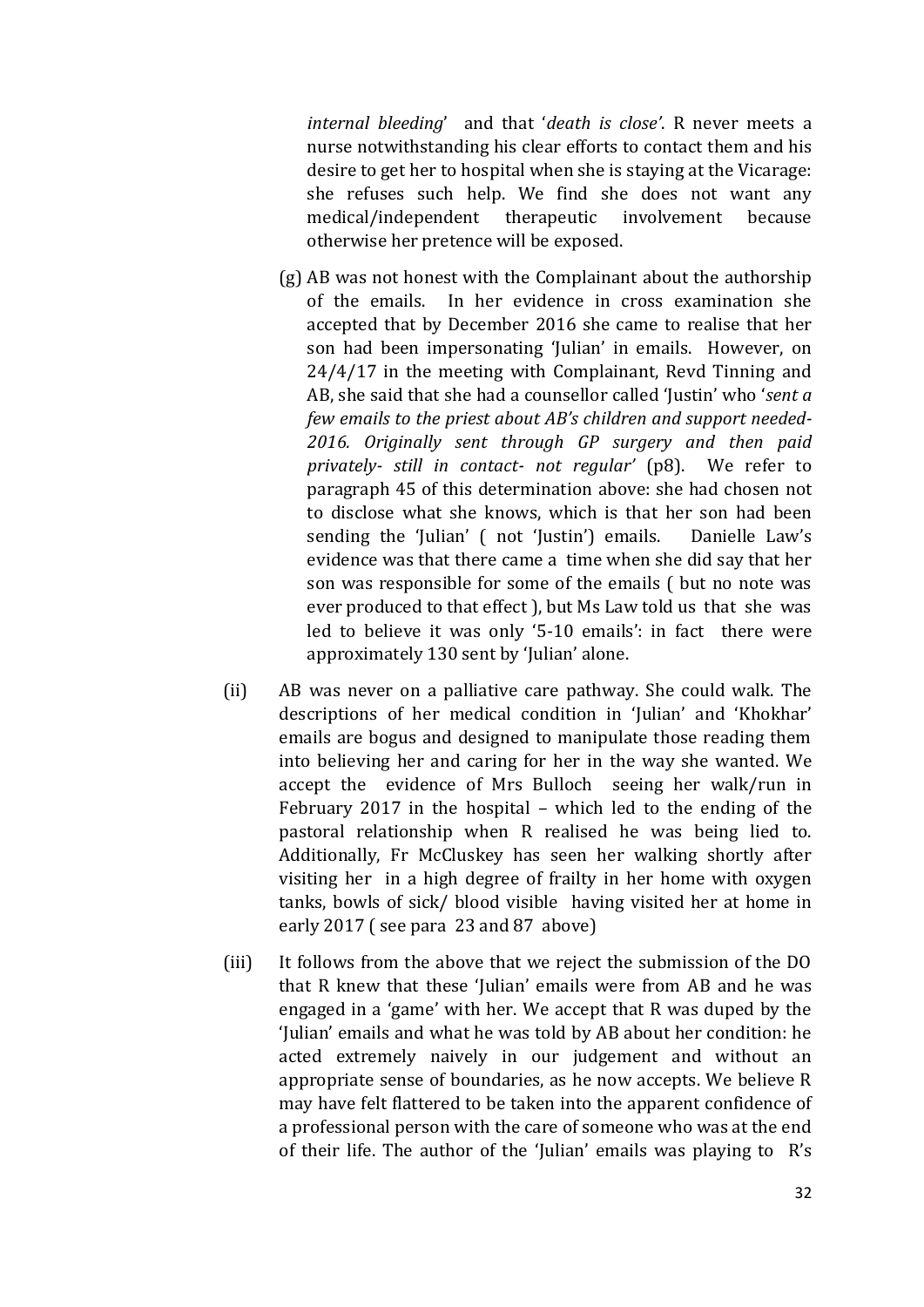sense of professional pride that he could deal with this exacting end of life ministry to someone living in such apparently catastrophic circumstances. The apparent mismanagement of visits from her children by social services through the 'Julian' emails , when R is being asked to provide the only support ( see 24/12/16 p 262) all played to R's sense of being an indispensable priest coping with every situation thrown at him. (For example: *'Father this is a lot of pressure for you- are you able to be so dedicated to her?'* and Julian *'leaves your good self father to look after AB'* : email 22/12/16 p 255) We believe that AB deliberately played to those aspects of R's character by manipulating him in this way to get him to do what she wanted. She manipulated him into getting him to take her into his home (see the emails 25/11/16 after being allegedly taken into hospital with seizures and death being apparently imminent and no hospice place available summarised at para 29 above) when R had initially been opposed to having her in his home. He now agrees to her coming because he believes that she is in the active stage of dying. She also manipulated R to visit places with her and, astonishingly, manipulated R to tell her 7 year daughter that her mother was dying and would soon be in heaven. We found this manipulation of R a particularly chilling aspect of this case.

- (iv) We agree with the DO that these emails do not look like a medical professional's emails. However, we are conscious that we should not assume that everyone has the professional acuity of the DO or another professional person: someone (however experienced as a priest) who has not had that professional background may not analyse the emails in the same way as the DO or another professional may have done in similar circumstances.
- (v) It follows from this that we find that AB was also the author of the 'Dr Khokhar' emails. She wrote these in a desperate attempt to keep R from ending the contact having been seen walking ( and running away) in the hospital by Mrs Bulloch and her daughter.
- 106. We can only describe the dishonesty and manipulation by AB of R (and through him, his family too) that we have set out above as egregious. Against that background the Tribunal now consider the central allegation in this case whether the Complainant has proved his case that R was engaged in a sexual relationship with AB whilst in a pastoral relationship with her.
- 107. The DO relied upon the recordings of R in his conversations with AB between February – September 2017. We remind ourselves that the DO originally planned to prove the case simply by placing these recordings before us and not calling AB thereby preventing any cross examination of her. The Complainant's case has always rested almost exclusively upon these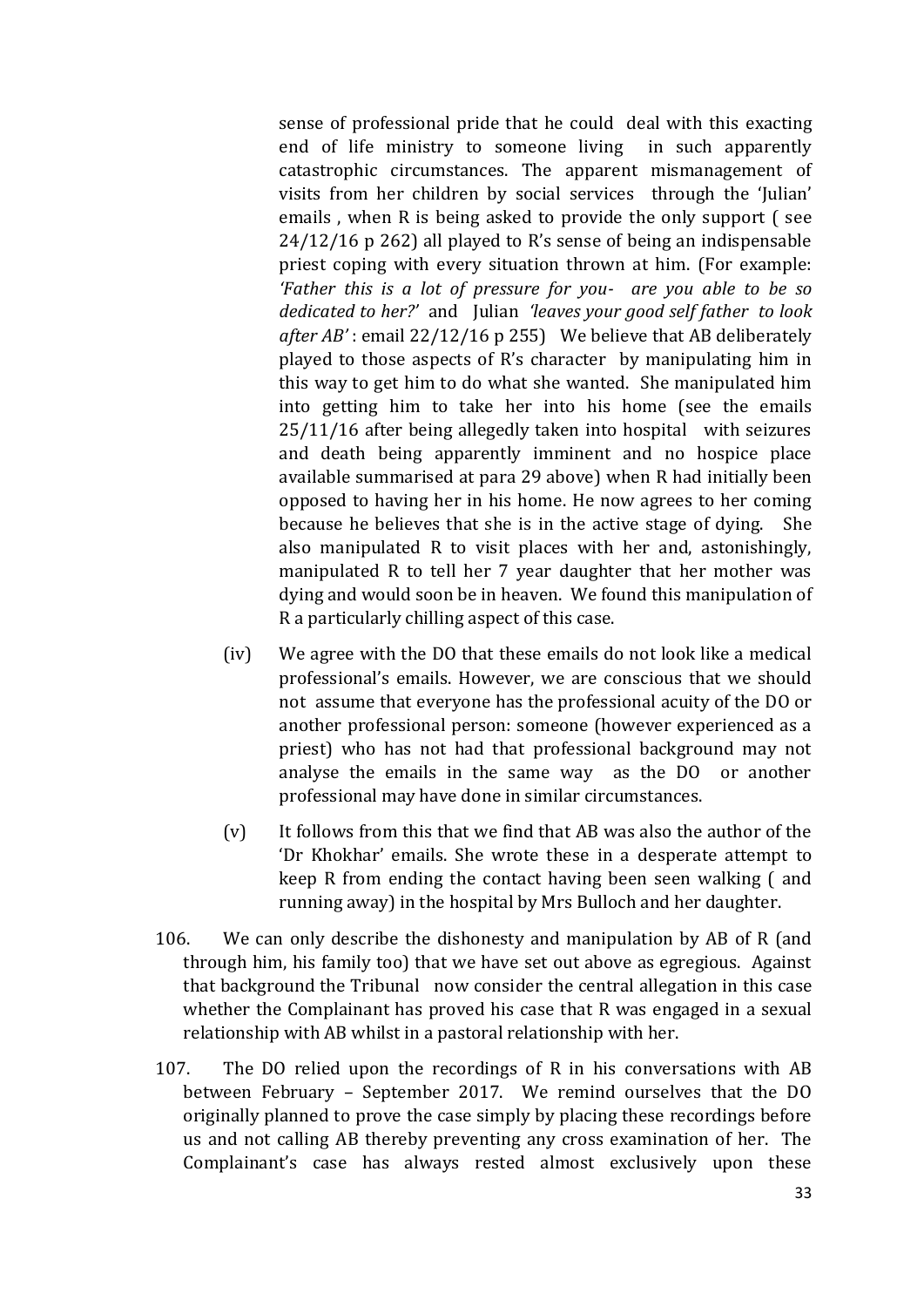recordings. The Tribunal has listened to the recordings and considered the transcripts with great care and concluded, by a majority, that the Complainant has not proved that a sexual relationship took place as alleged (2 members of the Tribunal dissented). By CDM s 18 (3) (b) the Determination shall be according to the opinion of the majority.

- 108. The reasons for the majority view are as follows:
	- (i) We continue to remind ourselves of the burden and standard of proof required as set out at para 7-9 above.
	- (ii) We assess the Complainant's case on all the evidence, not just the recordings. We have made significant findings against AB on her credibility and we consider her evidence about the recordings and how they were made, with that in mind.
	- (iii) The recordings have been provided by AB in October 2017 to Danielle Law having been recorded primarily in March/April but with 1 recording in February and one in September 2017. We are troubled that the delay in naming the priest involved (and at one time even denying it was R) was during the time when these recordings were apparently being made. Once she named R as the priest involved she would know that the Complainant would need to speak to him and R would know the allegation had been made about him by AB. Whilst she did not name him she could continue to record him in conversations without him knowing she had started a process of disclosure about him. The longer the delay in naming the priest the more time she had to record him. There is a significant gap in recordings from 26/4/17 (recording 6) and 1/9/17 (recording 7). The DO in his final submissions calculated the number of 'past conversations' R refers to in recording 6 (at p446) and submits that is consistent with the number of recordings up to recording 6. However, that does not deal with the 4 month gap between recording 6 and recording 7. There is no explanation for that gap until the final recording on 1/9/17 which happens 2 weeks before AB gives the name to the Complainant. As we have already stated at para 68 above, we do not accept AB's evidence (notes 31/10/17 p90-91) that *'she did not record R for any other purpose than my own to alone and try and understand'* ( sic). We bear in mind that it is R's case that there are other conversations which she has not produced where he made clear exculpatory denials: his case is that she has chosen selectively in what she has placed before the Tribunal. We are satisfied that there is an obvious gap in the chronology when such conversation could have taken place and not been provided to us.
	- (iv) We were not satisfied that there was clarity about who was involved in these recordings: in her evidence (in re-examination) she said that she *'did have some help in taking the recording from my phone onto the MP3'*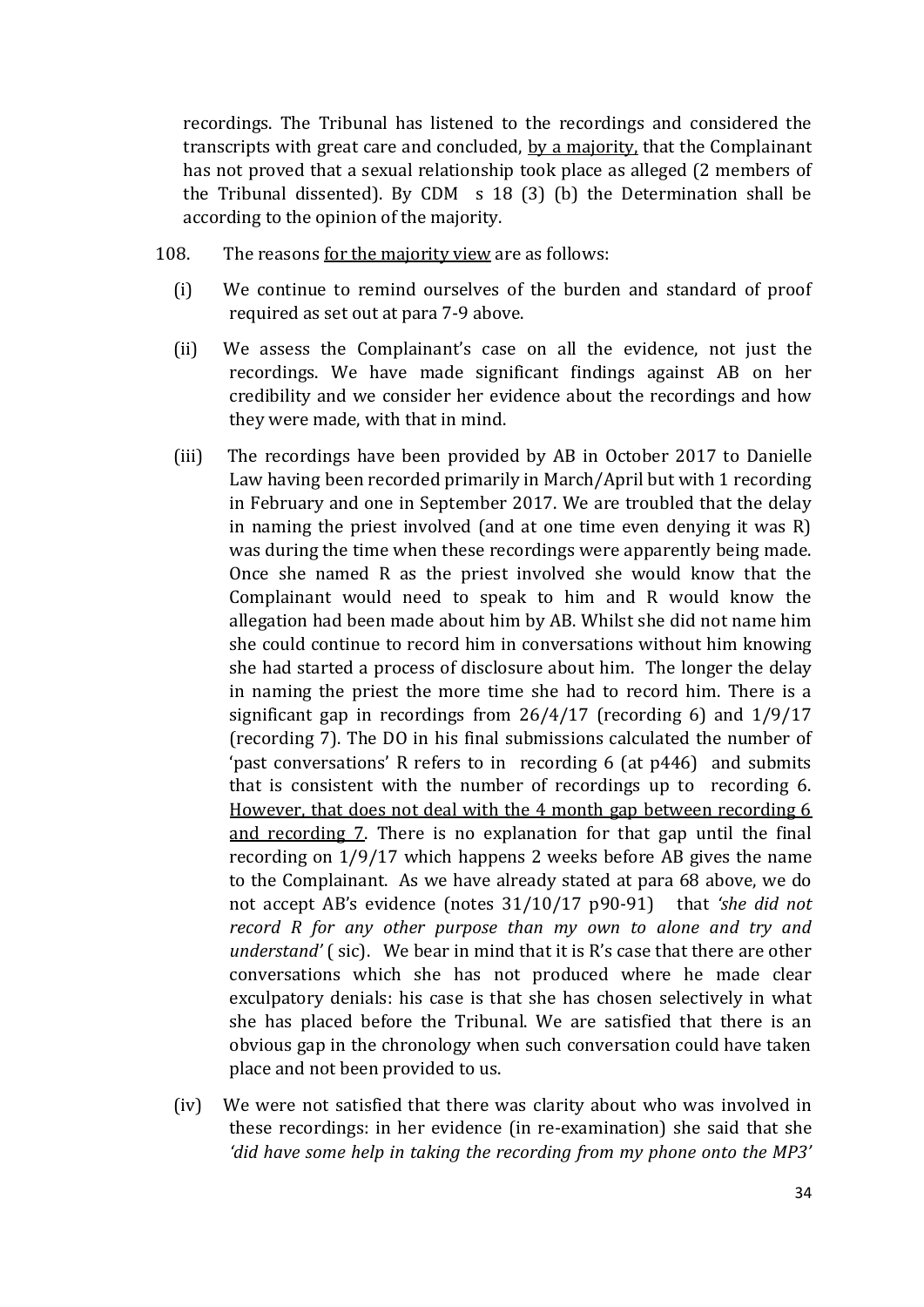She said that Steve (ie Revd Tinning) was *'helping with things'* and it went onto his USB stick. That stick was given to Danielle Law and then returned to Revd Tinning. '*They were not played from a lap top'*. We accept the complete integrity of Revd Tinning and the role he has played in bringing this matter to light, but we note that Revd Tinning makes no mention of having done this: he speaks only of having listened to some recordings.

- (v) we note that Danielle Law said that AB had provided the 'titles' to each recording: she was therefore presenting this material which suggests a reviewing process has taken place
- (vi) we accept that the recordings sound un-doctored ( ie background noise does not suddenly change) but there are parts of the conversation which are difficult to decipher. We note that R states that AB had a scarf on at all times and he did not always hear what she was saying.
- (vii) we have considered the responses of R and some are undoubtedly ambiguous. However we remind ourselves that by this stage R knows that AB has duped him into believing her to be mortally ill when she was not and on that false basis he had gone to great lengths to minister to her imposing great burdens on himself and his family. He now knows that 'Julian' and 'Dr Khokhar' do not exist and are part of this deception. We find that R must have been angry and humiliated with his own naivety in being used in this way even to the extent of being manipulated to speak to a 7 year old about her mother's impending death. On top of this he now knows that AB is alleging that he has had a sexual relationship with him ( this was raised for the first time on 2/2/17 in the exchange of emails after 'Dr Khokhar' was exposed) and that she is now alleging that she is pregnant bringing an urn with his name on it to his church. The desperation and exasperation in his voice can be attributed equally to all these things, as much as the DO's submission that he is guilty of what she alleges. For the same reasons we reject the submission of the DO that the only proper inference to draw from R's failure to report to the diocesan authorities AB's conduct and allegations is that the allegations she was making were true.
- (viii) we also consider the opportunity that he had to have the sexual relationship that is alleged. It is alleged that the sexual touching occurred first at the Vicarage. However, it is clear from the emails to 'Julian' that R is extremely reluctant to have AB at his house in this period and resists it for a period. It is also clear that even when she at his house he wants to call an ambulance and get in touch with nurses for her. We also accept his evidence, and that of his wife, that they were both involved with her care whilst she was at the Vicarage with Mrs Bulloch helping her with personal care. It is also instructive to consider the family members of R who lived at the Vicarage at that time ( see Mrs Bulloch's statement para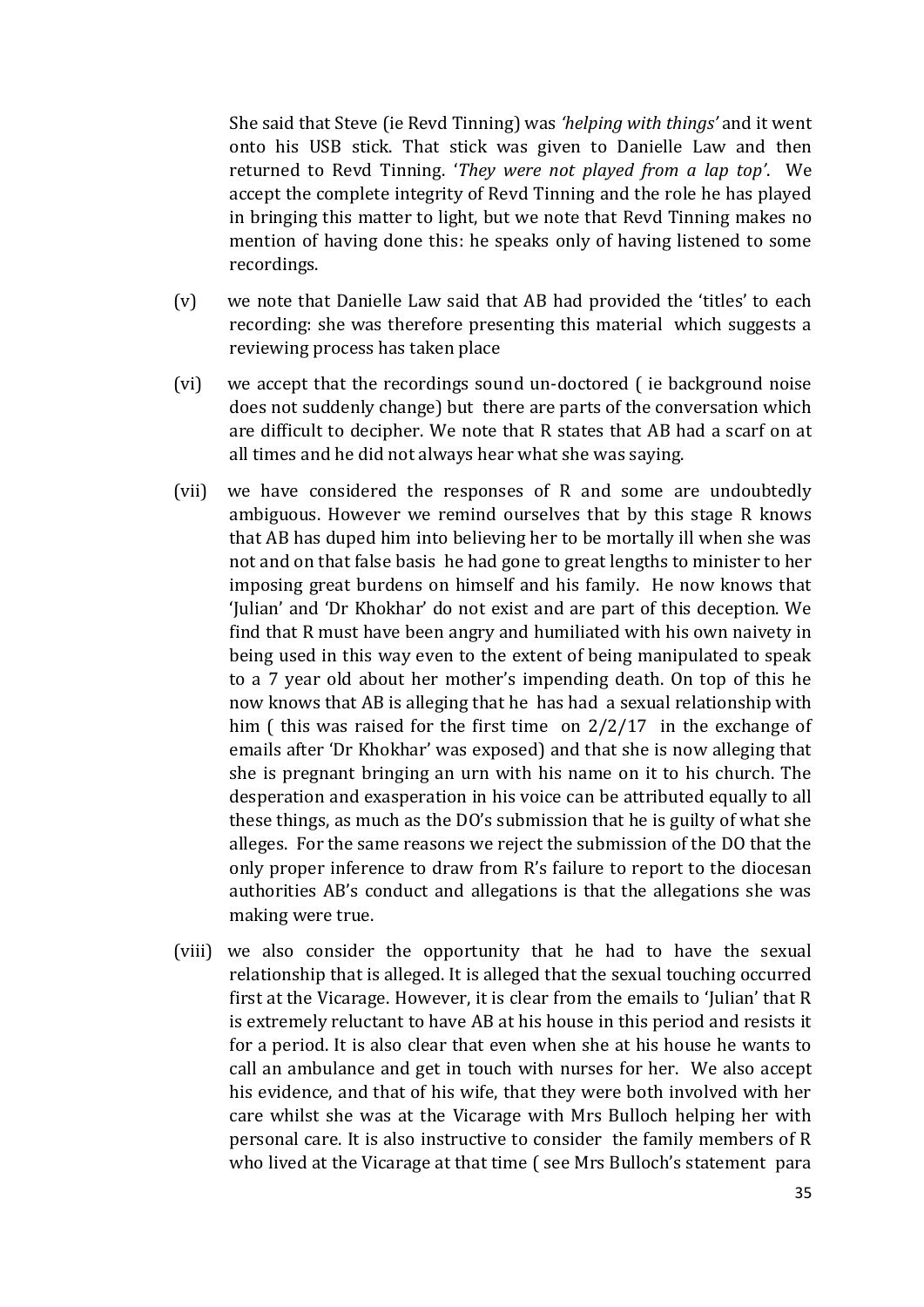15: their daughter ['V'] who is a wheelchair user and who does not leave the house without someone , nor can she remain in the house without someone from her immediate family, ['W'] and ['X'] were commuting to university once or twice a week on different days and '*were about most of the time'*, ['Y'] lived at home but went to live at her boyfriend's whilst AB was in the Vicarage and *'popped in and out to visit between work for lunch, tea, breaks*' and ['Z'] who did not live at home but also called in from time to time). We find that this was a very busy household. R and his wife tended to AB's needs during the night and according to Mrs Bulloch '*they were all exhausted'*. We are satisfied that the allegation of sexual touching in the Vicarage is unlikely and is not established on the evidence.

- (ix) the allegation is that sexual intercourse took place at AB's house after her return from the Vicarage. The emails from R to 'Julian' during this period indicate how keen he was that AB saw a nurse or a doctor and was seeking to persuade her to go to a hospice: 'Julian' was telling him that she did not want to do this and wanted to die at home. The evidence is of being unable to walk, being unable to open eyes without dark glasses, oxygen tanks to breathe, canula and pipes, bowls of blood and sick being present (see email  $24/12/16$  p 264 from R and para 20 w/s p488) which is consistent with the picture painted by Fr McCluskey when he visits her during this period. We do not find that this was a setting in which sexual activity would be likely to occur. Additionally, AB's children were there for periods according to the emails from 'Julian' on 24/12 and 25/12 and R refers to telephone calls from her 18 year old son about the unsatisfactory visit. R states that AB's father with whom AB's daughter aged 7 lived, would visit the house. This also makes the likelihood of sexual activity of the type described by AB and the frequency unlikely in our judgement and is not established on the evidence.
- (x) we also note that part of AB's allegations of the sexual misconduct involve an allegation involving hands around her throat and she states she was 'scared' (para 33 w/s). This is completely inconsistent with the tone of the 'Julian' emails which we find were being written by AB. We note that AB does not make this allegation in the recorded conversations. This allegation is not established either.
- (xi) we are not satisfied that AB was ever pregnant: the scan appears to have been photocopied whilst still in a picture frame and the date is cropped from it. No better photocopy has ever been provided. We have the Abortion Act document produced by AB , but we have asked for the GP records relating to this and none has been provided. Without the records we sought from the GP we are not prepared to accept that this document alone can establish that AB was pregnant at the time in question. We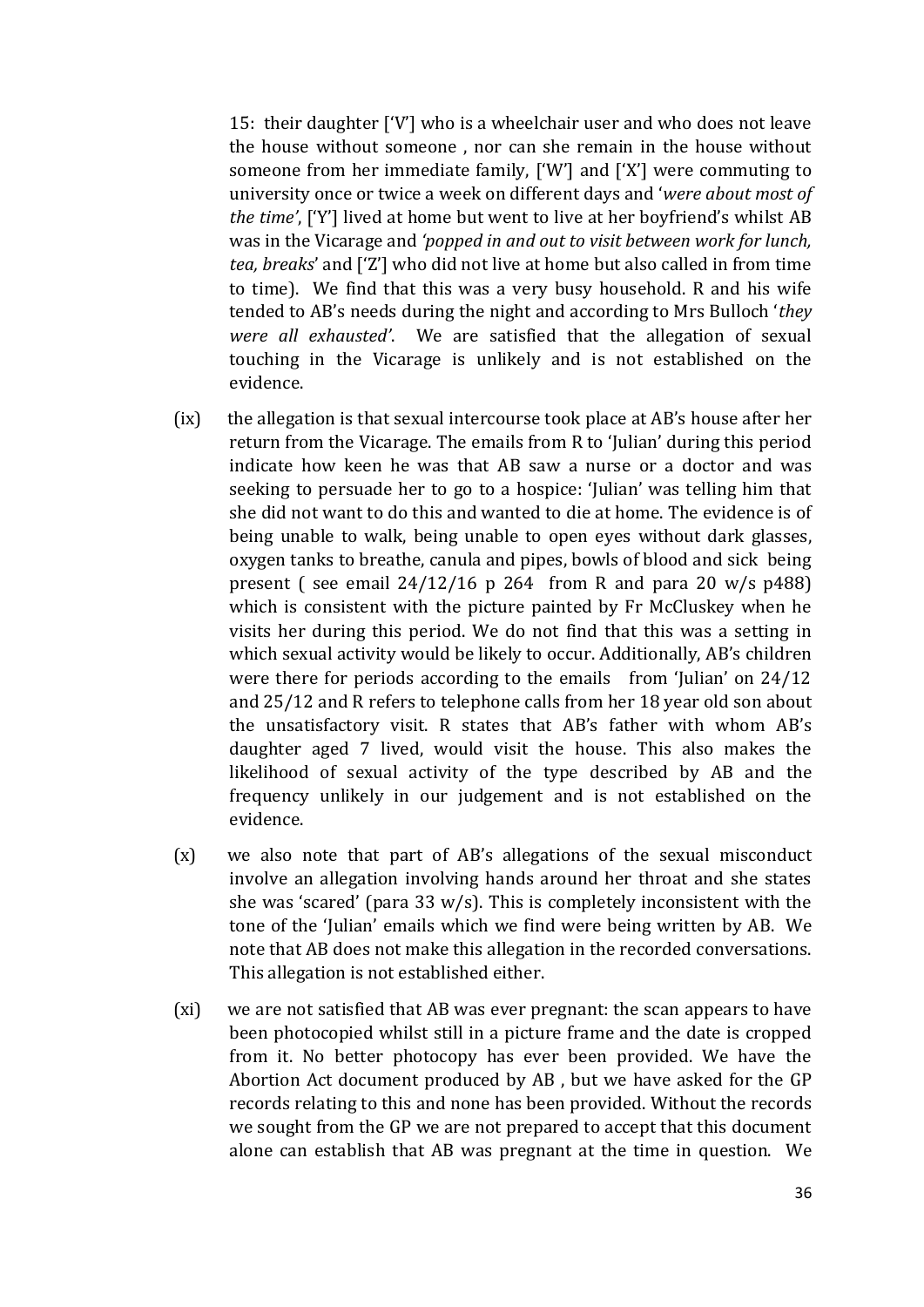note that no picture of AB and the baby has ever been provided to us. This may be because Revd Tinning expressed his doubt about its provenance when he found it had been produced shortly after the time she had been asked for such a picture. We note Revd Tinning's doubts about whether AB was ever pregnant. Fr McCluskey also recorded his own doubts about the photograph he was sent on 22/5 (p11) just 3 days before Revd Tinning was sent a photograph. We are satisfied that it is not proved that she was ever pregnant.

- (xii) we have also considered how these matters were disclosed by AB. We have set out at para 90-92 above how we approach this issue and how we would have been assisted by evidence from Revd Tinning and Fr McCluskey (at least). We are not satisfied that the manner of the disclosure of the sexual relationship supports the truth of the allegation. In particular we note that the allegation is first made in the angry and bitter emails on 2/2/17 when AB realised that the 'Khokhar' emails had been discovered to be false and her whole pretence with R had collapsed. She must have realised at that stage that she could not retain the pastoral relationship any longer by pretence and it is at this point AB threatens R with the allegation in the hope, we find, that she can still exert some control over him. We are not satisfied that there was any good reason why AB had to wait until September 14th before telling the Complainant the name of the priest involved. We accept of course that disclosure of genuine complaints can be slow and incremental, often for good reason, but on the facts of this case giving the egregious deceptions that had been directed at R, we find the delay in naming him ( =and the denial of his name on one occasion) does not support the genuineness of the allegation.
- (xiii) Good character of R: we have set out at para 11 how we approach this issue. We give the evidence of the parishioners some weight of course, but given the nature of the allegation, such evidence is of limited weight. The case must be analysed forensically on the evidence.
- 109. On behalf of R it was submitted that we should take into account AB's past false allegations against other people associated with the church. We have set out how we approach this issue at para 10 above. We would have been greatly assisted in assessing this aspect of the case if we had heard from Fr McCluskey with a bit more information than what is contained in the Complainant's notes of his conversation with him, and Fr McCluskey's notes of a meeting with R. We have set out at para 15 the evidence of AB about previous allegations of pregnancy in which she refers to a relationship with someone where no protection was used and '*the last thing she wanted to be was pregnant'.* The Complainant's note of Fr McCluskey's call on 23 May 2017 is that she had relationships with members of =St Luke's and claimed she was pregnant but was not. There is also a reference to a married man from Tiptree who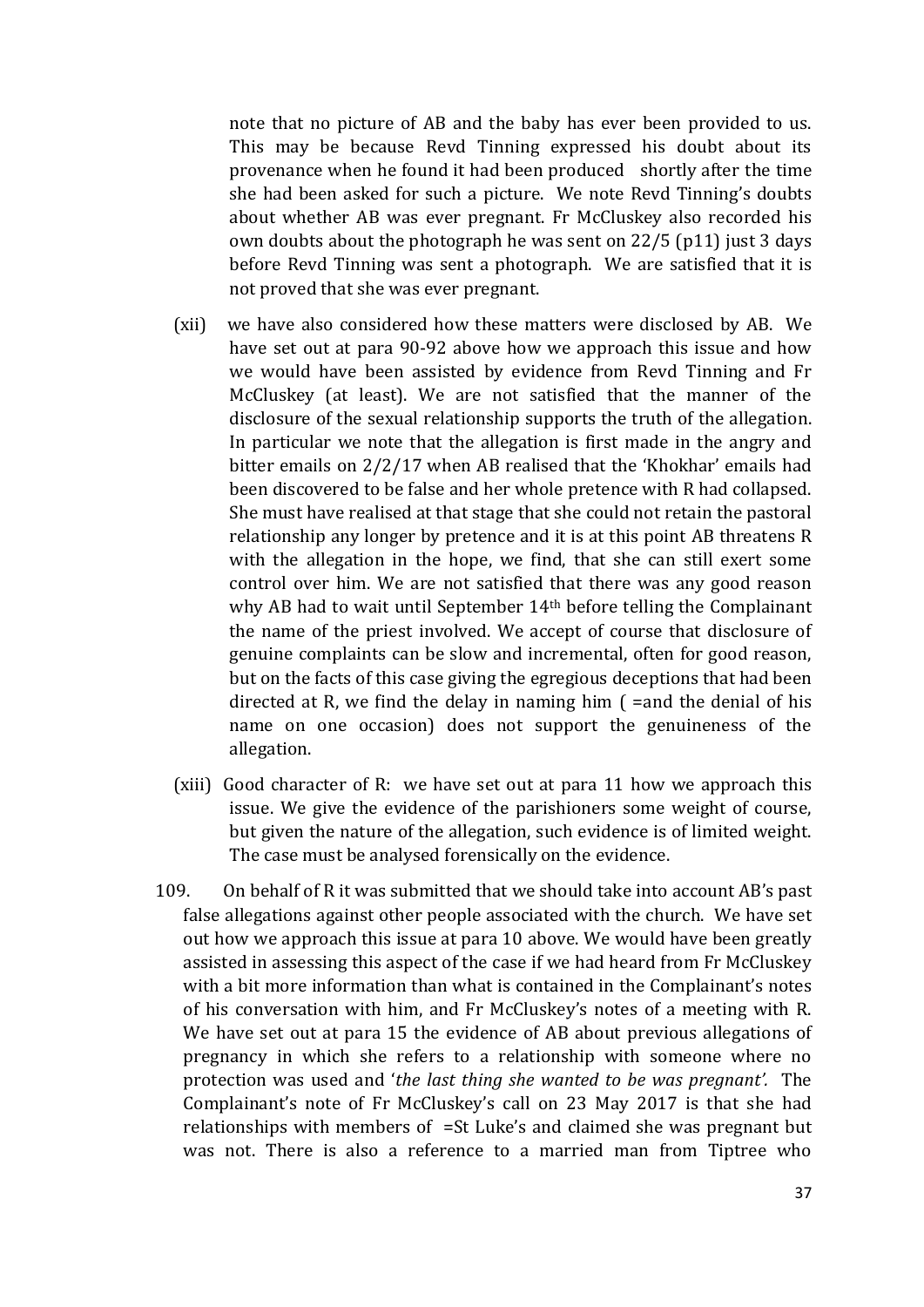constructed the church website and the inference is that he was one of the persons with whom there had been a relationship. From this material the Tribunal is satisfied (by a majority; 2 dissenting) on the balance of probabilities that at St Luke's after a relationship with someone associated with the church she alleged she was pregnant when she was not. The Complainant records his own note '*worrying pattern. Concerns re mental health'* and Fr McCluskey's earlier noted comment '*AB has a manipulative streak'*. In these circumstances the Tribunal is satisfied ( by a majority: 2 dissenting) on this material that AB has a tendency to make an allegation of pregnancy from a relationship when she is not pregnant. Applying the evidence of that tendency to the facts of this case, this also assists us reaching the conclusion that she was not pregnant in this case when she said that she was. This also supports our view that the Complainant has not proven his case that there was a sexual relationship between R and AB.

- 110. The Tribunal has made an Order under CDR 2005 Rule 49 that the name and other identifying details of AB and her family should not be published or otherwise be made public. We have used letters or in1 instance redacted an email address. A Schedule is held by the Registry which identifies who the family members are but that Schedule does not form part of the Determination.
- 111. The finding of the Tribunal (by a majority with 2 dissenting) is that the Complainant has not proved paragraph (i) of the allegation.
- 112. This means that the Tribunal will proceed to hear submissions on penalty arising from R's admission of allegation (ii) (a) and (b). The Tribunal invites the parties to make written submissions for the consideration of the Tribunal and invites the parties to consider whether an oral hearing will be required. Submissions on that can be made when this determination is delivered.
- 113. Before concluding the principal part of this case, we would like to add our concerns about how a case of this kind is to be dealt with under the current CDM procedure. As is clear from this Determination, this was a case with a great amount of complex detail which required careful analysis. The allegations were extremely serious for anyone but particularly a priest. The unanimous findings we have made about the deception that has been practiced in this case by AB give rise to grave concerns.
- 114. A case of this kind requires :
	- (i) investigation of all lines of enquiry that point towards the potential Respondent, but also point away from him, and
	- (ii) a proper disclosure exercise by the DO who prosecutes the complaint.
- 115. We do not wish to criticise the DO, the Complainant or the diocesan safeguarding team who when presented with a case of this kind face a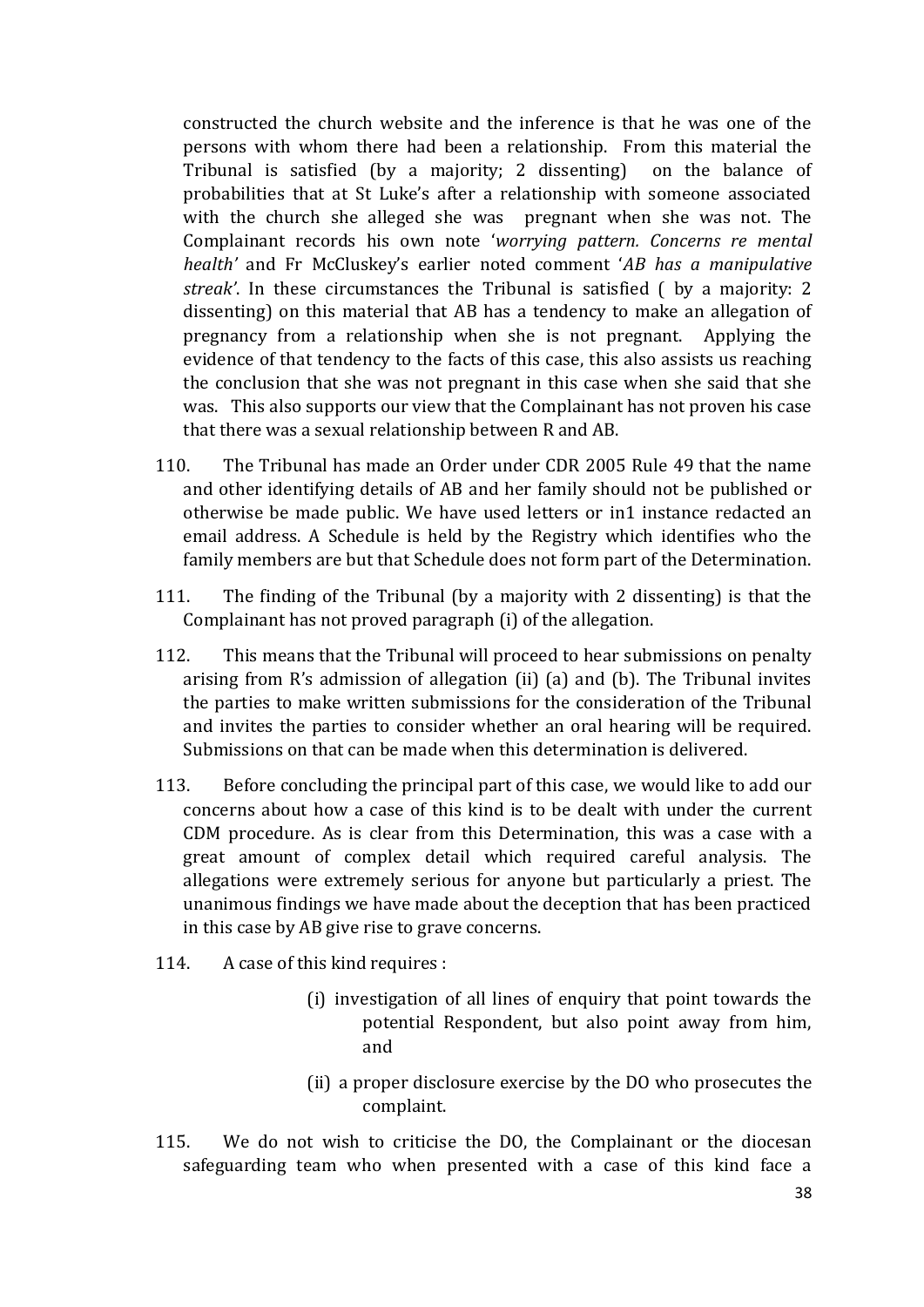particularly difficult task. As Danielle Law said to us in her evidence, she is not there to be an investigator. We are sure that is right. But the problem in a case such as this is that no one is appointed to investigate the case in a professional manner. We note that the Complainant took legal advice on 26/4/17 where he was advised to ' *gather as much information as possible'* and use open questions etc. , but the Complainant, nor any other Archdeacon, is not a professional investigator of complaints of this kind and cannot be expected to engage in a forensic investigation process. The problem in a case such as this is that the Complainant receives much of the material from the principals involved, and then hands it over to the DO for processing. However, in our judgement, cases such as this require much more investigative work before being prosecuted. We have set out at para 90 and 91 our regret that Revd Tinning was not called nor that Fr McCluskey did not have a statement taken from him about the past at his church and AB's disclosure of her allegations to him. Any investigator would want to look carefully at how the allegation was disclosed, to whom and in what terms. There may have been others an investigator would have wished to speak to. An investigator may have wanted to further analyse the recordings and the devices used.

- 116. A case involving such allegations as this can seldom be disposed of simply on one part of the evidence such as in this case the recordings. It would never have been fair to hold a tribunal hearing into these matters without giving the R an opportunity for cross examination of the principal complainant who is of course not the Archdeacon of Southend, but AB. This is even more the case where the Complainant's case is that AB is not truthful when she says that her son wrote the 'Julian' emails (DO's submission being that they were written by AB as R well knew as part of a 'game'). If those who prosecute a claim like this cannot put forward their principal witness as truthful on an important matter, great caution must be taken before embarking upon such a complaint based on what that witness says about other matters. 'Great caution' requires a full investigation in a troubling case such as this.
- 117. The Tribunal is not the place for the investigation to be carried out: because we are not an inquisitorial Tribunal, but adjudicate instead on the competing claims applying the burden and standard of proof.
- 118. Once there has been a full investigation it would be much easier for the DO to conduct a proper disclosure exercise so that matters which were relevant and which could assist the Respondent or undermine the Complainant's case were disclosed. In a case such as this it might have been helpful to have an 'unused schedule' similar to a criminal case so that all knew what material the DO had seen and whether it was his view that it was disclosable or not. The issues that arose on disclosure might then have been avoided.
- 119. We acknowledge that the issues raised in these concluding remarks go to the structure of CDM proceedings and no doubt also to the question of